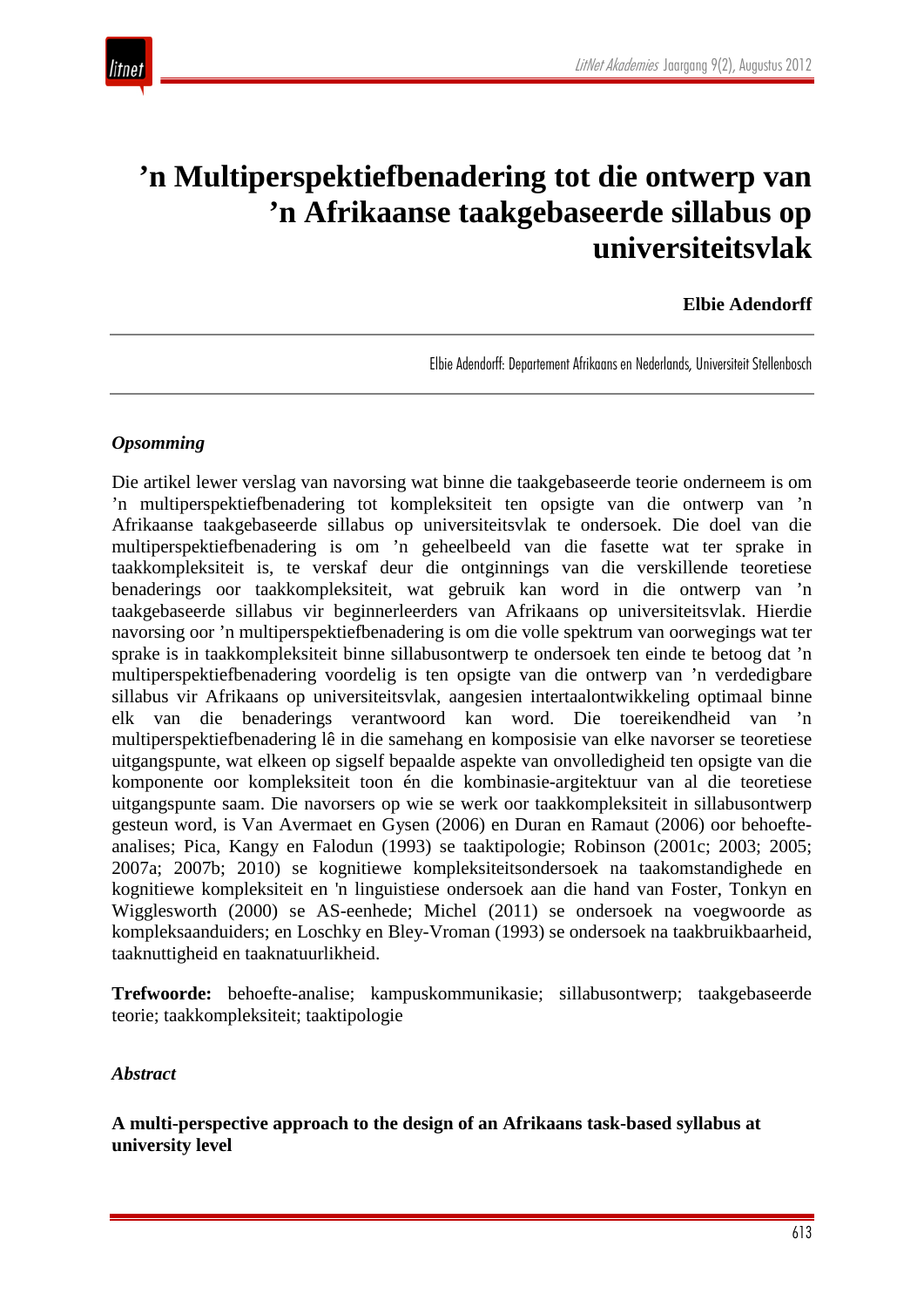The implementation of a multilingual language policy in South Africa requires the teaching and learning of Afrikaans as a second or additional language, which also includes the teaching of Afrikaans for specific purposes to adult learners. The latter has not received much attention in the South African context, especially in the form of research on the learning and teaching of Afrikaans for specific purposes in a university context. The research on Afrikaans as a second language has as its framework Task-Based Language Learning and Teaching. This article gives a summary of research undertaken which focused on the challenges awaiting students in a multilingual university context and how task-based teaching fills these needs and challenges.

The main focus of this article is an exploration of a multi-perspective approach to task complexity for the design of a task-based syllabus for university students. The article first gives an overview of different considerations relating to task complexity with the aim of designing a task-based syllabus before different theoretical perspectives on needs analysis, task typology, task conditions, task complexity and syntactic complexity are discussed. After this a practical implementation is illustrated according to an illustrative student-lecturer-target task. Lastly a summary and conclusion on the broader study are given.

The aim of the multi-perspective approach is to research the full spectrum of approaches available for task complexity which can be used in the design of a task-based syllabus for beginner learners of Afrikaans at a university. This research on a multi-perspective approach has as its aim the design of a defensible syllabus for Afrikaans at university level because the interlanguage development of every student can be answered in each approach. The adequacy of the different approaches lies in the compositionality and combination of the researchers' frameworks, each of which on its own has elements of incompleteness in respective of the components of complexity for the development of the students' interlanguage. The combination architecture of all the theoretical perspectives is a unilateral perspective which is essential for showcasing the different approaches to task design for an Afrikaans task-based syllabus at university level because each approach promotes the development of an interlanguage.

The researchers whose work on complexity in syllabus design was used in this study are Van Avermaet and Gysen (2006) and Duran and Ramaut (2006) on needs analysis; Pica, Kangy and Falodun (1993) on task typology; Robinson (2001c; 2003; 2005; 2007a; 2007b; 2010) on cognitive complexity, and his research on task conditions and task cognitive complexity in his Triadic Componential Framework, and a linguistic analysis according to the research undertaken by Foster, Tonkyn and Wigglesworth (2000) on AS units; the research of Michel (2011) on conjunctions as indicators of complexity, and the research of Loschky and Bley-Vromans (1993) on task utility, task essentialness and task naturalness.

The methodology of the research was six-fold. The starting point in the design of a task-based syllabus is a needs analysis. A needs analysis was conducted through the use of questionnaires and interviews with university students. It indicated that students whose first language is not Afrikaans have to acquire communicative skills in Afrikaans in order to communicate effectively with fellow students and lecturers at the university. A studentlecturer-target task was then constructed as an example to explain how the different approaches were used in the research. The constructed target task or real-world task simulated a real discussion which took place in a lecturer's office: the student went to see the lecturer because he could not write the semester test, as he had been chosen to participate in a music concert in England. The lecturer then explained that the student needed to bring a letter from the Music Department explaining the situation. The student asked when the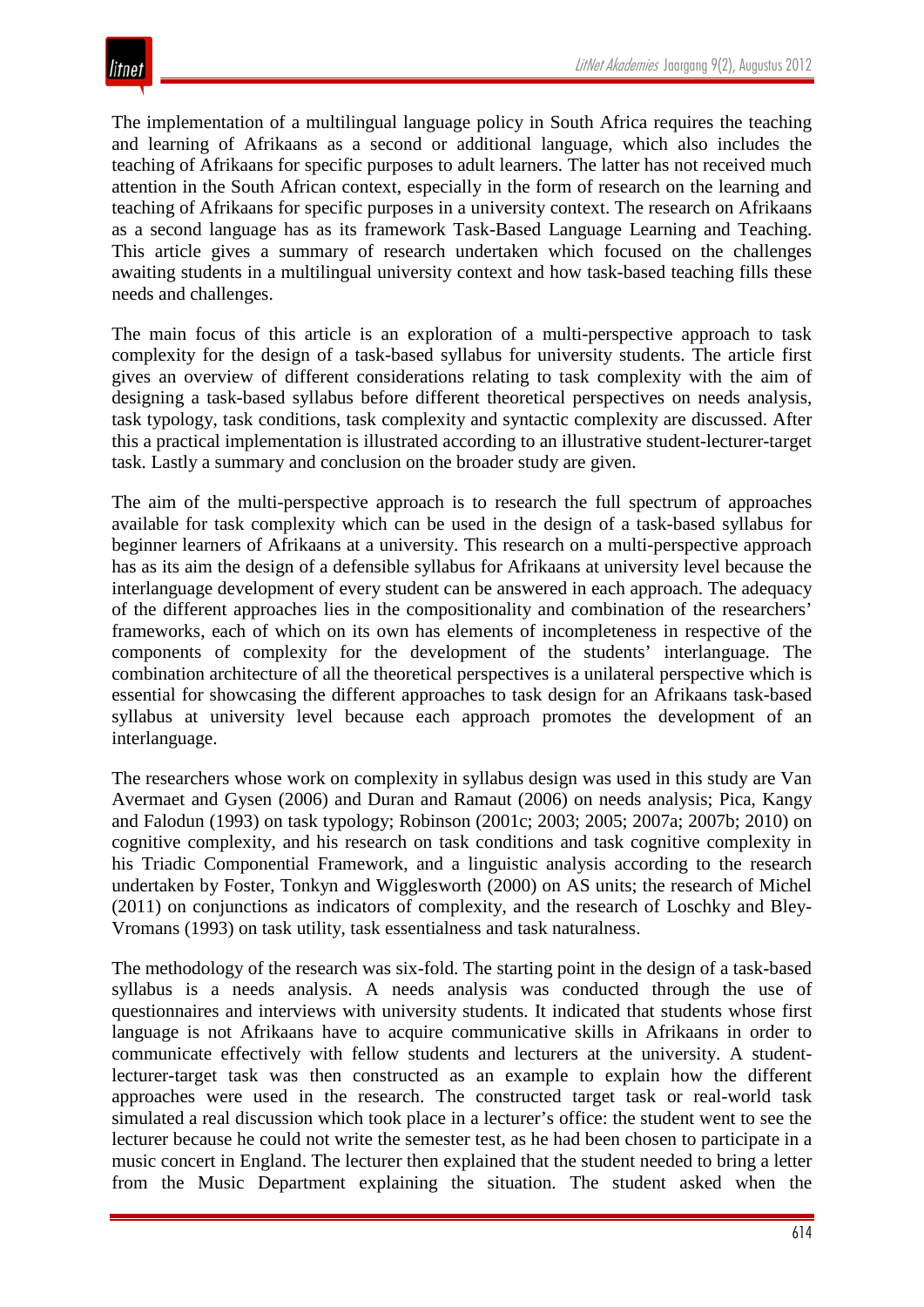supplementary test would take place. In the second place the language- use situations and language tasks of the target task were described according to Van Avermaet and Gysen (2006:28). Then the parameters for the type task and the information processing levels were determined, using Van Avermaet and Gysen again. By using the complexity scale of Duran and Ramaut (2006:51) the parameters of the task's complexity were determined. The task was then represented graphically on a complexity scale. The reason for doing this was to start determining the complexity level of the task to help with the grading of the task in the syllabus. Thirdly the task was analysed according to the task typology of Pica et al. (1993) in order to see whether, and how, it would help with the interlanguage development of the students. In the fourth place the task conditions and then the task complexity were analysed according to the Triadic Componential Framework of Robinson. Fifthly the task was described linguistically by using Loschky and Bley-Vroman (1993), Foster et al. (2000) and Michel (2011). And lastly, a discussion of whether, and how, the different approaches supported one another took place to see how each approach could be used in the grading and sequencing of tasks in a task-based syllabus.

After having used the multi-perspective approach the conclusion was that the target task was mainly a complex task: according to Van Avermaet and Gysen (2006:37) the task needed to be processed on a restructuring level. The complexity scale, using the parameters of Duran and Ramaut (2006:51), showed that the task was mainly complex. After using the task typology of Pica et al. (1993) the task was classified as a jigsaw task which gives the most opportunities for interlanguage development. The task conditions according to Robinson (2007a:15–6) showed that the demanded some interaction by the participants. However, the task did not demand a high level of cognitive complexity according to the generic model of Robinson (2005:8) as it was placed in quadrant 1. But the linguistic analyses when using AS units (Foster et al. 2000), an analysis of conjuction words (Michel 2011) and the research of Loschky and Bley-Vroman (1993), showed that the task was mainly complex. Because the task was indicated as being mainly complex using most of the theoretical approaches, it could be deduced that it would take place slightly later than other quadrant 1 tasks. It would, therefor, be sequenced later than other quadrant 1 tasks. The task could also be manipulated to be more complex or less complex to ensure the grading of the task over several weeks.

The central aim of the broader study was to investigate the nature and properties of communication tasks employed in generic social and academic communication in Afrikaans on a university campus in South Africa within the framework of task-based language learning and teaching, as well as syllabus design. The study researched the various cognitive and linguistic task elements to examine the cognitive and structural properties in a task design. The study examined the different components of tasks and the components of designing a syllabus and how they influence the teaching and learning of the second language. The aim of the study was to determine criteria for syllabus designers on how tasks can be graded and sequenced within a task-based language learning and teaching syllabus for second-language learners of Afrikaans.

## **1. Inleiding**

Die navorsing wat onderneem is, vind plaas binne die taakgebaseerde teorie<sup>1</sup> wat die afgelope drie dekades as 'n omvangryke en teoreties gesofistikeerde navorsingsveld binne die gebied van kommunikatiewe onderrig ontwikkel het. Die keuse van die taakgebaseerde navorsing is gemotiveer deur my uitgebreide onderrig die afgelope vyf jaar van basiese kommunikasievaardighede in Afrikaans aan universiteitstudente wat verskillende vlakke van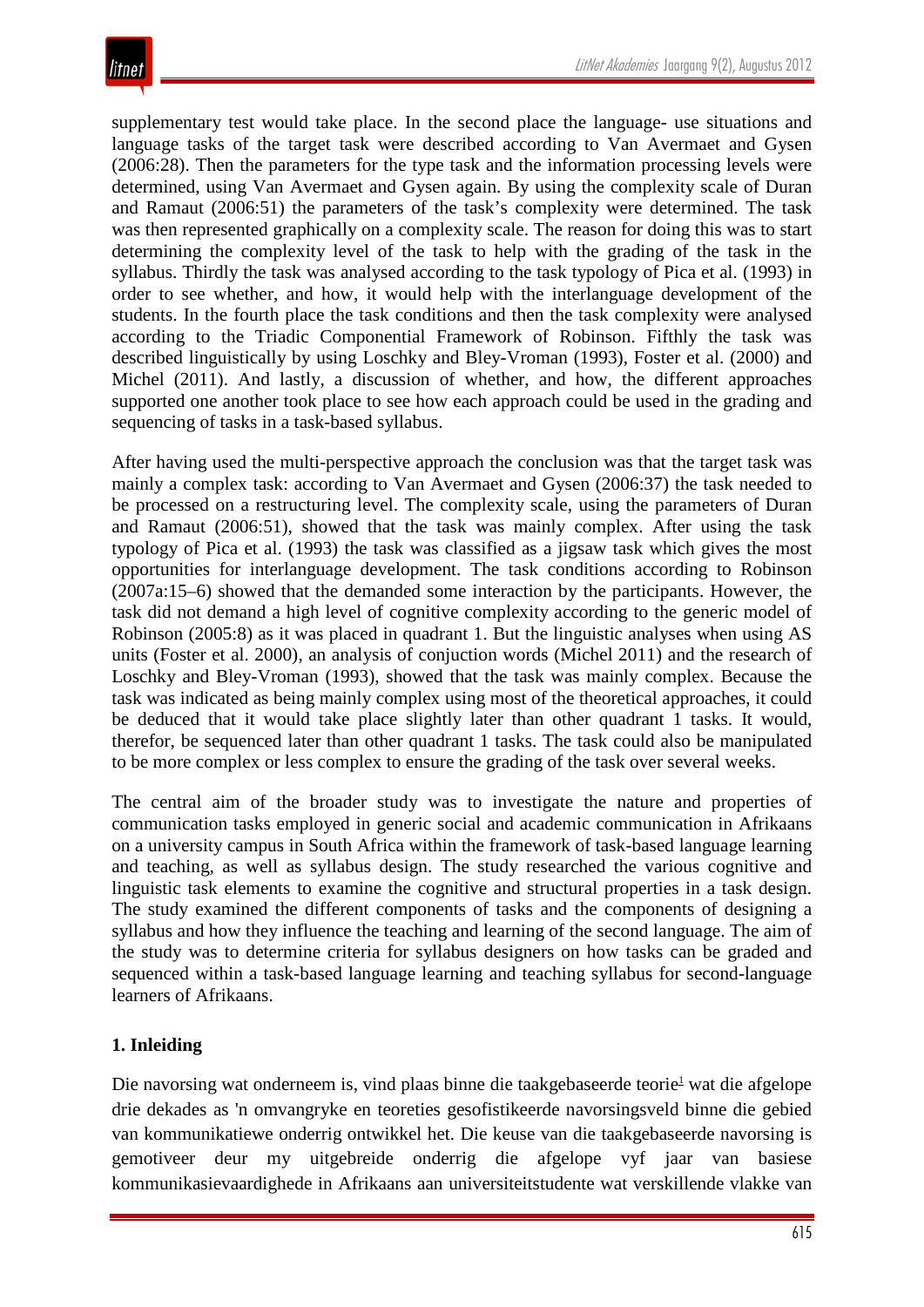aanvangsvaardighede in Afrikaans het. Daar is diepte-ervaring opgedoen van die uitdagings wat doeltreffende tweedetaalonderrig meebring om taalverwerwing en -ontwikkeling optimaal in die hand te werk, onder andere deur inagneming van die kognitiewe faktore wat 'n rol speel in tweedetaalprosessering en -ontwikkeling, die kundige seleksie, gradering en ordening van tweedetaalkommunikasie-inhoude, en die aard van die interaksie tussen taalinhoud en interaksie in die metodologie van tweedetaalonderrig.

Daar is besluit om 'n multiperspektiefbenadering te volg ten einde verskillende teoretiese benaderings oor kompleksiteit in sillabusontwerp te gebruik om sodoende 'n verantwoordbare sillabus vir kampuskommunikasie te kan skep. Die vernaamste teoretici wie se benaderings gevolg en toegepas is, is Duran en Ramaut (2006) en Van Avermaet en Gysen (2006) oor behoefte-analise; Pica, Kanagy en Falodun (1993) oor taaktipologie; Robinson (2005; 2007a) se kognitiewe kompleksiteitsondersoek na taakomstandighede en kognitiewe kompleksiteit én 'n linguistiese ondersoek aan die hand van Foster, Tonkyn en Wigglesworth (2000) se Analise van Spraakeenhede<sup>2</sup>; Loschky en Bley-Vroman (1993) se onderskeid tussen taakbruikbaarheid, taaknuttigheid en taaknatuurlikheid; en Michel (2011) se ondersoek oor die gebruik van voegwoorde as kompleksiteitsaanduiders.

Die artikel verskaf in die eerste plek 'n oorsig van oorwegings met die oog op die ontwerp van 'n taakgebaseerde sillabus, voordat die verskillende teoretiese perspektiewe kortliks bespreek word, waarna 'n praktiese toepassing geïllustreer word. Ten slotte word opsommings en gevolgtrekkings oor die breë navorsing gegee.

### **2. Die ontwerp van 'n taakgebaseerde sillabus**

Die taakgebaseerde teorie het die afgelope dekade as 'n invloedryke teorie na vore gekom as raamwerk vir navorsing oor die kognitiewe aard van tweedetaalverwerwing en -ontwikkeling binne die konteks van kommunikatiewe taalonderrig. Taakgebaseerde leer en onderrig plaas taalaanleerders in werklikewêreld-situasies. Dit het die voordeel dat dit taalaanleerders so ver kry om hulle huidige taalvaardighede te gebruik om sodoende taal te ontwikkel deur die gebruik daarvan. Nunan (2010:1) argumenteer dat take belangrike elemente in sillabusontwerp, klaskameronderrig en leerassessering geword het. Hierdie tendens kan gesien word in die toename in internasionale navorsing oor verskeie aspekte binne taakgebaseerde leer en onderrig sedert die sewentigerjare, met groeiende belangstelling oor die teorie in Suid-Afrika. Adendorff (2012:6–7) verwys na verskeie plaaslike studies oor aspekte soos taakgebaseerde sillabusontwerp, die gebruik van take vir klaskameronderrig en taakgebaseerde assessering.

*Sillabus* is 'n breë en komplekse begrip en die term word somtyds as sinoniem vir *kurrikulum* gebruik. Nunan (2010:216) definieer 'n sillabus as die subkomponent van 'n kurrikulum, wat die taalinhoude spesifiseer en orden; daarteenoor word 'n kurrikulum gedefinieer as 'n breë konsep van alle elemente en prosesse wat te doen het met die beplanning, implementering en evaluering van leer (Nunan 2010:213).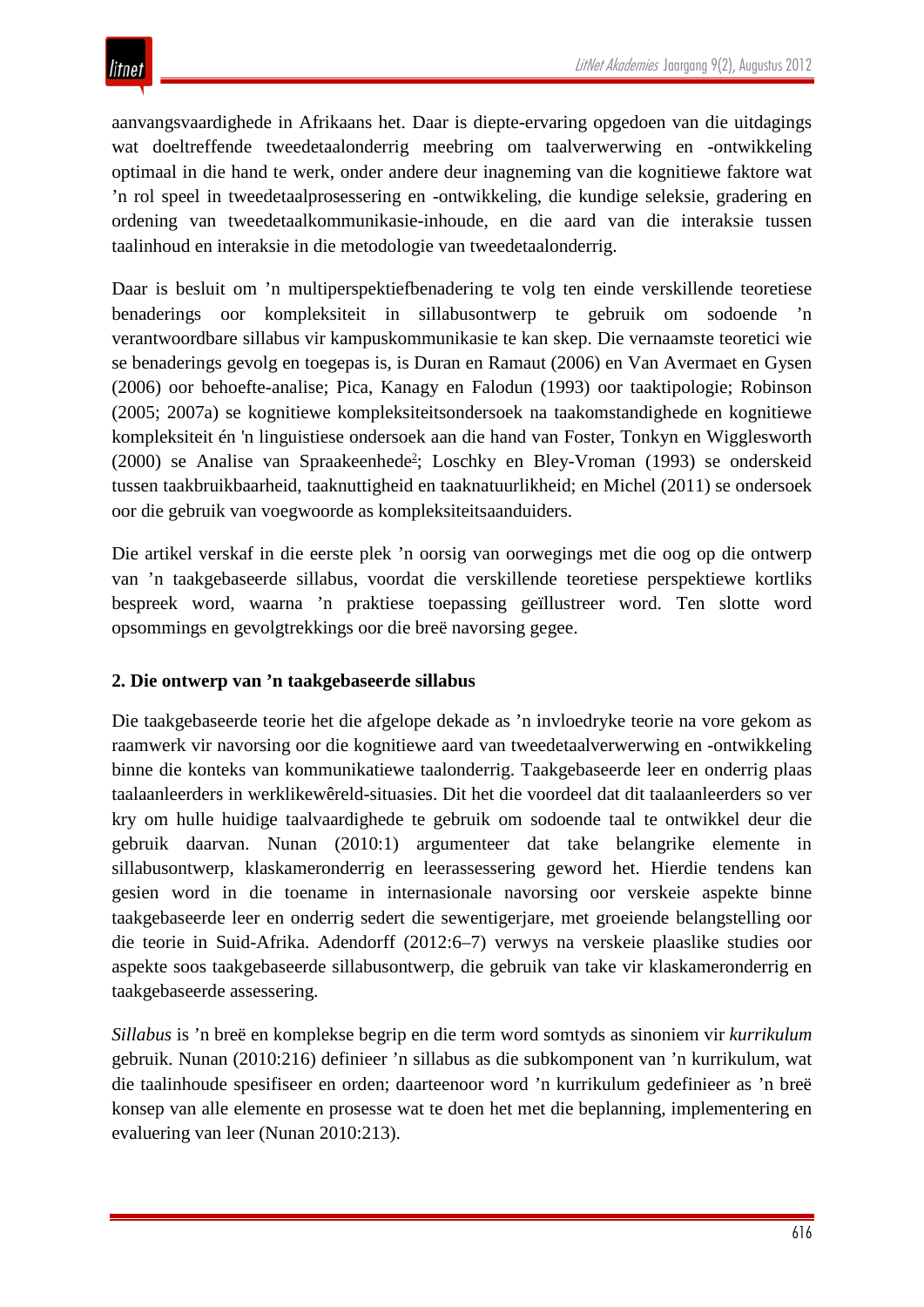Sillabus het te doen met die seleksie en ordening van inhoud, met ander woorde met die *wat* van leer. Sillabusontwerp kontrasteer met metodologie wat die *hoe* van leer aanspreek. Sillabusontwerp en -ontwikkeling is 'n voortdurende proses wat nie eindig wanneer die raamwerk en leer- en onderrigmateriale voltooi en in die opvoedkundige sisteem ingevoer is nie. 'n Besluit oor die eenhede van klaskameraktiwiteite en die ordening waarin hulle uitgevoer moet word, vorm die basis van sillabusontwerp. Hierdie eenhede kan volgens Robinson (1998:2) gebaseer word op 'n analise van taal wat geleer moet word in terme van die grammatiese strukture of die leksikale items en die rangskikking daarvan. Die eenhede kan ook gebaseer word op 'n ontleding van die komponente van vaardigheidsgebruik in die tweede taal, soos die leer van mikrovaardighede of kommunikatiewe vaardighede. Eenhede kan ook holistiese performatiewe of uitvoerende, of gedragsaksies wees, soos die bedien van maaltye op vliegtuie of die vind van 'n tydskrifartikel in die biblioteek deur gebruik te maak van tegnologie.

Saam met die keuses oor die eenhede wat in die sillabus gebruik moet word, is daar volgens Robinson (1998:1) die keuses oor die volgorde waarin hulle aangebied moet word. 'n Sillabus kan eerstens bestaan uit voornemende en vaste besluite oor wat geleer moet word en in watter volgorde. In hierdie geval sal die sillabus aldus Robinson (1998:2) 'n definisie van die inhoude van klaskameraktiwiteite wees. 'n Ordeningsbesluit oor take kan tweedens gedurende klaskameraktiwiteite plaasvind, met die sillabus wat slegs as gids dien. 'n Sillabus kan laastens retrospektief wees, in watter geval die sillabus aan die einde van die kursus na vore sal kom as 'n rekord/verslag van wat gedoen is met geen beperking op die klas se onderhandeling van inhoude nie (Robinson 1998:2).

Volgens Ellis (2003:229) sluit die beplanning van 'n taakgebaseerde sillabus vier prosedures in. Die beginpunt is om die doelwit(te) vir die kursus te bepaal in terme van die pedagogiese fokus (algemeen en spesifiek), die vaardigheidsfokus (luister, praat, lees, skryf en leerderopleiding) en die taalfokus (ongefokus en gefokus). Tweedens moet die ontwerper 'n breë keuse van taaktipes beplan en hulle tematies spesifiseer. Derdens moet die aard van die take gespesifiseer word deur opsies te kies oor inset, voorwaardes, prosesse en uitkomste. Laastens moet take georden word.

Willis en Willis (2007:197) verskaf 'n opsomming van die prosedures wat betrokke is by sillabusontwerp binne die taakgebaseerde benadering (my vertaling en aanpassing):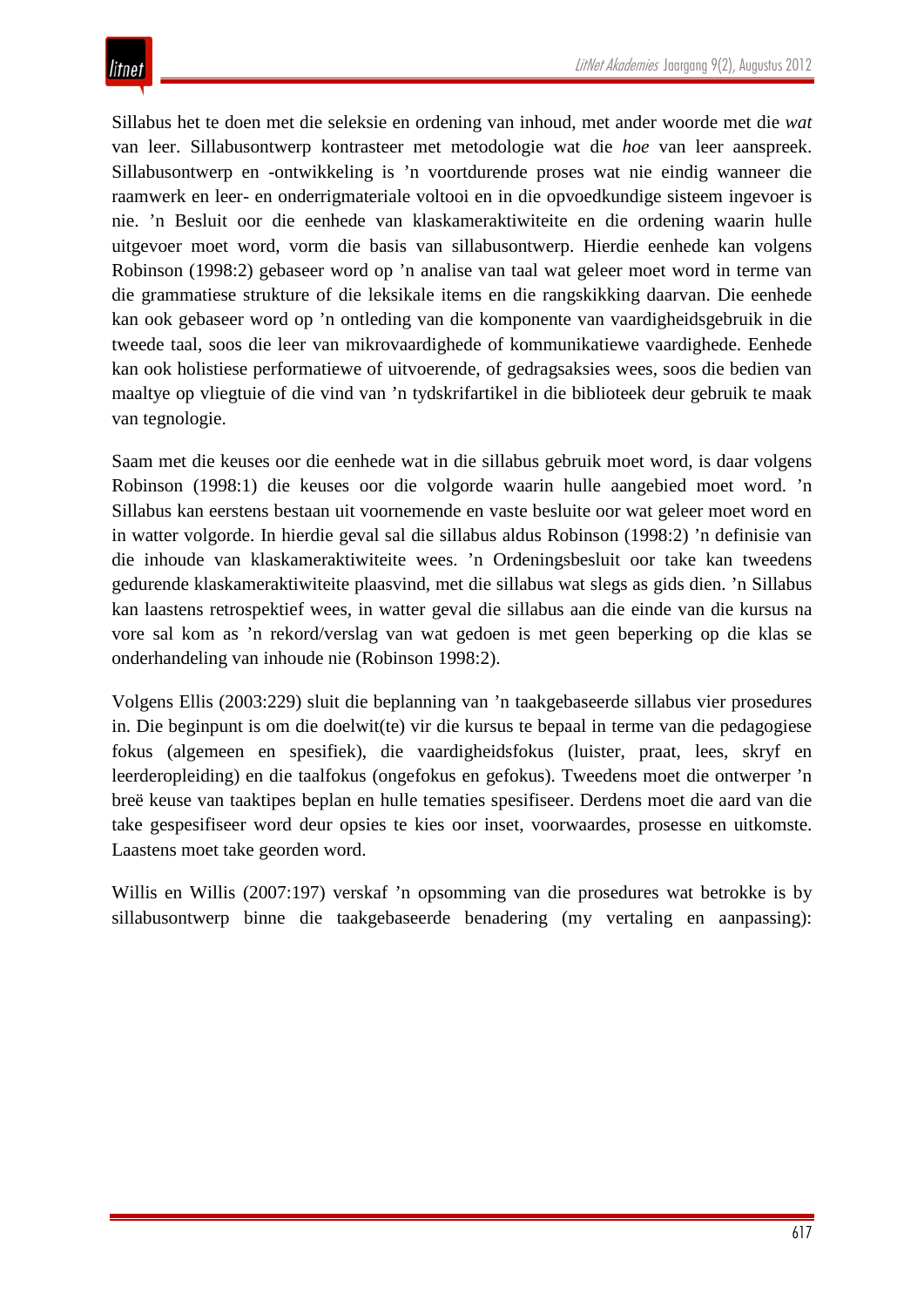



**Figuur 1. Sillabusontwerprosedures**

Die oorhoofse ontwerpsekwens vir 'n taakgebaseerde sillabus is soos volg:

- a. 'n uitgebreide behoefte-analise
- b. 'n diagnose van die taalaanleerders se behoeftes
- c. die identifisering van die teikentake sodat die taalaanleerders voorbereid kan wees om dit uit te voer
- d. die klassifisering van die teikentake<sup>3</sup> in taaksoorte
- e. die ontwikkeling of seleksie van pedagogiese take<sup>4</sup> vir klaskamergebruik
- f. die ordening van pedagogiese take om sodoende 'n taakgebaseerde sillabus te vorm
- g. die implementering van die sillabus via gepaste pedagogiese prosedures
- h. die assessering deur die uitvoering van die take of deur taakgebaseerde kriteriumverwysende toetse.

Vervolgens word die verskillende teoretiese benaderings bespreek ten einde die multiperspektiefbenadering te illustreer.

### **3. Verskillende teoretiese benaderings tot taakkompleksiteit**

#### *3.1 Behoefte-analise*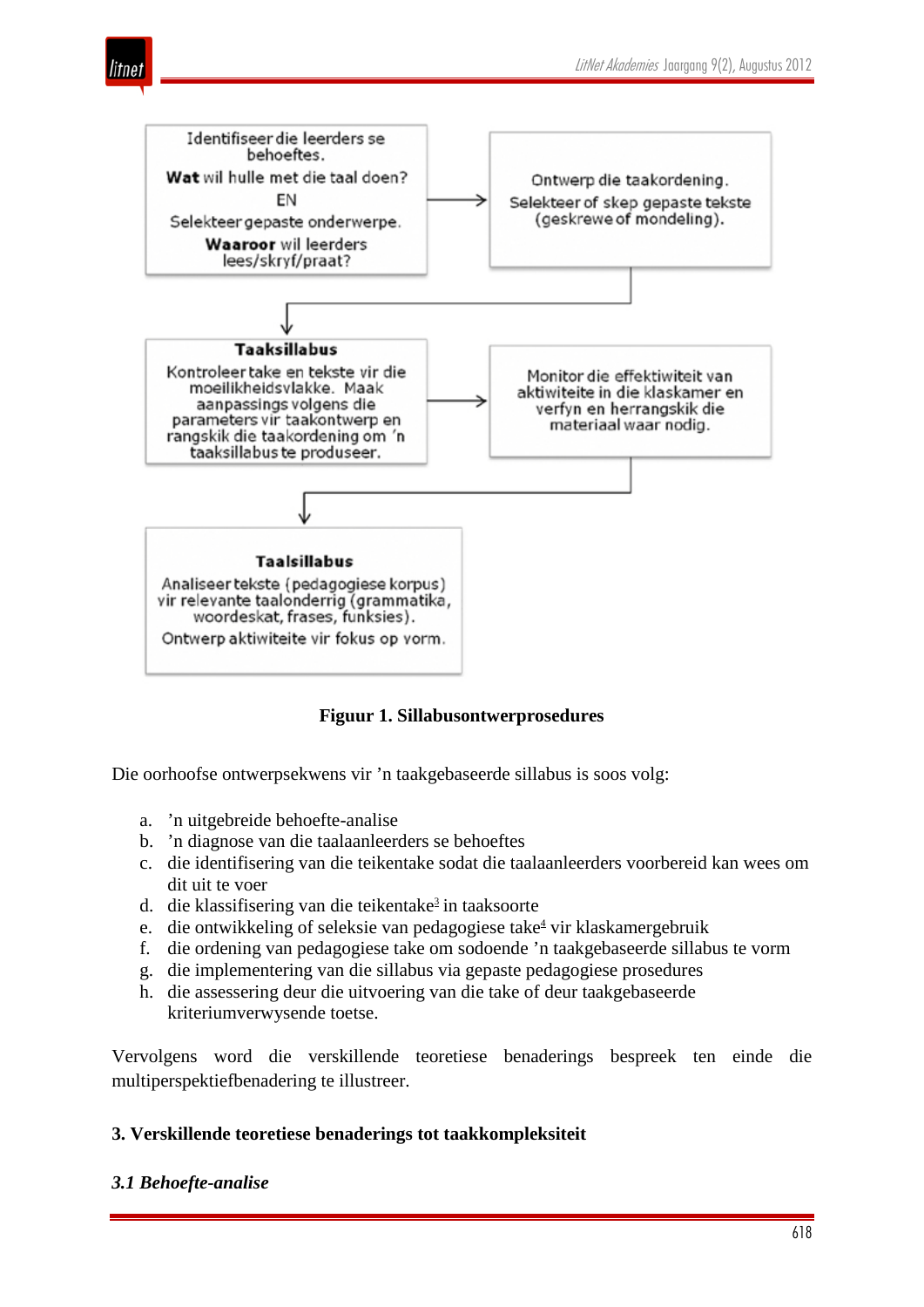Die behoefte-analise as eerste stap in die ontwerp van 'n taakgebaseerde sillabus word kortliks bespreek.<sup>5</sup> Behoefte-analise is volgens García Mayo (2000:39) 'n komplekse proses wat beide die behoeftes van die teikensituasie en die leerbehoeftes in ag neem.

'n Behoefte-analise is volgens Brown (2009:269) en Robinson (2009a:302) die eerste stap in sillabusontwikkeling. Adendorff (2012:60) definieer behoefte-analise as die sistematiese bymekaarmaak en analisering van al die subjektiewe behoeftes, soos geformuleer deur die taalaanleerders self, én die objektiewe behoeftes, soos bepaal word deur ander mense as die leerder, asook enige ander inligting wat nodig is om 'n verdedigbare sillabus te beskryf. Long en Crookes (1993; 2009) omskryf die proses by die ontwerp van 'n taakgebaseerde sillabus, wat 'n reeks stappe behels waarvan die eerste stap 'n ontleding van die taalaanleerders se behoeftes deur die sogenaamde triangulasie van bronne is. Volgens Long (2005:28) is triangulasie 'n proses waarbinne die navorser verskillende bronne, metodes, ondersoeke of teorieë en kombinasies daarvan met mekaar vergelyk.

In die eerste plek moet die breë domeine waarbinne taalaanleerders kan funksioneer, bepaal word. Die Europese Referensiekader<sup>6</sup> (2001) gee vier breë domeine waarbinne gefunksioneer moet word, naamlik die persoonlike, die openbare, die werks- en laastens die opvoedkundige domeine. Binne hierdie breë domeine moet taalaanleerders se subjektiewe en objektiewe behoeftes gebalanseer word.

Volgens Duran en Ramaut (2006:49) is een van die doelwitte van die behoefte-analise om lyste taalleerdoelwitte te formuleer, wat aan die opvoeders 'n beskrywing gee van take wat die taalaanleerder aan die einde van die taalkursus moet kan uitvoer. Take word dus in die taalgebruiksituasies gebruik as beskrywingseenhede, aangesien daar gespesifiseer word wat die taalgebruiker met die taal moet doen ten einde in die domein te kan funksioneer. Die breë behoeftedomeine word verder verfyn in tipiese taalgebruiksituasies deur met sleutelspelers en rolspelers binne elke domein te gesels. Taalgebruiksituasies word deur Van Avermaet en Gysen (2006:25) gedefinieer as "situations that typically require the smooth and comfortable use of language for all parties involved", soos byvoorbeeld die taalgebruiksituasie "Maak telefoniese hotelbespreking" binne die toerismedomein. Taalgebruiksituasies sluit gewoonlik ook meer as een taaltaak in, soos onder meer "Begryp en stel vrae oor akkommodasie" en "Druk persoonlike voorkeure en wense uit" binne die taalgebruiksituasie "Maak telefoniese hotelbespreking".

Om take as eenhede van beskrywing in 'n sillabus te gebruik moet parameters gekies word wat die sillabusontwerper sal help om die teikentake akkuraat te beskryf. Binne 'n teikendomein en teikentaalgebruiksituasies moet tipe-take bepaal word, wat die resultaat is van die saamklustering van verskeie taaltake in dieselfde domein, wat 'n aantal linguistiese en nielinguistiese eienskappe deel en wat binne bepaalde parameters geplaas word. Van Avermaet en Gysen (2006:32) gee die onderstaande parameters vir die beskrywings van tipetake:

a. Vaardighede betrokke: Moet die taalleerder praat, luister, lees of skryf in die taalgebruiksituasie?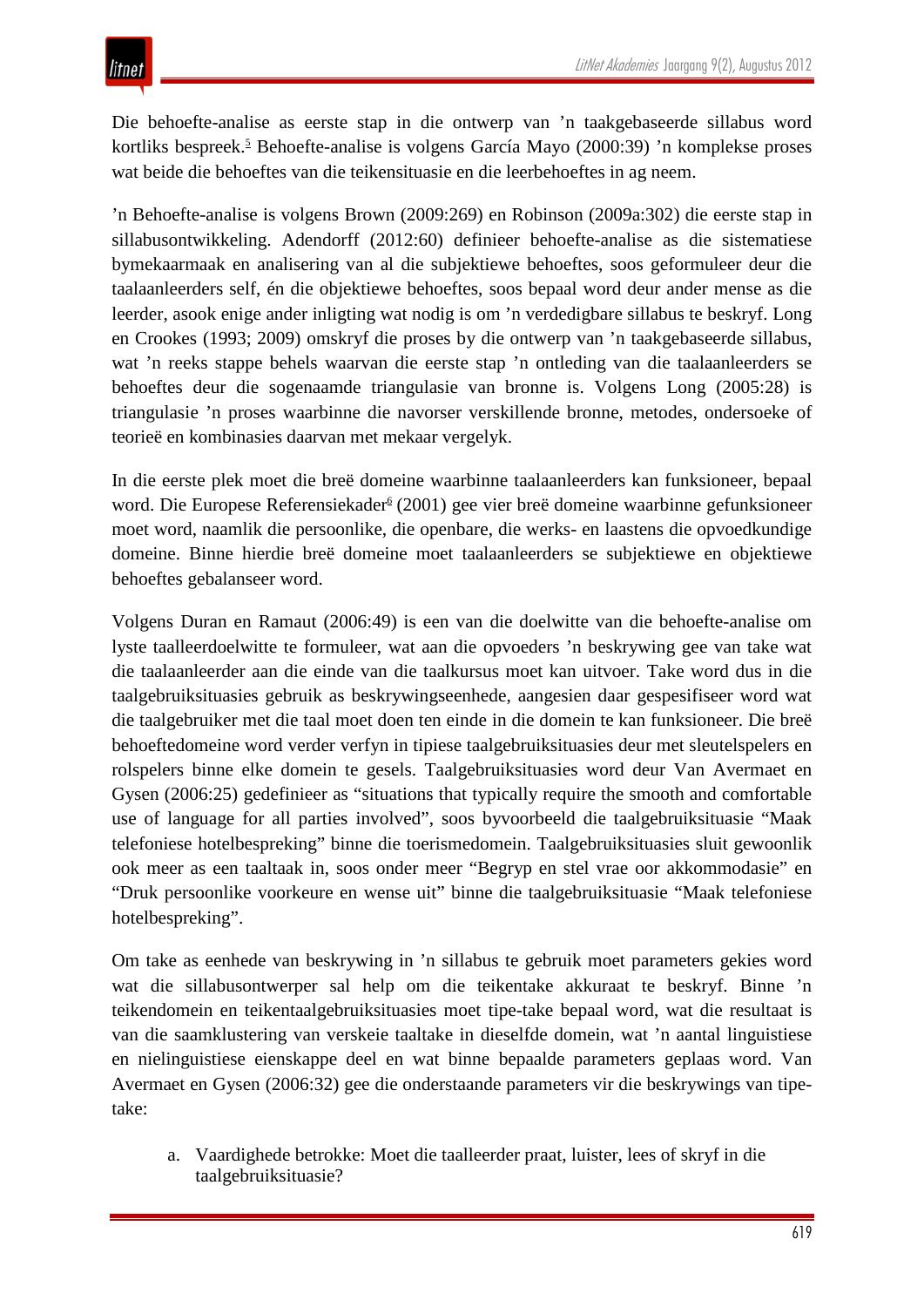- b. Teksgenre: Watter tipe boodskap moet oorgedra en verstaan word?
- c. Inligtingsprosesseringsvlak: Op watter vlak moet die linguistiese inligting kognitief geprosesseer word?
- d. Gespreksgenoot: Wie is die taalleerder se gespreksgenoot?
- e. Onderwerp: Wat is die onderwerp van die gesprek?
- f. Kontekstuele ondersteuning: In watter mate is die boodskap ingebed in 'n ondersteunende konteks?

Die volgende fase is om take wat as soortgelyk/eenders gesien word, saam te groepeer in tipe-take. Om by dié tipe-take uit te kom, stel Duran en Ramaut (2006:51) voor dat daar spesifiek op die inligtingprosesseringsvlakke gefokus word. Hierdie parameter van Van Avermaet en Gysen (2006:32) verwys na die kognitiewe vlak waarop die inligting in 'n teks geprosesseer moet word. Hulle (2006:37) formuleer die tipe-take soos volg (my vertaling):

**Op 'n beskrywende vlak** behoort die taalgebruiker die hoofgedagtes in tekste soos berigte, dokumente, sportverslae en tekste oor vermaak te kan verstaan. Hy behoort die gedagtegang van inligting, vrae, beskrywings van ervarings en gevoelens wat in bogenoemde tekste voorkom, asook in tekste soos persoonlike briewe of e-posse en weerberigte, te kan verwoord.

**Op 'n herstruktureringsvlak** behoort die taalgebruiker relevante inligting en instruksies in tekste soos formules, openbare kennisgewings, veiligheidsvoorskrifte, advertensies en reklamemateriaal in besonderhede te kan verstaan en te kan selekteer.

**Op 'n evaluerende vlak** behoort die taalgebruiker die inligting, argumente en gevolgtrekkings in verskillende tekste soos advertensies en reklamemateriaal te kan vergelyk.

## **Figuur 2. Tipe-take vir die sosiale taalvaardigheidsdomein**

Duran en Ramaut (2006:49–50) omskryf hul behoefte-analise in terme van drie relevante taalleerdoelwitte, naamlik die domein waarbinne die leerders moet funksioneer, die taalgebruiksituasies wat tipies van die domein is en die take wat die leerders binne elke situasie moet kan verrig. Die vraagstuk waarmee Duran en Ramaut (2006:51) te doen gekry het, was om die take só te orden en te balanseer dat die nuweling-taalaanleerders op die mees bekwame wyse kan vorder in die aanleer van die vreemde taal. Daarvoor kies hulle 'n stel belangrike parameters om taakkompleksiteit te beskryf, naamlik:

- a. parameters wat te doen het met die wêreld (die onderwerp) wat in die taak verteenwoordig word
- b. parameters wat aansluit by die prosesseringseise wat benodig word om die taak uit te voer, met ander woorde wat die leerders met die inligting in die taak moet doen
- c. parameters wat te doen het met die kenmerke van die linguistiese insette, dus met die manier waarop die inligting aan die leerders voorgestel word.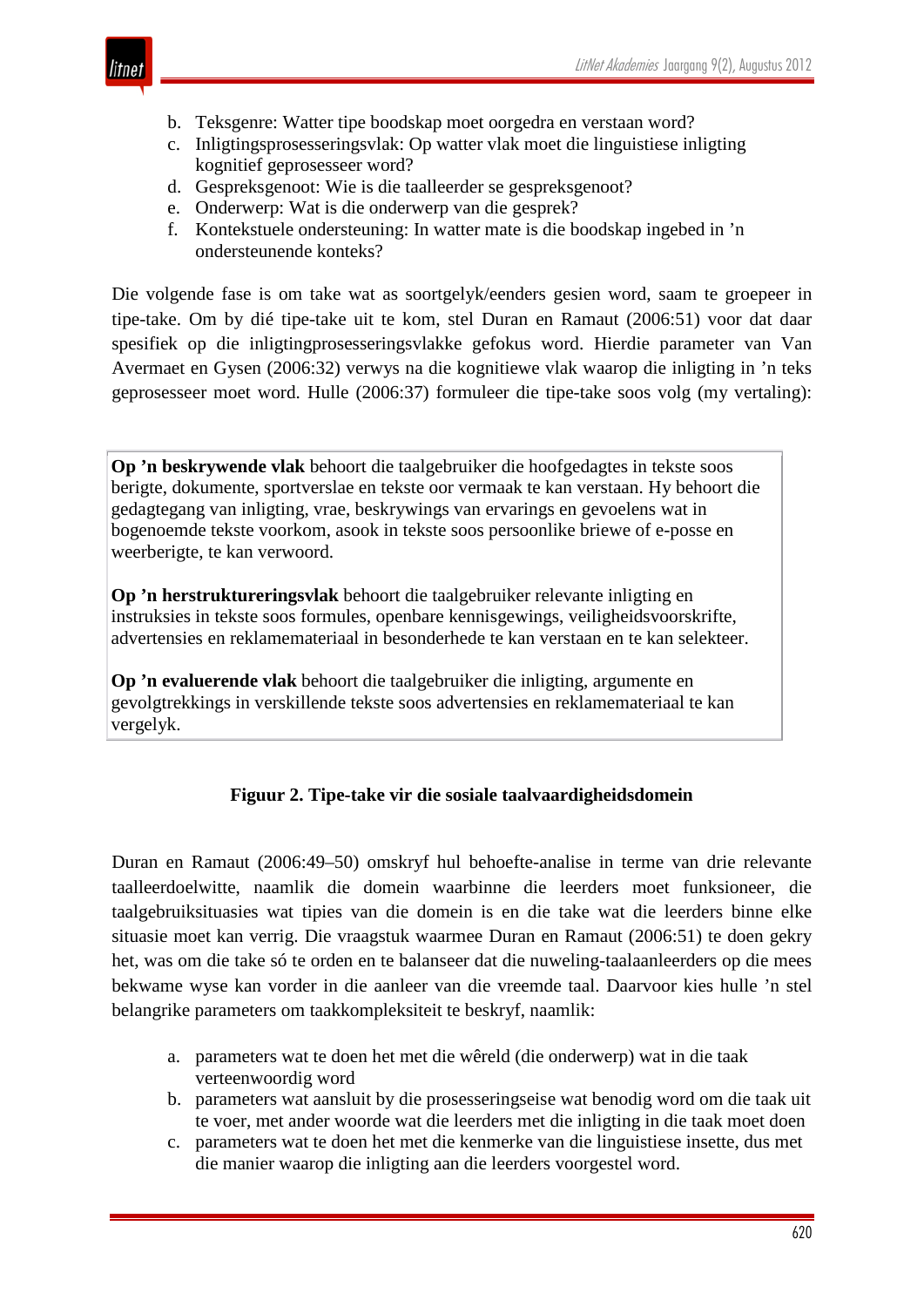Elkeen van dié kategorieë word op 'n driepuntskaal vanaf "eenvoudig" (1) na "kompleks" (3) gestel, waar die terme relatief gesien word, met "kompleks" as die uiteindelike vaardigheidsvlak wat die gebruiker aan die einde van die kursus moet kan bereik. Die kompleksiteitskaal van Duran en Ramaut (2006:52–3) vir die ordening van take kan soos volg voorgestel word (my vertaling):

## **Tabel 1. Kompleksiteitskaal**

*litnet* 

## **Parameters Eenvoudig (1)** Kompleks (3)

# **→ → → →**

| (a) Wêreld                                                                                                                                        |                                                                                                      |                                                    |                                                                                    |
|---------------------------------------------------------------------------------------------------------------------------------------------------|------------------------------------------------------------------------------------------------------|----------------------------------------------------|------------------------------------------------------------------------------------|
| 1.<br>Abstraksievlak:<br>Is daar 'n<br>konkrete of<br>abstrakte<br>benadering tot die<br>onderwerp?                                               | konkrete beskrywing<br>(hier en nou)                                                                 | ander tyd/plek (daar en dan) abstrakte perspektief |                                                                                    |
| 2. Graad van<br>visuele<br>ondersteuning: In<br>watter mate word<br>visuele<br>ondersteuning<br>verskaf? Hoe dra<br>dit by tot<br>taakuitvoering? | baie visuele<br>ondersteuning                                                                        | beperkte visuele<br>ondersteuning                  | geen visuele<br>ondersteuning                                                      |
| 3. Linguistiese<br>konteks: In watter<br>mate is<br>linguistiese<br>konteks<br>beskikbaar? Hoe<br>dra dit by tot<br>taakuitvoering?               | hoë<br>oorbodigheidsvlak, lae<br>inligtingsdigtheidsvlak                                             | beperkte oorbodigheidsvlak hoë                     | lae oorbodigheidsvlak,<br>inligtingsdigtheidsvlak                                  |
| $(b)$ Taak<br>4. Prosesserings-                                                                                                                   |                                                                                                      |                                                    |                                                                                    |
| vlak: Wat moet<br>studente met die<br>inligting doen?<br>Op watter vlak<br>moet die inligting<br>geprosesseer<br>word?<br>5. Modaliteit:          | beskrywend<br>(verstaan van<br>inligting soos<br>aangebied)<br>nieverbaal (reseptief) beperk verbaal | herstrukturerend(herorganiseer<br>inligting)       | evaluerend (vergelyk<br>verskillende<br>inligtingsbronne)<br>verbaal (praat/skryf) |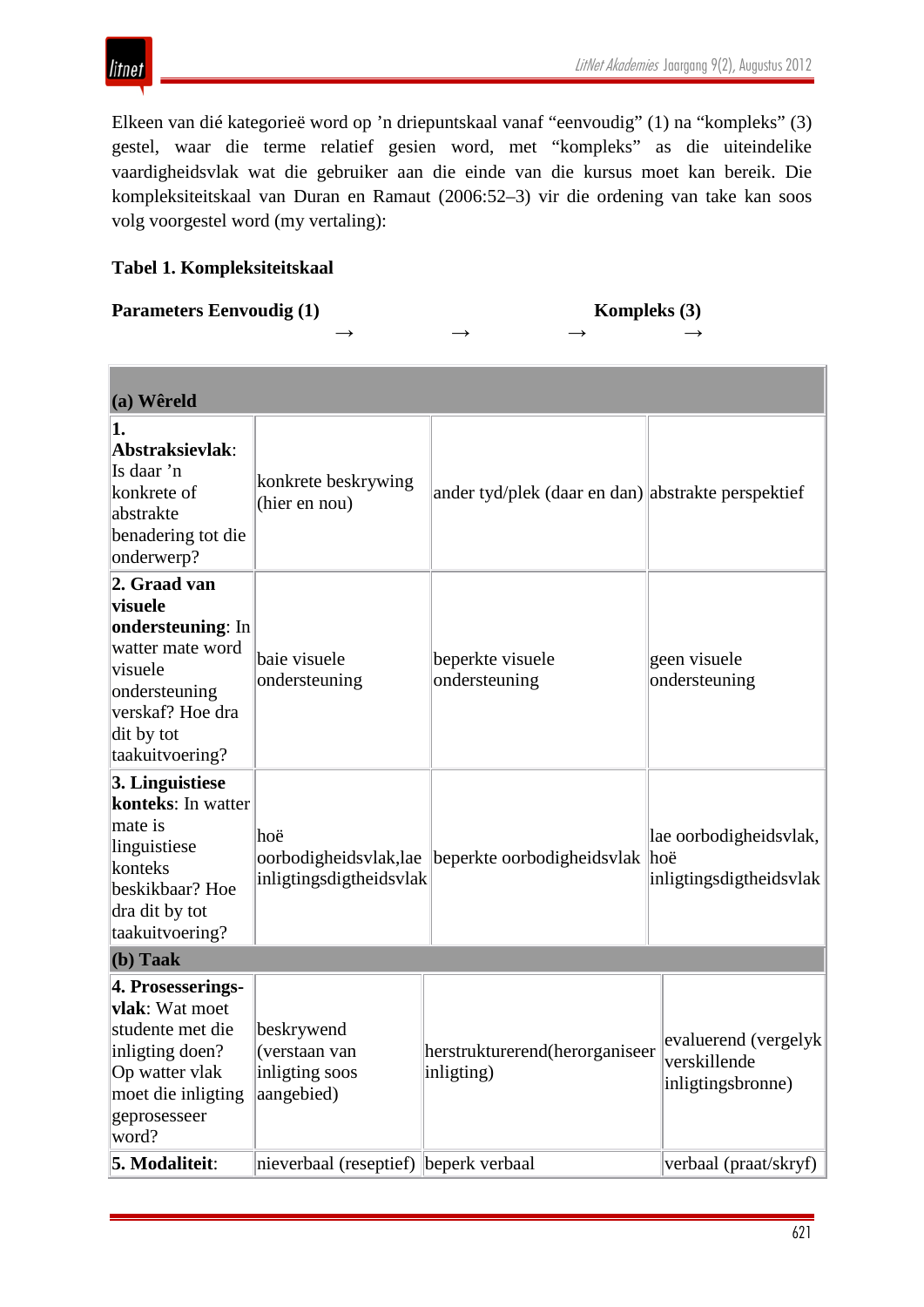| Hoe behoort<br>studente<br>antwoorde te gee<br>of uitkomste te<br>produseer?  |                      | (reproduksievlak)                 |                |
|-------------------------------------------------------------------------------|----------------------|-----------------------------------|----------------|
| $(c)$ Teks                                                                    |                      |                                   |                |
| <b>6. Woordeskat: Is</b><br>die woorde<br>bekend of nie?                      | bekend               | minder bekend                     | selde          |
| <b>7. Sintaksis: Is</b><br>sinne eenvoudig<br>$of$ nie?                       | kort, eenvoudig      | redelik lank met<br>jukstaposisie | lank, kompleks |
| <b>8. Struktuur: Is</b><br>die teks duidelik,<br>eksplisiet<br>gestruktureer? | eksplisiet, duidelik | deels eksplisiet                  | implisiet      |
| 9. Lengte: Is die<br>teks lank of kort?                                       | kort                 | redelik lank                      | Lank           |

Na aanleiding van hierdie kompleksiteitskaal het ek 'n kompleksiteitsgrafiek opgestel waar die verskillende parameters van Duran en Ramaut (2006:51) op die X-as geplaas is en die driepuntwaardes<sup>7</sup> op die Y-as. Die doel is om die kompleksiteit van die taak sigbaar voor te stel deur al die parameters se waarde met mekaar te verbind. Die grafiek is gebruik om 'n bydrae te lewer tot die gradering en ordening van take.

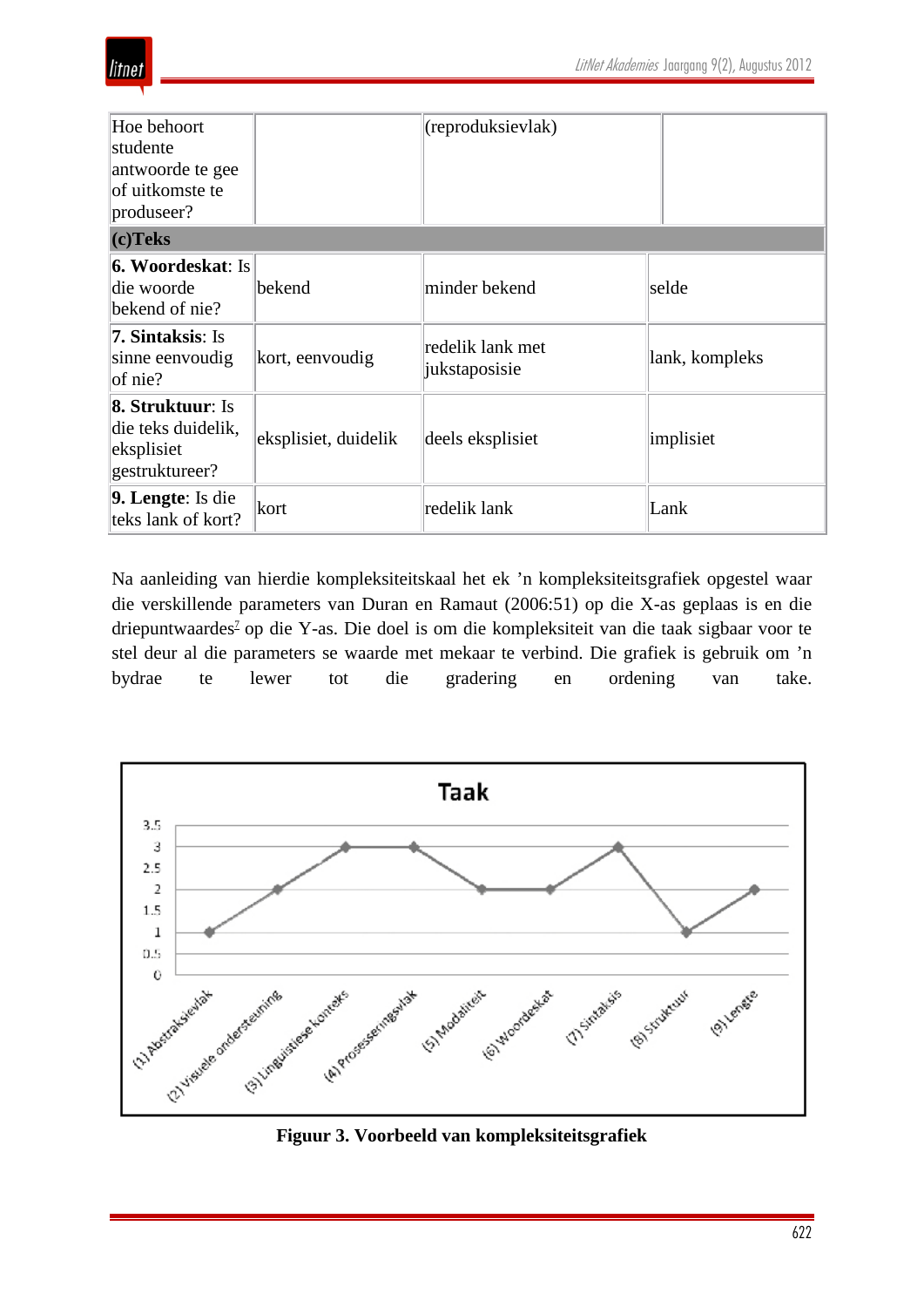

Nadat 'n behoefte-analise onderneem is aan die hand van Van Avermaet en Gysen (2006) en Duran en Ramaut (2006), word oorweging geskenk aan die klassifikasie van take. Daarvoor word gefokus op die werk van Pica e.a. (1993), omdat dit een van die eerste uitgebreide studies is wat oor taakklassifikasie onderneem is. Pica e.a. (1993) klassifiseer take in terme van die moontlikhede wat dit vir taalleer skep.

## *3.2. Taaktipologie*

'n Psigolinguistiese klassifikasie van take beoog volgens Ellis (2003:214) om take in terme van hulle moontlikhede vir taalleer te klassifiseer. Pica e.a. (1993) het 'n psigolinguistiese tipologie van take voorgestel wat gebaseer is op die vier kategorieë deelnemersverhouding, interaksiebenodigdhede, doel-oriëntasie en uitkoms-opsie:

- a. Deelnemersverhouding (interaktante verhouding): Dit hang af van wie die inligting uitruil, wie dit aanvra en wie dit verskaf om die taakdoelwitte te bereik. Die deelnemers is gesamentlike inligtingsverskaffers en -aanvraers, óf hulle is onafhanklike vraers aan die verskaffers óf verskaffers aan die vraers. Hierdie onderskeid hou dus eintlik verband met die verskil tussen eenrigting- en tweerigtingtake. Die kategorie dui aan dat wanneer daar 'n wedersydse verhouding van vraagstelling en inligtingsverskaffing is, betekenisonderhandeling<sup>8</sup> behoort plaas te vind.
- b. Interaksiebenodigdhede: Hierdie kategorie verwys na wat benodig word vir suksesvolle taakvoltooiing. Dit hou daarmee verband of die taak van deelnemers vereis om inligting te vra en te verskaf en of dit opsioneel is. Indien interaksie van al die deelnemers vereis word, dan behoort betekenisonderhandeling plaas te vind; indien deelname nie nodig is nie, dan kan dit lei tot min interaksie.
- c. Doel-oriëntasie: Dié kategorie hou daarmee verband of die taakdeelnemers moet saamstem of verskil oor 'n uitkoms, met ander woorde, of die take divergent of konvergent is. Konvergente take lei tot meer betekenisonderhandeling.
- d. Uitkoms-opsies: Dit gaan hier om die omvang van die taakuitkomste wat beskikbaar is aan die deelnemers om die taakdoelwit te bereik. Geslote take het een uitkoms, terwyl oop take verskeie uitkomste kan hê. Geslote take lei tot meer betekenisonderhandeling.

Onderstaande raamwerk van Pica e.a. (1993:14–5), wat deur my vertaal is, toon die taakverhoudinge, -vereistes, -doelwitte en -uitkomste, asook hulle impak op die tweedetaalstudente se geleenthede om die inset te verstaan, terugvoering op taalproduksie te ontvang en die modifikasies aan hulle intertaal<sup>2</sup> te maak.

### **Tabel 2. Raamwerk om interaksionele aktiwiteite en kommunikatiewe doelwitte te toon**

| Taakaktiwiteite en<br>doelwitte |                              | Impak op leerdergeleenthede                                  |  |  |  |  |
|---------------------------------|------------------------------|--------------------------------------------------------------|--|--|--|--|
|                                 | <b>Verstaan</b><br>van inset | <b>Terugvoer op Intertaal-</b><br>taalproduksie modifikasies |  |  |  |  |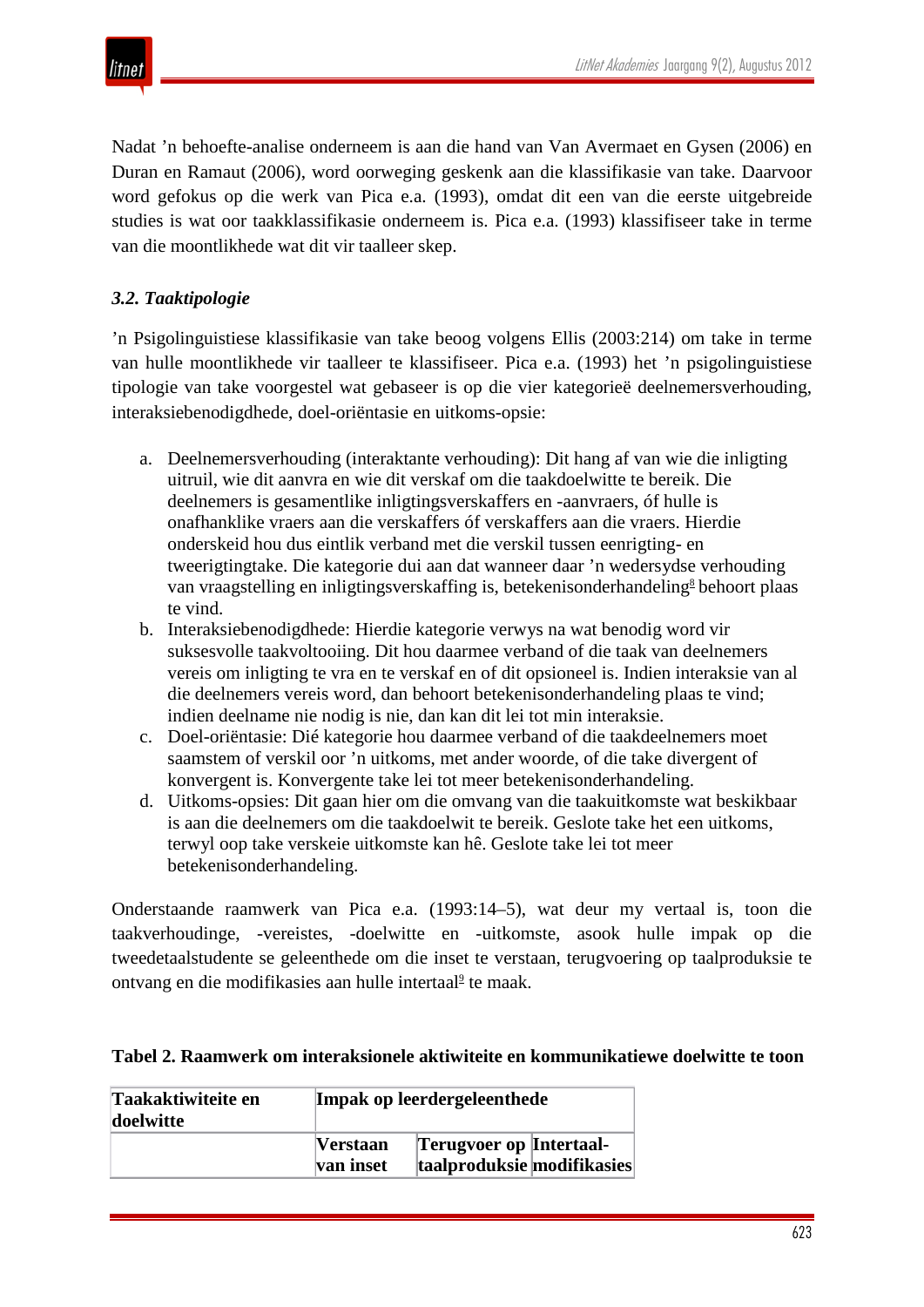| <b>A</b> Interaksionele<br>aktiwiteite |          |                          |          |
|----------------------------------------|----------|--------------------------|----------|
| 1. Interaktante verhouding             |          |                          |          |
| tussen vraer en verskaffer.            |          |                          |          |
| gebaseer op wie beskik                 |          |                          |          |
| oor, wie vra of wie verskaf            |          |                          |          |
| die inligting vir taak-                |          |                          |          |
| interaksie en -uitkomste:              |          |                          |          |
| (a) Elke deelnemer beskik              | verwag   | verwag                   | verwag   |
| oor verskillende dele van              |          |                          |          |
| die inligting en verskaf en            |          |                          |          |
| vra die inligting ann soos             |          |                          |          |
| benodig vir taakvoltooiing.            |          |                          |          |
| (b) Een deelnemer beskik               | verwag   | indien herhaal met rolle |          |
| oor al die inligting en                |          |                          | omgeruil |
| verskaf dit soos die ander             |          |                          |          |
| een dit aanvra.                        |          |                          |          |
| (c) Elke deelnemer het                 | moontlik | moontlik                 | moontlik |
| toegang tot die inligting en           |          |                          |          |
| verskaf dit indien die                 |          |                          |          |
| ander dit aanvra.                      |          |                          |          |
| 2. Interaksiebenodigdhede              |          |                          |          |
| vir aktiwiteit van vraer-              |          |                          |          |
| verskaffer gerig op                    |          |                          |          |
| taakuitkomste:                         |          |                          |          |
| (a) Elke deelnemer moet                | verwag   | verwag                   | verwag   |
| vra en inligting verskaf.              |          |                          |          |
| (b) Een deelnemer vra                  | verwag   | indien herhaal met rolle |          |
| terwyl die ander die                   |          |                          | omgeruil |
| inligting moet verskaf.                |          |                          |          |
| (c) Elke deelnemer                     | moontlik | moontlik                 | moontlik |
| behoort inligting te vra en            |          |                          |          |
| te verskaf, maar dit word              |          |                          |          |
| nie vereis nie.                        |          |                          |          |
| Kommunikatiewe                         |          |                          |          |
| doelwitte                              |          |                          |          |
| 3. Doel-oriëntasie in die              |          |                          |          |
| gebruik van die inligting              |          |                          |          |
| soos verskaf en gevra:                 |          |                          |          |
| (a) Deelnemers het                     | verwag   | verwag                   | verwag   |
| dieselfde of konvergente               |          |                          |          |
| doelwitte.                             |          |                          |          |
| (b) Deelnemers het                     | moontlik | moontlik                 | moontlik |
| soortgelyke, maar                      |          |                          |          |
| divergente, doelwitte.                 |          |                          |          |
| 4. Uitkoms-opsies in die               |          |                          |          |
| bereiking van die                      |          |                          |          |
| doelwitte:                             |          |                          |          |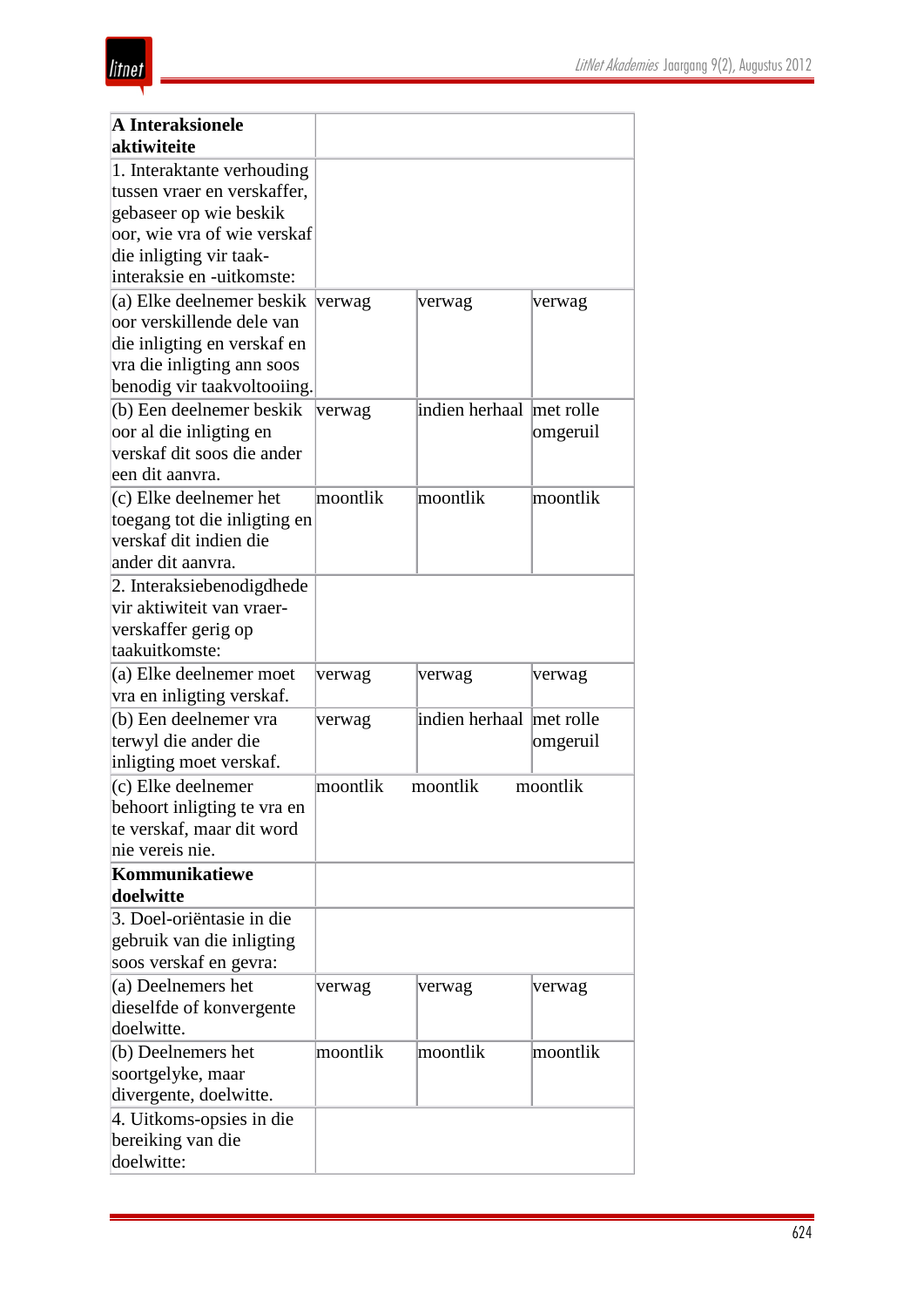

| $(a)$ Slegs een uitkoms is<br>moontlik.       | verwag   | verwag   | verwag   |
|-----------------------------------------------|----------|----------|----------|
| $(b)$ Meer as een uitkoms<br>kan bereik word. | moontlik | moontlik | moontlik |

Uit die tabel kan afgelei word dat al die (a)-kategorieë met mekaar verband hou. Wanneer die taakdeelnemers elkeen oor verskillende dele van die inligting beskik, soos in 1(a), dan voldoen hulle aan die vereiste wat vir die interaksiebenodigdhede gestel word, dus 2(a), wat beteken dat interaksie nodig is om by die taakdoelwit uit te kom. Al die inligting is belangrik vir die taakdoelwit en daarom sal die deelnemers hulle onderskeie stukkies belangrike inligting bymekaar moet sit. Hulle sal dus moet saamwerk na 'n konvergente doel-oriëntasie, naamlik 3(a), en slegs een uitkoms-opsie, 4(a), is moontlik. Dit blyk uit die tabel dat 'n taak wat die meeste geleenthede aan studente bied om die inset te verstaan, terugvoering op taalproduksie te ontvang en hulle intertaal te kan aanpas, die een is wat aan die (a)-kriteria voldoen. Dit beteken volgens Pica e.a. (1993:17) dat die volgende vier omstandighede teenwoordig is:

- a. Elke deelnemer beskik oor verskillende dele van die inligting wat uitgeruil en gemanipuleer moet word om by die taakdoelwit uit te kom.
- b. Beide of al die deelnemers moet die inligting van mekaar aanvra en aan mekaar verskaf.
- c. Die deelnemers het dieselfde, of konvergente, doel.
- d. Slegs een aanvaarbare uitkoms van hul pogings om by die doel uit te kom is moontlik.

Pica e.a. (1993) pas hulle klassifikasiesisteem op vyf taaktipes toe, naamlik kettingtake, inligtingsgapingstake, probleemoplossingstake, besluitnemingstake en meningsuitruilingstake. Die volgende tabel uit Pica e.a. (1993:19), wat deur my vertaal is, verteenwoordig 'n kommunikasietaaktipologie wat 'n aanduiding gee van hoe take onderskei kan word op grond van die mate waarin die kategorieë van deelnemersverhouding (X/Y), interaksiebenodigdhede, doel-oriëntasie en uitkoms-opsie verwerklik word.

| <b>Taak-tipes</b>     | <b>Deelnemersverhouding</b>         |                                       |                                         | <b>Interaksieben</b><br>odigdhede                                    | Doel-<br>oriën<br>tasie | <b>Uitk</b><br>oms-<br>opsie |  |
|-----------------------|-------------------------------------|---------------------------------------|-----------------------------------------|----------------------------------------------------------------------|-------------------------|------------------------------|--|
|                       | <b>Inligting</b><br>shouer<br>(III) | <b>Inligtingsa</b><br>anvraer<br>(IA) | <b>Inligtingsy</b><br>erskaffer<br>(IV) | <b>Inligtingsa</b><br>anvraer-<br>verskaffer-<br>verhouding<br>(IAV) |                         |                              |  |
| Kettingtaa<br>$\bf k$ | X & Y                               | X & Y                                 | X & Y                                   | 2-rigting $(X)$<br>tot $Y & Y$<br>tot $X$ )                          | $+$ benodig             | $^+$<br>konve<br>rgent       |  |

### **Tabel 3. Pica e.a. (1993) se kommunikasietipologie**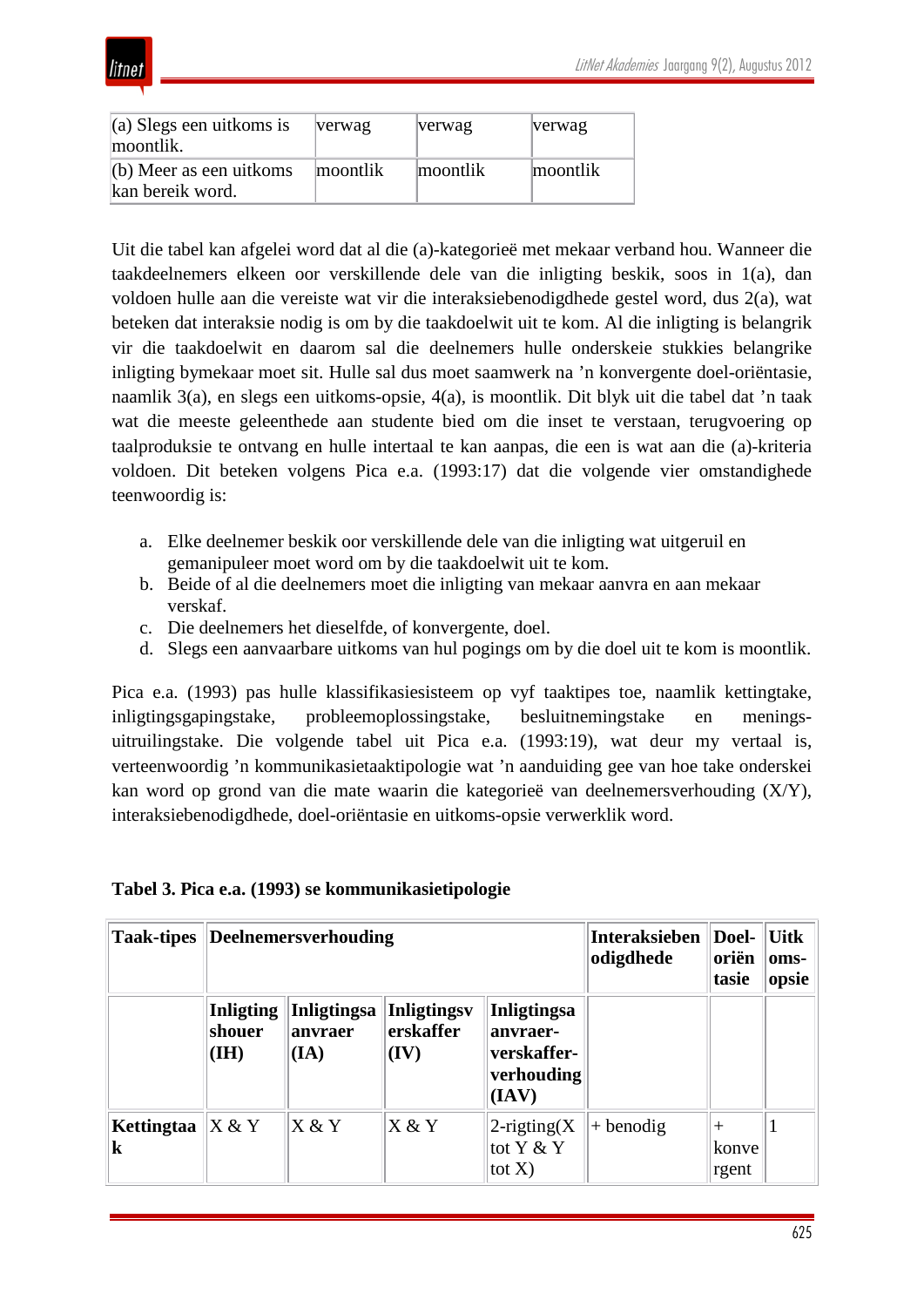

| Inligtingsg<br>aping                   | $X$ of Y | $\overline{Y}$ of X | $X$ of $Y$ | 1-rigting $>$<br>2-rigting $(X)$<br>tot $Y/Y$ tot<br>$\mathbf{X}$ | $+$ benodig | $^{+}$<br>konve<br>rgent |        |
|----------------------------------------|----------|---------------------|------------|-------------------------------------------------------------------|-------------|--------------------------|--------|
| <b>Probleemo</b> $ X = Y $<br>plossing |          | $X = Y$             | $X = Y$    | $2$ -rigting $>$<br>1-rigting $(X)$<br>tot Y & Y<br>tot $X$ )     | - benodig   | $^{+}$<br>konve<br>rgent |        |
| <b>Besluitne</b><br>ming               | $X = Y$  | $X = Y$             | $X = Y$    | $2$ -rigting $>$<br>1-rigting $(X)$<br>tot $Y & Y$<br>tot $X$ )   | - benodig   | $+$<br>konve<br>rgent    | $1+$   |
| <b>Meningsui</b> $ X = Y $<br>truiling |          | $X = Y$             | $X = Y$    | $2$ -rigting $>$<br>1-rigting $(X)$<br>tot $Y & Y$<br>$\cot x$ )  | - benodig   | konve<br>rgent           | $1+/-$ |

Die eerste kategorie van deelnemersverhouding hou verband met watter deelnemer die inligting wat nodig is om die taak te kan uitvoer, besit, en wie die inligting aanvra of verskaf. Die deelnemers word X en Y genoem, maar daar mag meer deelnemers wees. Hulle word onder die hofies geposisioneer om hulle onderskeie rolle aan te dui in die uitruiling van inligting wat nodig is om die taak te voltooi. Daar is dus 'n inligtingshouer (IH), 'n inligtingsaanvraer (IA), 'n inligtingsverskaffer (IV) en die inligtingsaanvraer-verskafferverhouding (IAV). Pica e.a. (1993:13) is van mening dat indien albei deelnemers die nodige inligting het, die gevolg tweerigtingkommunikasie behoort te wees, met albei partye wat vra en verskaf, en dit lei tot meer betekenisonderhandeling. Indien een deelnemer al die inligting het, is die vloei van inligting waarskynlik net in een rigting.

Die tweede kategorie is dié van interaksiebenodigdhede. Daar word aanvaar dat 'n taak op so 'n wyse ontwerp moet word dat albei (of al die) deelnemers inligting moet aanvra en verskaf sodat meer interaksie kan plaasvind. Daarom word dit in die tabel aangedui as [+ benodig] of [- benodig]. Die doel-oriëntasie van 'n taak verwys daarna of 'n taak só ontwerp is om deelnemers te dwing om te werk na 'n enkeluitkoms (konvergente doel-oriëntasie), of daar kan meer as een uitkoms in die taak wees (divergente doel-oriëntasie). Dit word in die tabel aangedui as [+ konvergent] of [-konvergent]. Pica e.a. (1993:13) argumenteer dat take wat 'n konvergente doel-oriëntasie het, meer interaksie en samewerking van deelnemers vra, wat weer moet lei na meer betekenisonderhandeling as take met divergente doeloriëntasie.

Die finale kategorie hanteer die uitkoms-opsies van take wat deelnemers moontlik kan bereik. Hierdie kategorie word verdeel tussen oop take, wat meer as een uitkoms kan hê (in die tabel aangedui as 1+ of 1+/-), en geslote take, wat slegs een aanvaarbare uitkoms (in die tabel aangedui as 1) kan hê.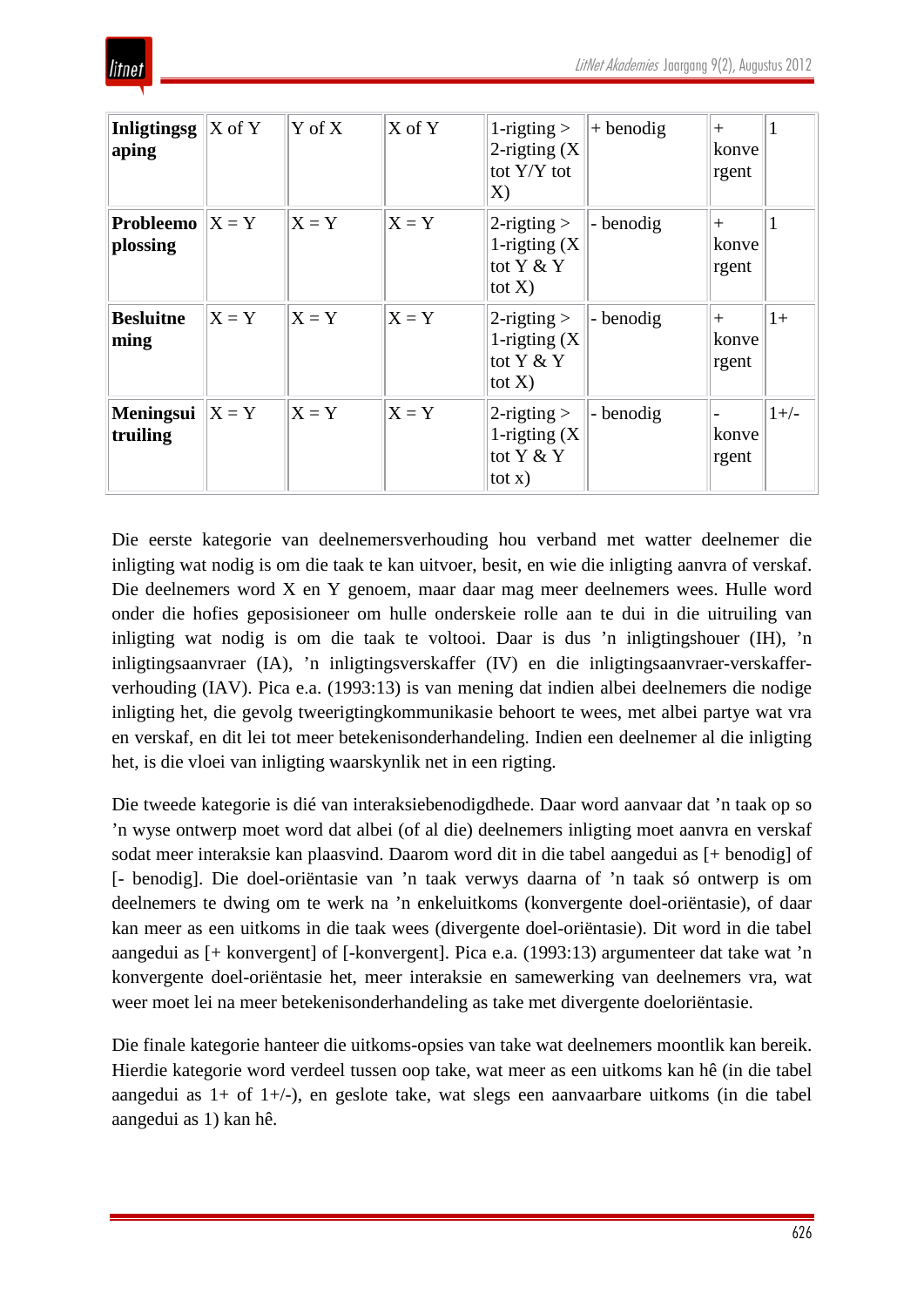In hul bespreking van die vyf taaktipes is Pica e.a. (1993:20) van mening dat die mees effektiewe taaktipe die kettingtaak (gevolg deur die inligtingsgapingstaak) is, as gevolg van die geleenthede wat kettingtake aan taalaanleerders bied om na begrip, terugvoering en intertalige modifikasie te werk. Die kettingtaak is 'n samewerkende luistertaak waar beide die deelnemers (X en Y) oor gedeeltes van die totale inligting beskik wat benodig word om die taak te voltooi. Die deelnemers moet beide vra en verskaf om sodoende by 'n enkele, konvergente doel uit te kom. Die inligtingsvloei is dus tweerigting: van X na Y en van Y na X. Voorbeelde van kettingtake is "Los die geheim op" en "Rangskik die meubels in die huis".

Pica e.a. (1993: 21) noem dat by inligtingsgapingstake een deelnemer inligting het waaroor die ander een nie beskik nie, maar wat nodig is om die taak te voltooi. Die gaping lei dan tot eenrigtingkommunikasie van die sender (X) na die ontvanger (Y). Deelnemers werk na 'n konvergente doel om 'n enkeluitkoms te bereik, maar samewerkende geleenthede tot begrip, terugvoering en intertalige veranderinge is beperk, aangesien elke deelnemer 'n vasgestelde rol het. Voorbeelde hiervan is om 'n onderhoud met die groepmaat te voer om meer oor hom uit te vind.

Probleemoplossingstake is gerig op 'n enkele oplossing of uitkoms, soos "Wie is die hoteldief?" of "Soek die verskille". Die deelnemers het toegang tot dieselfde inligting wat nodig is vir die taak, wat beteken dat interaksie nie nodig is nie. Voorbeelde van besluitnemingstake is om oor menslike dilemmas te reflekteer en 'n oordeel te gee, soos "Watter een van verskeie hospitaalpasiënte is meer gepas om die enigste beskikbare hart te ontvang?" of "Pas iemand se CV by 'n geskikte advertensie?" Daar is 'n enkelbesluit as doel, maar nie een besluit is spesifiek nodig vir taakvoltooiing nie. Daar is dus meer as een uitkoms, maar die deelnemers moet wel saamwerk om op die uitkoms te besluit, maar die deelnemers hoef nie in gelyke mate deel te neem nie.

Pica e.a. (1993:23) beskou meningsuitruilingstake as die mins effektiewe taaktipe, omdat die geleenthede vir begrip, terugvoering en modifikasie van insette die minste in hierdie taaktipe plaasvind. In meningsuitruilingstake word interaksie nie benodig nie, deelnemers werk nie na 'n enkeldoel nie en meer as een uitkoms (of selfs glad geen uitkoms nie) is moontlik. Daar is geen noodsaaklikheid vir interaksie nie en een van die deelnemers kan domineer. Die taakbeskrywings is gewoonlik implisiet in die verskeidenheid klaskameraktiwiteite waar deelnemers deelneem aan diskussies en gesprekke oor feitlik enige aspek, soos "Die wettiging van dagga".

Hierdie taaktipologie van Pica e.a. (1993) is bruikbaar saam met die ander teoretiese perspektiewe om take te orden en te gradeer.

Een van die nadele van die taakgebaseerde benadering is dat dit lyk soos die toevallige kies van take. Daarom moet take op grond van sekere kriteria georden word. Met die oog op die navorsing wat onderneem is, is gekyk na Robinson (2001a; 2001b; 2001c; 2001d; 2003; 2005; 2007a; 2007b; 2010) se kategorisering van taakeienskappe, aangesien hy leiding verskaf hoe om take in 'n taakgebaseerde taakontwerp te klassifiseer en te orden. Taakklassifikasie behoort volgens Robinson logies vóór taakordening plaas te vind. Hy het 'n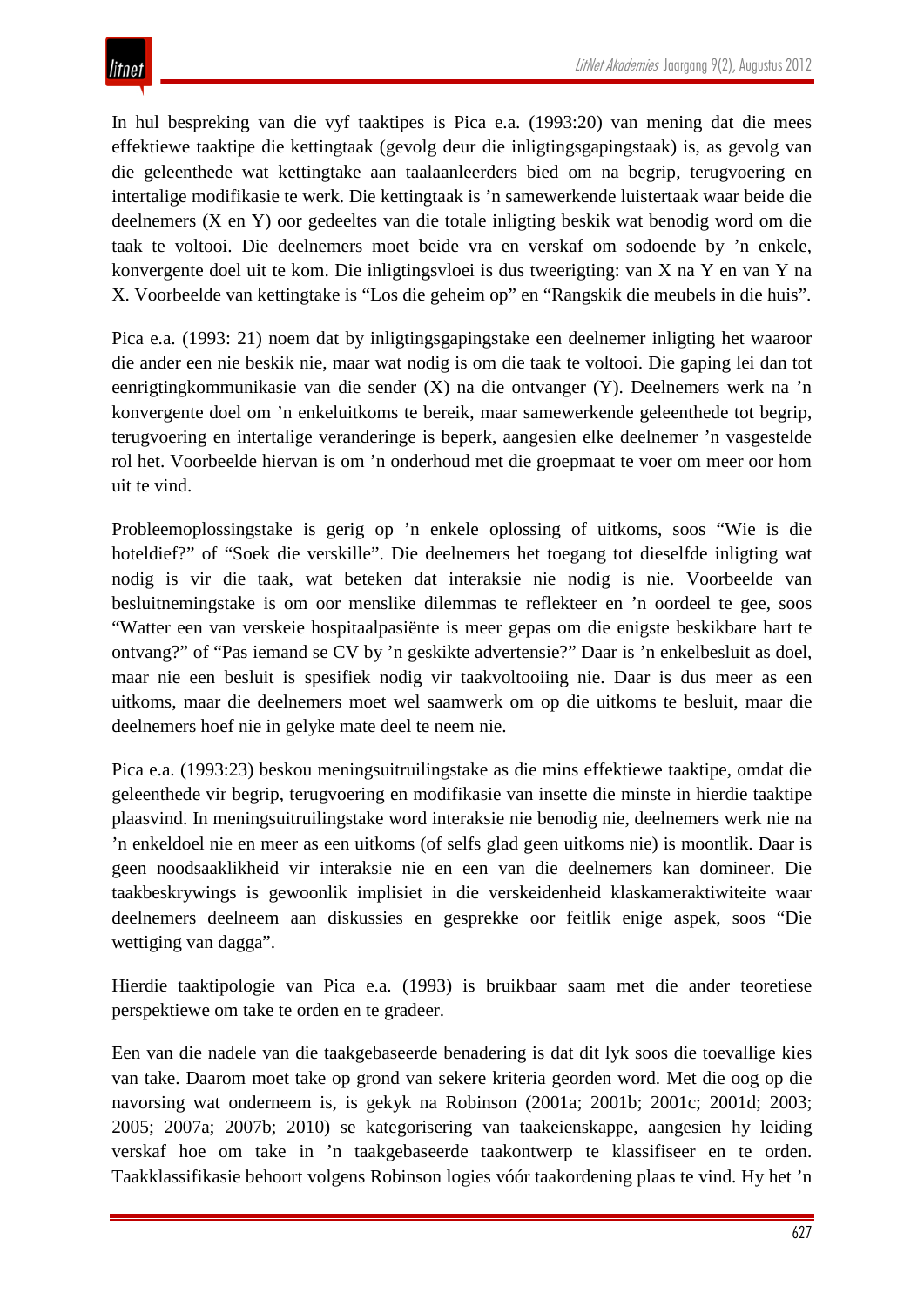uitgebreide raamwerk ontwikkel om taakkompleksiteit, wat te doen het met die kognitiewe faktore wat kognitiewe uitdagings stel, te verduidelik.

## *3.3 Kognitiewe kompleksiteitskriteria vir die ordening van take*

In Robinson (2001d:28) se kognisiehipotese betoog hy dat take georden moet word op grond van hulle kognitiewe kompleksiteit om tweedetaalverwerwing oor 'n langer tydperk te bevorder en te verbeter. Volgens hierdie kognisiehipotese moet pedagogiese take vir taalaanleerders in 'n toenemende kompleksiteitsrangorde geplaas word. Robinson en Gilabert (2007:162) betoog dat die taakgebaseerde benadering hierdie verhoogde komplekse ordening van pedagogiese take konstitueer en die basis vorm vir taakgebaseerde assessering van die programuitgangsvlakke. So 'n taakordening behoort volgens Robinson die taaksillabus te vorm.

Die Driedelige Komponensiële Raamwerk van Robinson vir taakklassifikasie en taakontwerp vorm die basis vir besluitnemings oor taakgradering en -ordening. Dit onderskei die kognitiewe eise van pedagogiese take, wat bydra tot verskille in hul intrinsieke kognitiwiteit van die leerders se persepsies van taakmoeilikheid, wat die resultaat is van die vaardighede wat die leerders na die taak bring. Bogenoemde word verder onderskei van die omstandighede wat gespesifiseer word in terme van inligtingsvloei in klaskamerdeelname en die groepering van die deelnemers. Dié raamwerk laat interaksie tussen die drie breë kategorieë van kompleksiteit-, moeilikheid- en omstandigheidsfaktore toe.

Hierdie raamwerk van Robinson beskryf die taksonomiese lys van pedagogiese taakkenmerke. Dit onderskei drie breë kategorieë en subkategorieë taakeienskappe, naamlik kenmerke wat bydra tot take se intrinsieke kognitiewe kompleksiteit, taakkenmerke wat die situasie en toestande of omstandighede waarin take plaasvind bepaal, en derdens leerderfaktore wat bydra tot die omvang van die moeilikheid of ingewikkeldheid wat wag om die taak suksesvol te kan voltooi. Robinson (2001a:287) tref gevolglik 'n onderskeid in die raamwerk tussen die kognitief-gedefinieerde taakkompleksiteit, die leerders se persepsies van taakmoeilikheid en die interaktiewe omstandighede waaronder take uitgevoer moet word – met ander woorde taakkompleksiteit, taakmoeilikheid en taakomstandighede.

Volgens Robinson (2007a:15–6) en Robinson en Gilabert (2007:164) lyk die Driedelige Komponensiële Raamwerk vir taakklassifikasie in terme van kategorieë, kriteria, analiseprosedures en ontwerpeienskappe skematies so (my vertaling):

| <b>Taakkompleksiteit</b>     | <b>Taakomstandighede</b> | Taakmoeilikheid        |
|------------------------------|--------------------------|------------------------|
| $\vert$ (kognitiewe faktore) | (interaktiewe faktore)   | $\ $ (studentfaktor)   |
| Klassifikasiekriteria:       | Klassifikasiekriteria:   | Klassifikasiekriteria: |
| kognitiewe eise              | interaksionele eise      | potensiaalvereistes    |

#### **Tabel 4. Driedelige Komponensiële Raamwerk**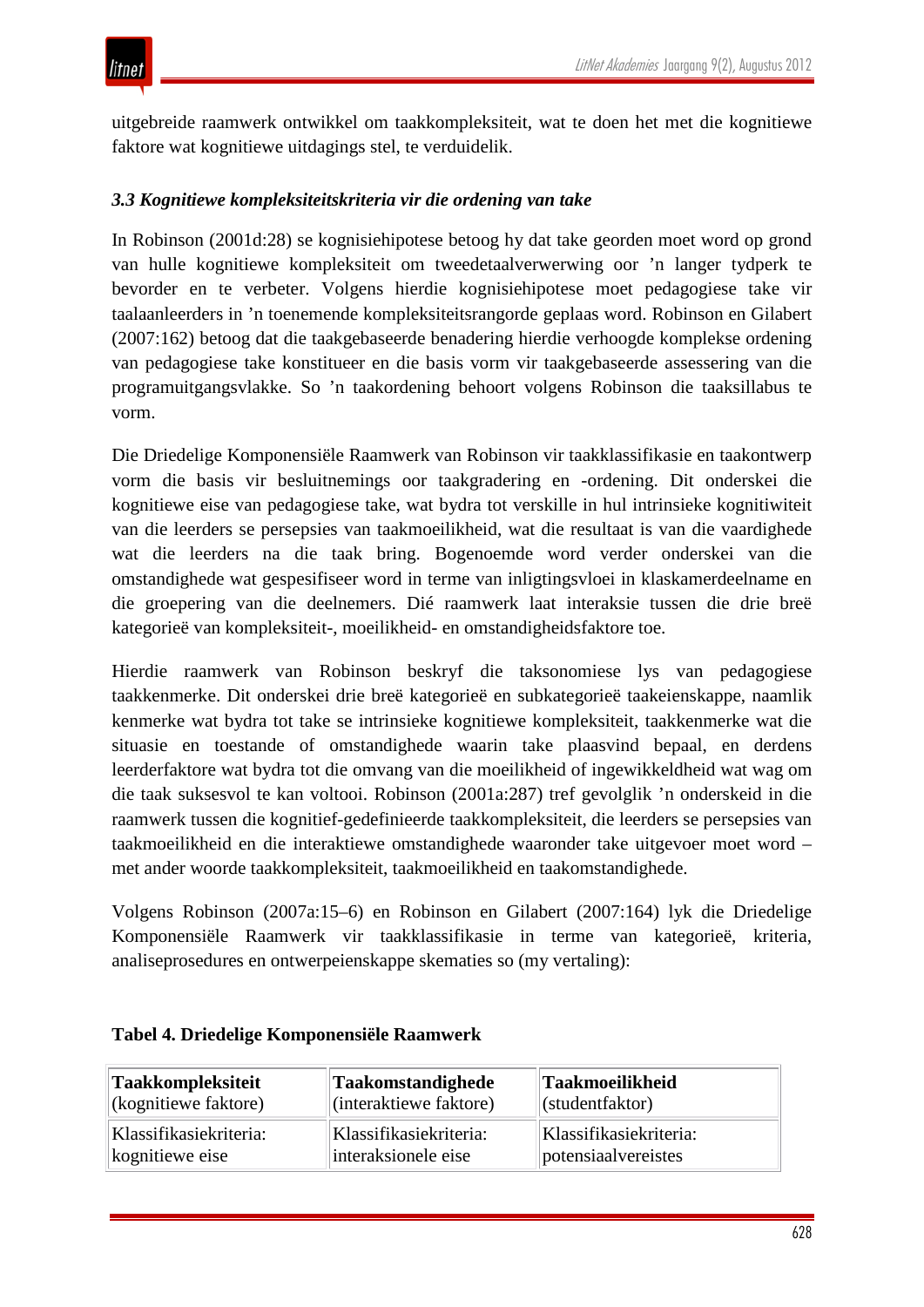

| Klassifikasieprosedure:<br>inligtingsteoretiese analise                                                                                                                                                                                                                                                                                                                                                                                                                                                             | Klassifikasieprosedure:<br>gedragsbeskrywende<br>analise                                                                                                                                                                                                                                                                                                                                                                                                                                                       | Klassifikasieprosedure:<br>potensiaalassesseringsanalise                                                                                                                                                                                                                                                                                                                                                         |
|---------------------------------------------------------------------------------------------------------------------------------------------------------------------------------------------------------------------------------------------------------------------------------------------------------------------------------------------------------------------------------------------------------------------------------------------------------------------------------------------------------------------|----------------------------------------------------------------------------------------------------------------------------------------------------------------------------------------------------------------------------------------------------------------------------------------------------------------------------------------------------------------------------------------------------------------------------------------------------------------------------------------------------------------|------------------------------------------------------------------------------------------------------------------------------------------------------------------------------------------------------------------------------------------------------------------------------------------------------------------------------------------------------------------------------------------------------------------|
| Subkategorieë:<br>(a) hulpbrongerigte<br>kenmerke<br>(stel<br>kognitiewe/konseptuele<br>eise):<br>$+/-$ hier en nou<br>$+/-$ min elemente<br>$+\prime$ - ruimtelike redenering<br>$+\prime$ - kousale redenering<br>$+\prime$ - intensionele redenering<br>+/- perspektiefneming<br>(b) hulpbronverspreidende<br>kenmerke:<br>(stel prosedure-<br>/uitvoeringseise)<br>+/- beplanningstyd<br>$+\prime$ - parate kennis<br>$+/-$ enkeltaak<br>+/- taakstruktuur<br>$+\prime$ - min stappe<br>+/- onafhanklikheid van | Subkategorieë:<br>(a) deelnemingskenmerke<br>(stel interaksionele eise):<br>$+\prime$ - oop antwoord<br>+/- eenrigtingvloei<br>+/- konvergente oplossing<br>$+\prime$ - min deelnemers<br>$+\prime$ - min deelname nodig<br>$+\prime$ - onderhandeling nie<br>nodig<br>(b) deelnemerskenmerke<br>(stel interaktante eise):<br>+/- dieselfde vaardighede<br>$+\prime$ - dieselfde geslag<br>+/- bekendheid<br>$+/-$ gedeelde<br>inhoudskennis<br>+/- gelyke rolle en status<br>+/- gedeelde kulturele<br>kennis | Subkategorieë:<br>(a) bevoegdheidskenmerke en<br>taakrelevante hulpbron-<br>kenmerke:<br>werkende geheue<br>redenering<br>taakomruiling<br>aanleg<br>veldonafhanklikheid<br>gedagtelesery<br>(b) affektiewe kenmerke en<br>taakrelevante gesteldheids-<br>kenmerke:<br>oopheid<br>beheer van emosies<br>taakmotivering<br>verwerking van angstigheid<br>bereidwilligheid tot<br>kommunikasie<br>selfwerksaamheid |
| stappe                                                                                                                                                                                                                                                                                                                                                                                                                                                                                                              |                                                                                                                                                                                                                                                                                                                                                                                                                                                                                                                |                                                                                                                                                                                                                                                                                                                                                                                                                  |

Taakkompleksiteit bestaan uit 'n aantal kenmerke wat gedurende taakontwerp gemanipuleer kan word, aldus Robinson (2001d:30). Dié kenmerke word verteenwoordig deur +/-, wat aandui of die eienskap teenwoordig (+) of afwesig (-) is. Volgens Robinson (2007a) moet hierdie +/- onderskeid op 'n kontinuum van minder kompleks na meer kompleks gesien word.

Robinson (2005:4–7) verduidelik twee subkategorieë onder taakkompleksiteit. In die eerste plek is dit faktore wat die aandag op taal rig en volgens Kuiken en Vedder (2004:25) 'n direkte invloed op taalgebruik het, dus hulpbrongerigte ("resource-directing") kenmerke. Kuiken en Vedder (2004:25) gebruik die term "dirigerende factoren". In die tweede plek is daar faktore wat die aandag van taal aflei en volgens Kuiken en Vedder (2004:25) geen direkte verhouding met enige van die spesifieke kenmerke van taalgebruik het nie, dus hulpbronverspreidende ("resource-dispersing") kenmerke. Kuiken en Vedder (2004:25) gebruik die term "dispergerend (uiteenwaaierend)". Hierdie twee kenmerke van hulpbrongerig en hulpbronverspreidend tree in interaksie met mekaar op en affekteer taakproduksie op meetbare wyses in terme van kompleksiteit, akkuraatheid en vlotheid (KAV).

Hulpbrongerigte kenmerke is volgens Robinson en Gilabert (2007:163) die kenmerke waarin eise aan die gebruik van die taal gestel word Dit is die veranderlikes wat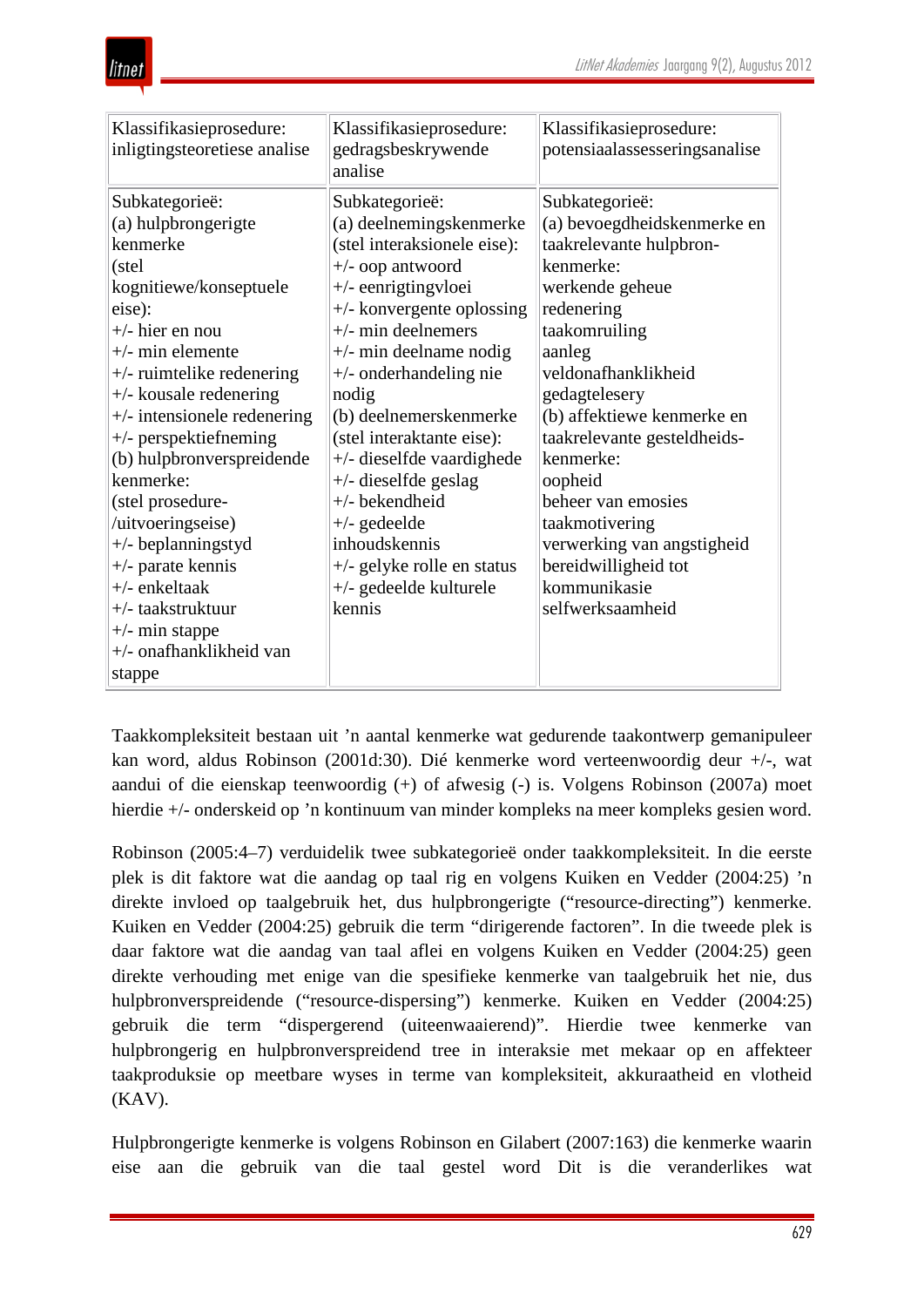

kognitiewe/konseptuele eise beskryf en leerders se aandags- en geheuebronne rig, wat weer tot intertaalontwikkeling sal lei. Robinson en Gilabert (2007:165) verwys na die volgende hulpbrongerigte veranderlikes of kenmerke:

- a. [+/- min elemente]: die aantal en die aard van entiteite wat onderskei moet word
- b. [+/- hier en nou]: teenwoordige tyd teenoor nieteenwoordige tyd
- c. [+/- ruimtelike redenering]: die aard en omvang van inhoude van bekende en maklik identifiseerbare ruimtelike plasings teenoor ruimtelike plasings wat onbekend is
- d. [+/- kousale redenering]: eenvoudige inligtingsoordrag teenoor redenering oor kousale verbande en die verhoudings tussen hulle
- e. [+/- intensionele redenering]: eenvoudige inligtingsoordrag teenoor redenering oor ander mense se intensies, oortuigings, begeertes en vooroordele
- f. [+/- perspektiefneming]: die taak vereis van die spreker of luisteraar om slegs een persoon se perspektief in ag te neem teenoor meervoudige persoonsperspektiewe wat in ag geneem moet word.

Hulpbronverspreidende kenmerke is volgens Robinson en Gilabert (2007:165) die veranderlikes wat performatiewe/prosesseringseise (gebruikseise) omskryf. Dié eise verhoog ook taakkompleksiteit, maar sonder om die studente se aandag en poging tot konseptualisering tot enige spesifieke aspek van die taalkode te lei (Robinson 2005:7). Dit stimuleer die toegang tot bestaande tweedetaalkennis deur byvoorbeeld beplanningstyd toe te laat. Robinson en Gilabert (2007:166) onderskei die volgende kenmerke:

- a. [+/- beplanning]: die mate waarin die inhoude voorafbeplanning van die deelnemers vereis of nie
- b. [+/- enkeltaak]: die mate waarin deelnemers slegs 'n enkeltaak (praat of luister) uitvoer, of 'n dubbel- of veelvuldige taak (byvoorbeeld praat en luister plus beplanning of ontleding)
- c. [+/- parate kennis]: die mate waarin die inhoude parate voorafkennis van die deelnemers manifesteer of nie
- d. [+/- taakstruktuur]: die mate waarin die taakstruktuur duidelik manifesteer om te help met die suksesvolle voltooiing van die taak
- e. [+/- stappe]: take wat slegs een of 'n paar stappe benodig vir die voltooiing daarvan teenoor dié wat baie stappe vereis
- f. [+/- onafhanklikheid van stappe]: die mate waarin daar geen onafhanklikheid van of steiering tussen die stappe is nie teenoor dié wat 'n vasgestelde, streng ordening moet volg.

Robinson (2005:4) beskou taakomstandighede as die interaktiewe faktore, soos gespesifiseer in terme van die inligtingsvloei in klaskamerdeelname, soos eenrigting- of tweerigtingtake. Dit verwys verder na die groepering van die deelnemers, soos dieselfde geslag teenoor verskillende geslagte in dieselfde klaskamer. Taakomstandighede word volgens Robinson (2001d:32) verdeel in deelnemingskenmerke wat interaksionele/wisselwerkende eise stel ten opsigte van inligtingsvloei (byvoorbeeld eenrigting- of tweerigtingkommunikasie) en die kommunikatiewe doelwitte van taakuitvoering (soos een oplossing teenoor baie moontlikhede) én deelnemerskenmerke wat interaktante eise stel (byvoorbeeld bekendheid of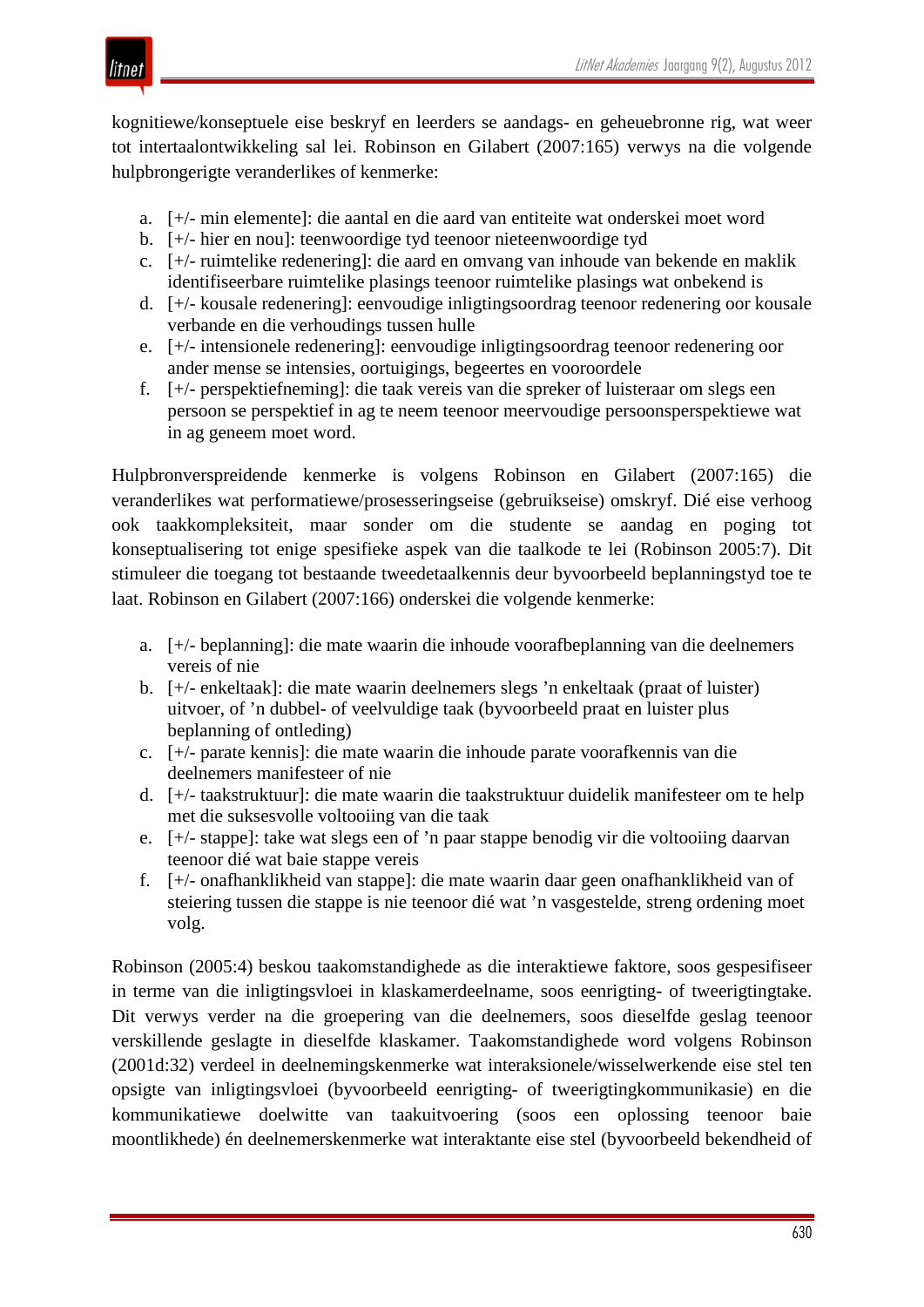

onbekendheid met mekaar, die geslag van die deelnemers en die relatiewe status van deelnemers).

Robinson (2001d:29) onderskei tussen taakmoeilikheid en taakkompleksiteit. Hy (2001c:295) is van mening dat dit die leerderfaktore is wat 'n taak meer of minder moeilik kan maak. Volgens Robinson (2001c:295) is taakmoeilikheid die leerders se persepsies van die taakeise en dit verklaar die verskil in taakuitvoering tussen twee leerders. Dit behels die faktore wat toegeskryf kan word aan die verskynsels wat bydra tot die verskillende maniere waarop studente leer en take uitvoer. Dit is met ander woorde die resultaat van die vermoëns wat hulle na die taak bring, soos byvoorbeeld intelligensie en vaardighede, maar omvat ook die affektiewe response, soos spanning, selfvertroue, motivering en angs. Dié kategorie word verdeel in bekwaamheidskenmerke en affektiewe kenmerke (Robinson 2001d:32).

### *3.3.1 Beginsels van taakordening*

Robinson (2001c:301) betoog in die kognisiehipotese dat die ordening van take van eenvoudig na kompleks tot taalleer en -ontwikkeling mag lei. Robinson (2007a:22) beweer dat daar drie beginsels en besluitnemingspunte vir sillabusordening en -ontwerp in die taakgebaseerde benadering is:

#### *Beginsel 1: Interaksionele eise word nie gegradeer en georden nie*

Robinson (2007a:22) se siening is dat die taakomstandighede, byvoorbeeld [+/ eenrigting]/[+/- gelyke status en rol], elke keer nageboots word wanneer pedagogiese taakweergawes uitgevoer word.

Robinson (2007a:23) is van mening dat taakkompleksiteit in twee fases vermeerder word. Die twee fases is belangrike besluitnemingspunte vir taak- en sillabusontwerp:

## *Beginsel 2: Hulpbronverspreidende performatiewe kenmerke word eerste vermeerder in kompleksiteit*

Volgens Robinson (2007a:23) word die hulpbronverspreidende kenmerke eerste vermeerder in kompleksiteit. Met ander woorde: indien die teikentaak gesamentlike taakuitvoering sonder beplanningstyd vereis, word beplanningstyd bygelas en die taak word eers individueel uitgevoer. Die rasionaal hiervoor is om eerstens toegang tot, en konsolidering van, die leerder se huidige tweedetaal-intertaalsisteem in eenvoudige pedagogiese take te verskaf.

### *Beginsel 3: Hulpbrongerigte ontwikkelende kenmerke word daarna vermeerder in kompleksiteit*

In die tweede stadium word die kognitiewe/konseptuele eise geleidelik tot die verwagte teikenvlakke verhoog. Robinson (2007a:23) argumenteer dat die eerste fase die leerder se aandags- en geheuebronne op die aspekte van die tweedetaalsisteem wat nodig is om die toenemend komplekse konsepte te kodeer, kan rig. Daardeur word voldoen aan die toenemend komplekse funksionele eise wat nodig is om die taal te gebruik.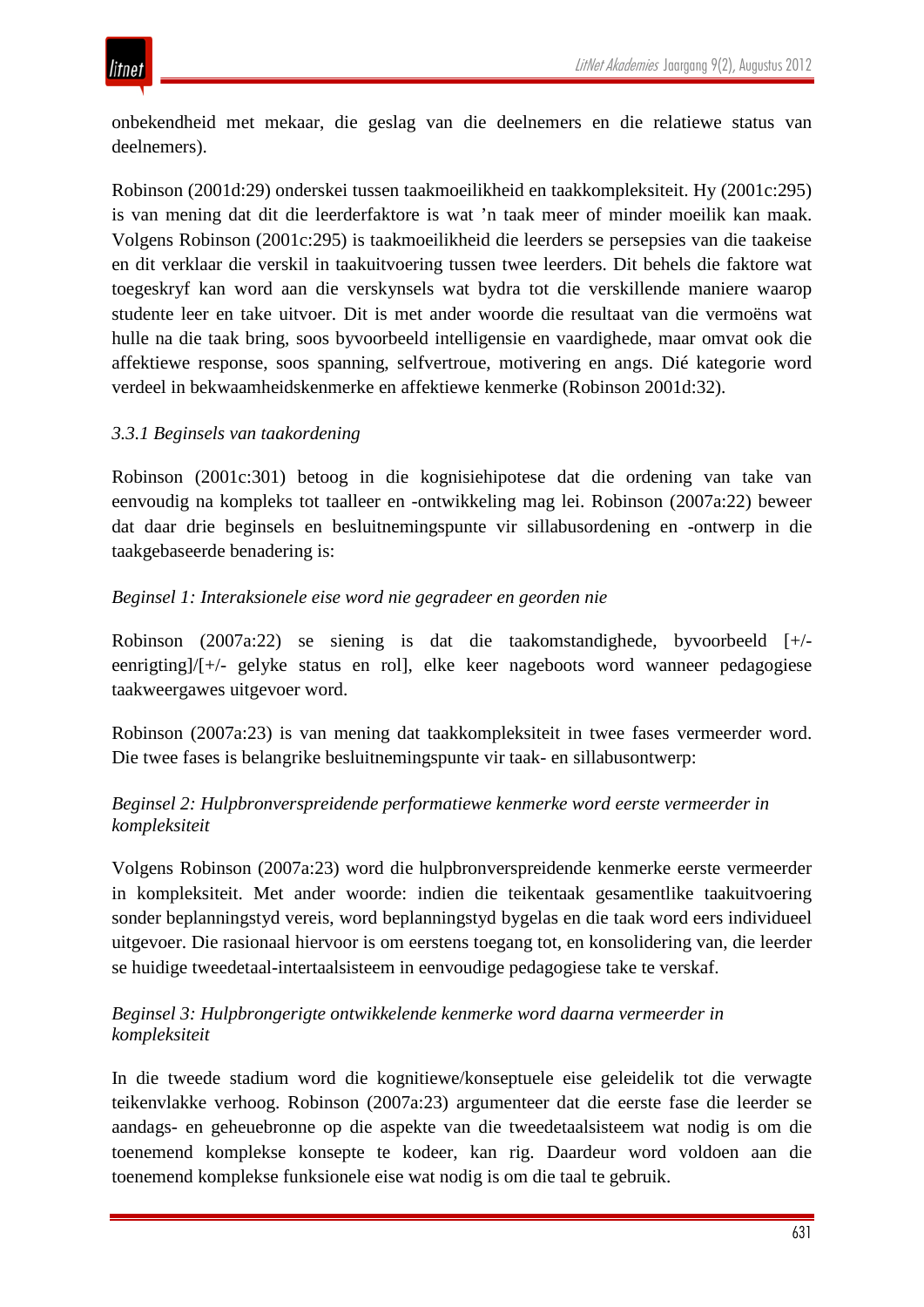Verhoging van hierdie eise lei tot meer akkurate en komplekse leerderproduksie, meer aandag aan relevante taakinsette, en verhoogde geheue daarvoor. Dit lei dan weer tot 'n sterker opname van die grammatiese vorm wat opvallend gemaak is in die inset. Dit is dus basies 'n kontrole, dan 'n analise en dan intertalige herbeskrywing.

## *3.3.2 Taakordening*

Die verskillende kenmerke van kognitiewe kompleksiteit ten opsigte van die taakeienskappe wanneer 'n sillabus ontwerp word, word hier onder geïllustreer. Daar kan afgelei word dat indien 'n taak oor min elemente beskik wat geen redenering vereis nie en dit geplaas is in die hier en nou, dan is die taak kognitief eenvoudig. 'n Eenvoudige taak vertoon dus die volgende kenmerke: [+ min elemente], [+ min redenering], [+ hier en nou], [+ beplanningstyd], [+ parate kennis] en [+ enkeltaak]. Die taak het dus net [+]-kenmerke, wat toon dat al hierdie kenmerke in die taak teenwoordig is. Deur die kenmerke een-een of meer as een op 'n keer te verander, kan die kognitiewe kompleksiteit van die taak geleidelik verhoog word. 'n Komplekse taak vertoon dus die volgende kenmerke: [- min elemente], [ min redenering], [- hier en nou], [- beplanningstyd], [- parate kennis], [- enkeltaak]. Die taak het dus net [-]-kenmerke, wat toon dat die kenmerke afwesig in die taak is. Op dié manier maak Robinson se raamwerk dit moontlik om take op grond van kognitiewe kompleksiteit te gradeer en te orden.

Die hulpbrongerigte en hulpbronverspreidende kenmerke van kompleksiteit en die implikasies vir taakordening lyk skematies so (Robinson 2005:8) (my vertaling):

| - min elemente             | - min elemente             |
|----------------------------|----------------------------|
| - min redenering           | - min redenering           |
| - hier en nou              | - hier en nou              |
| $+$ beplanningstyd         | - beplanningstyd           |
| + parate kennis            | - parate kennis            |
| $+$ enkeltaak              | - enkeltaak                |
| $\vert 3$                  |                            |
| Lae performatiewe en hoë   | Hoë performatiewe en hoë   |
| ontwikkelingskompleksiteit | ontwikkelingskompleksiteit |
| $+$ min elemente           | $+$ min elemente           |
| $+$ min redenering         | $+$ min redenering         |
| $+$ hier en nou            | $+$ hier en nou            |
| $+$ beplanningstyd         | - beplanningstyd           |
| $+$ parate kennis          | - parate kennis            |
| + enkeltaak                | - enkeltaak                |
|                            |                            |
| Lae performatiewe en lae   | Hoë performatiewe en lae   |
| ontwikkelingskompleksiteit | ontwikkelingskompleksiteit |

### **Tabel 5. Kognitiewe kompleksiteitskenmerke**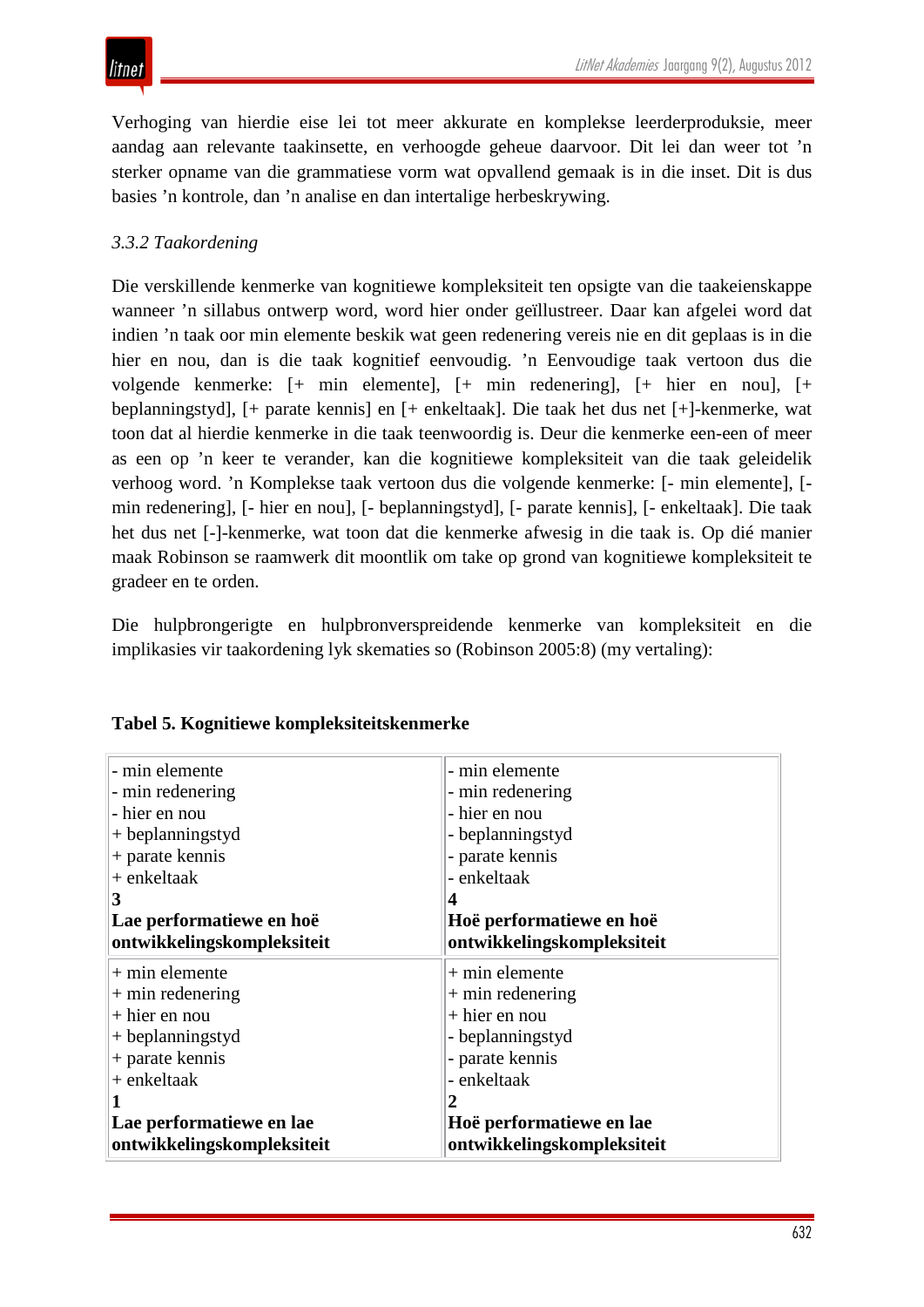

Die numerering in bostaande kwadrante kom ooreen met die volgorde waarin take uitgevoer moet word. Take wat in kwadrant 1 voorkom, sal eerste uitgevoer word – voor take wat in die ander kwadrante voorkom. Robinson (2005:26–7) stel voor dat die performatiewe /uitvoerende kenmerke (1–2) eers georden moet word om verhoogde kompleksiteit te kry. Daarna word die ontwikkelingskenmerke (3–4) georden om sodoende toegang tot die huidige intertaal te verkry, wat gefasiliteer, geoefen en gekonsolideer moet word voordat nuwe konseptuele en linguistiese eise gestel word. Verhoog dus eers die hulpbronverspreidende eise (horisontale dimensies van 1 na 2) en daarna die hulpbrongerigte eise (vertikale dimensies van 3 na 4). In 'n Powerpoint-aanbieding op 8 Februarie 2009 plaas Robinson (2009b) Cummins se basiese interpersoonlike kommunikatiewe vaardighede (BIKV)<sup>10</sup> langs kwadrant 1 en die kognitiewe akademiese taalvaardighede (KATV)<sup>11</sup> langs kwadrant 4. Daar kan dus afgelei word dat take in kwadrant 1 die BIKV is en dat daar deur taakordening gepoog moet word om by die KATV in kwadrant 4 uit te kom.

Die ordeningsvolgorde van eenvoudig na komplekse take lyk so (Gilabert 2008) (my aanpassing en vertaling):



**Figuur 4. Ordeningsvolgorde vir take**

Veronderstel die teikentaak is dat 'n passasier roete-aanduidings aan 'n bestuurder moet gee om 'n plek te vind deur die gebruik van 'n kaart terwyl hulle deur 'n onbekende gebied ry. Die eerste weergawe is eenvoudig ten opsigte van al die kenmerke. Die leerders word 'n kaart gegee met die roete daarop aangedui en hulle kry tyd om te beplan hoe om die roete aan hul maat te verduidelik. Dan word die hulpbronverspreidende kenmerke eers verhoog in kompleksiteit en daarna die hulpbrongerigte kenmerke. Meer progressiewe komplekse weergawes kan geoefen word, byvoorbeeld deur die beplanningstyd weg te neem, daarna die roete nie te merk op die kaart nie, daarna 'n kaart van 'n onbekende gebied te gebruik, en dan laastens die kaart te vergroot. Die mees komplekse werklikewêreld-weergawe sal wees wanneer 'n passasier aan 'n motoris moet verduidelik hoe om 'n hotel te vind, wat onbekend aan hulle is, in 'n stad wat hulle nie ken nie. Op dié manier word take verhoog in kompleksiteit en outentisiteit, wat geleidelik nader kom aan die eis van werklikewêreldteikentake.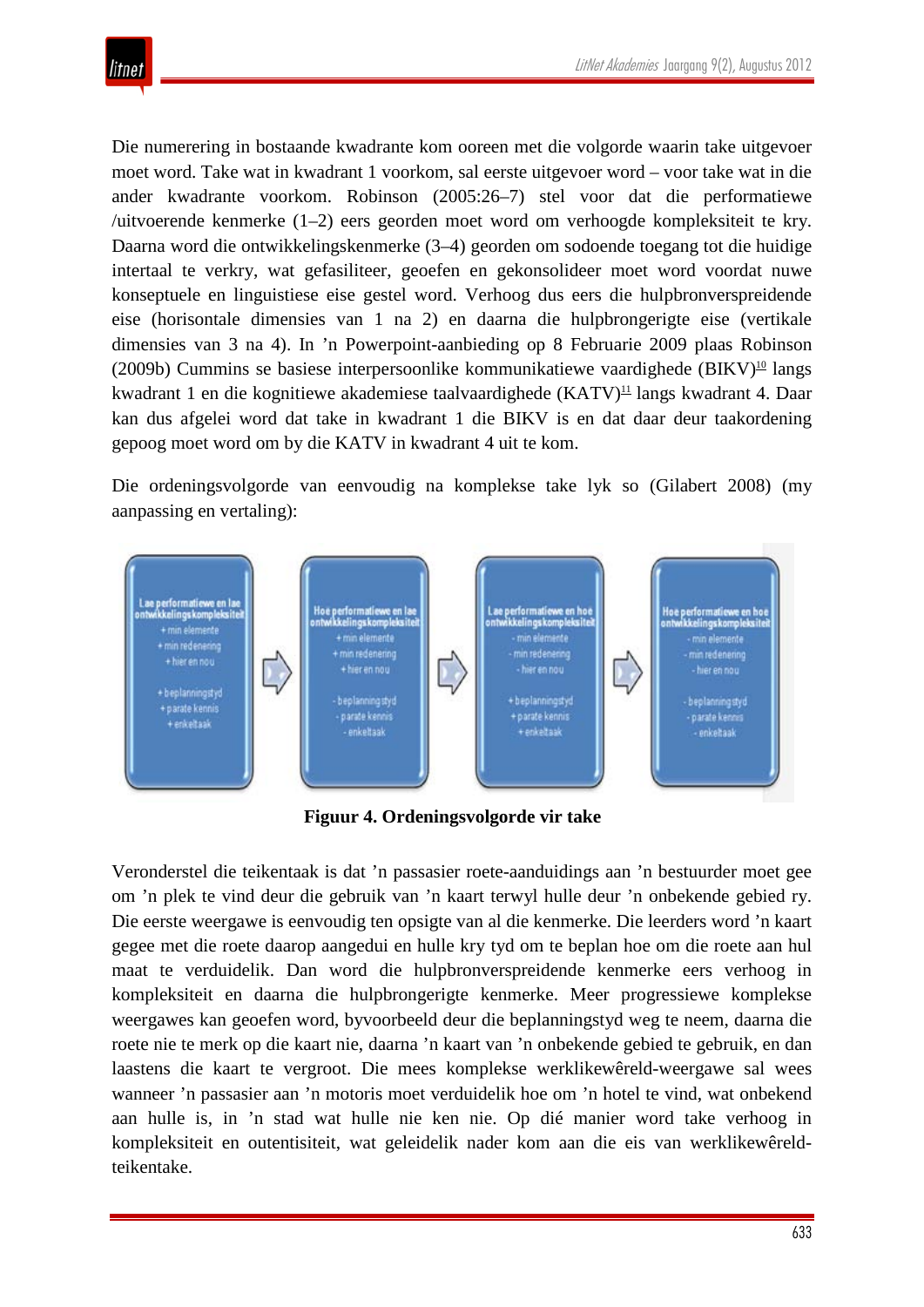Die toenemende kognitiewe kompleksiteitsweergawe van bogenoemde kaarttaak uit Robinson (2001d:38) lyk dus so (my vertaling):

| Kompleksiteitskenmerke  | Eenvoudig |  | Kompleks |
|-------------------------|-----------|--|----------|
|                         |           |  |          |
|                         |           |  |          |
| beplanningstyd          |           |  |          |
| $\vert$ (voor gesprek)  |           |  |          |
| enkeltaak               |           |  |          |
| (roete gemerk)          |           |  |          |
| parate kennis           |           |  |          |
| $($ " n bekende gebied) |           |  |          |
| min elemente            |           |  |          |
| $($ 'n klein gebied)    |           |  |          |

#### **Tabel 6. Kompleksiteitskenmerke vir kaartaak**

(vereenvoudigde kaart) (outentieke kaart)

Volgens Housen en Kuiken (2009:463) is *kompleksiteit* moeilik om te definieer, aangesien dit in tweedetaalnavorsing na beide die eienskappe van taaltake verwys, naamlik taakkompleksiteit, én na die eienskappe van tweedetaaluitvoering en -vaardigheid, dus tweedetaalkompleksiteit, wat linguistiese kompleksiteit insluit. Larsen-Freeman (2009:588) onderstreep dieselfde gedagte wanneer sy kompleksiteit omskryf as "the emergent property of complex systems". Kompleksiteit verwys dus na taakkompleksiteit én linguistiese kompleksiteit, met ander woorde hoe kognitief eenvoudig of kompleks take is én hoe sintakties of leksikaal eenvoudig of kompleks die taal van die uitsette van die taak is.

Samuda en Bygate (2008:99) is van mening dat een van die belangrikste vrae binne die taakgebaseerde teorie is hoe take die leer en onderrig van spesifieke aspekte van taal help. Een van die maniere is om na die sintaktiese kompleksiteit van take te kyk.

### *3.4 Sintaktiese kompleksiteit*

Aangesien taakkompleksiteit 'n uitwerking op taakproduksie het, word sintaktiese kompleksiteit ondersoek. Sintaktiese kompleksiteit (sintaktiese volwassenheid of linguistiese kompleksiteit) verwys, volgens Ortega (2003:492), na die reeks vorme wat in taalproduksie na vore kom en die graad van sofistikasie van sulke vorme. Vir die toets van taalproduksie kan verskillende globale metingsinstrumente, soos klousules per kommunikasie-eenheid of persentasies van foutvrye kommunikasie-eenhede, gebruik word. Globale metings van sintaktiese kompleksiteit is belangrike en bruikbare navorsingsinstrumente – nie alleen op die gebied van tweedetaalverwerwing nie, maar ook in ander taalverwante dissiplines, beweer Ortega (2003:493) en Norris en Ortega (2009:558). Ortega (2003:494) waarsku teen die wangebruik van sintaktiese kompleksiteitsmetrikasies as absolute ontwikkelingsaanduiders of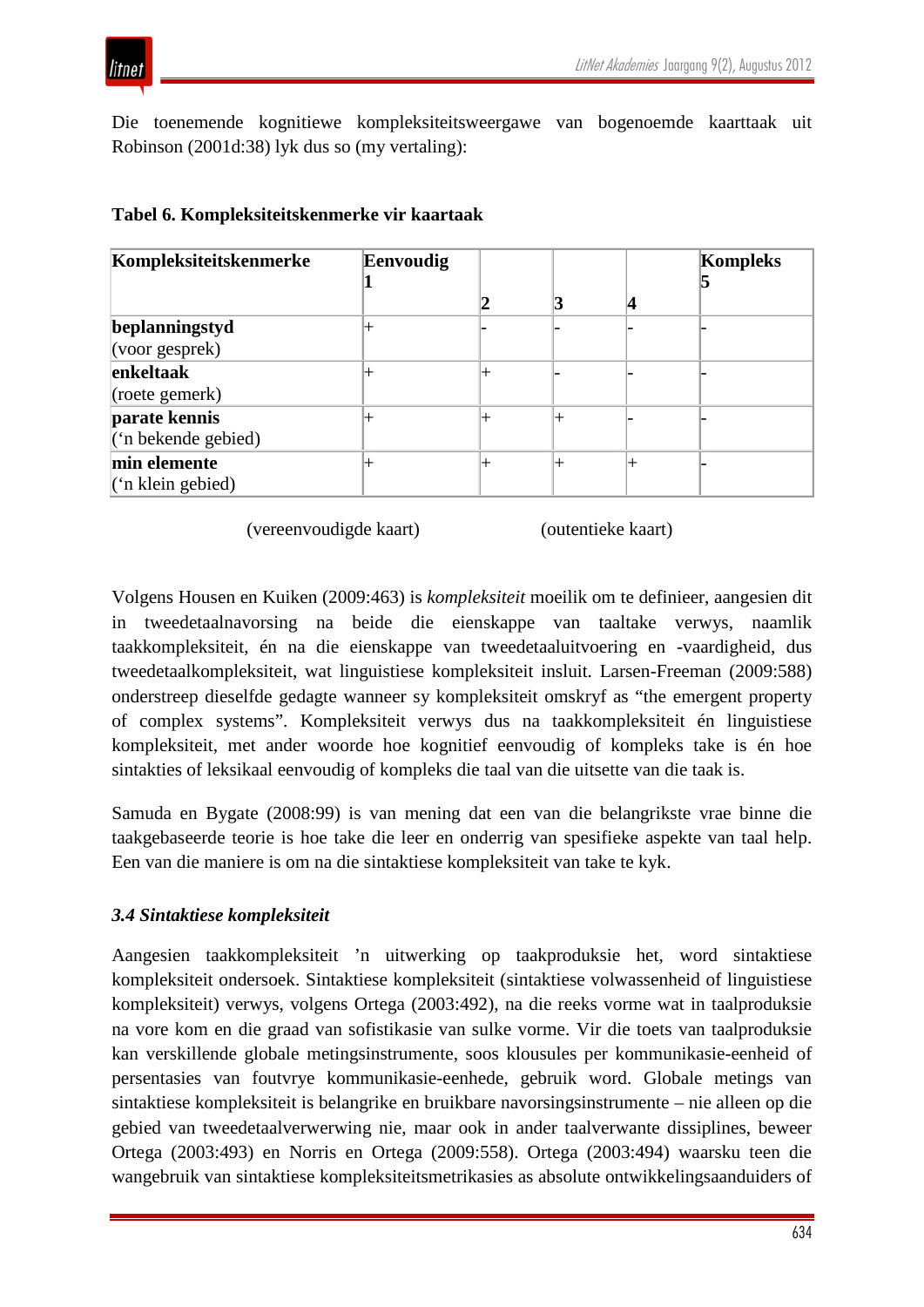as direkte taalvaardigheidsaanduiders. Die aard van tweedetaalontwikkeling kan nie genoegsaam alleenlik deur globale metings ondersoek kan word nie. Ortega (2003) betoog dat "meer kompleks" wel moontlik in die eerste plek "meer taalgevorderd" mag beteken, of selfs "meer gevorderd" op verskillende maniere. "Meer kompleks" beteken tweedens nie noodwendig "beter" nie.

Michel (2011:96) noem die nadele daaraan verbonde om met globale metings te werk. Sy beweer dat slegs enkele studies die aannames en bewerings in die kognisiehipotese geëvalueer het deur spesifieke metings te gebruik. In haar proefskrif ondersoek Michel (2011:97) onder meer die gebruik van voegwoorde as spesifieke metingsinstrument in redeneringstake. Robinson (2005) is van mening dat take wat geen redenering vereis nie, hoofsaaklik die gebruik van voegwoorde soos *en* ontlok, terwyl take wat redenering vereis, die gebruik van voegwoorde soos *maar* en adverbiale voegwooorde soos *want*, *dus*, *as*, *of* en *asof* uitlok. Michel (2011:97) verwys na navorsing wat betoog dat voegwoorde soos *en* en *want* eerste verwerf word en eers later voegwoorde soos *maar*, *wanneer* en *as*, aangesien dit na komplekse koherente en kousale verhoudings verwys.

Foster e.a. (2000) skep hul eie, duidelik gedefinieerde, eenheid, naamlik die analise-van spraak-eenheid (AS-eenheid), ten einde bruikbaar te kan wees vir navorsing en in verskeie tekssoorte. Dit was 'n alternatief vir die Terminale (T)-eenhede, wat suksesvol in geskrewe taal gebruik is, maar nie 'n betroubare metingsinstrument vir gesproke taal is nie. Gesproke taal bevat pouserings en intonale patrone, wat aandui dat uitinge langer as enkelfrases is. Volgens Michel (2011:27) is AS-eenhede sintaktiese eenhede wat intonale en pouseringseenhede in ag neem. Die AS-eenhede is hoofsaaklik sintaktiese eenhede wat gepas is as eenhede vir analises. Foster e.a. (2000:365) gee twee redes hiervoor. Die spreker pouseer by sintaktiese sowel as by bysinne se eenheidsgrense. Tweedens is dit groter as 'n enkele frase, wat 'n bewys is van die spreker se vaardigheids- en kompleksiteitsvlak, omdat die spreker multisinsdele as eenhede kan uiter.

Foster e.a. (2000:365) omskryf 'n AS-eenheid as 'n enkelpersoonsuiting wat bestaan uit 'n onafhanklike sin (hoofsin) of 'n subklousule-eenheid, saam met enige ander ondergeskikte sinsdeel (bysin) wat daarmee verbind kan word. 'n Verduideliking van elk van die kenmerke van die AS-eenheid word kortliks gegee. Die onafhanklike sin (hoofsin) bevat volgens Foster e.a. (2000:365) die hoofidee van die uiting en is ten minste 'n frase met 'n hoofwerkwoord. Omdat bysinne in gesproke taal as kompleksiteitsmetings gebruik word, is dit daarom belangrik om duidelikheid te verkry oor wat 'n bysin of ondergeskikte sinsdeel behels. Die onafhanklike subklousule-eenheid (bysinne) bevat een of meer frases wat uitgebrei kan word tot 'n volledige sinsdeel (Foster e.a. 2000:366). Aangesien die onafhanklike sinsdeel sintakties op sy eie kan staan, is dit logies om dit as 'n eenheid te sien.

Volgens Loschky en Bley-Vroman (1993:123) fokus taalonderrig op drie sleutelvrae: Wanneer behoort sekere aspekte van grammatika onderrig te word? Wat behoort onderrig te word? Hoe behoort grammatika onderrig te word? Hulle tref 'n onderskeid tussen taaknatuurlikheid, taaknuttigheid en taakbruikbaarheid. Hulle is van mening dat 'n taak só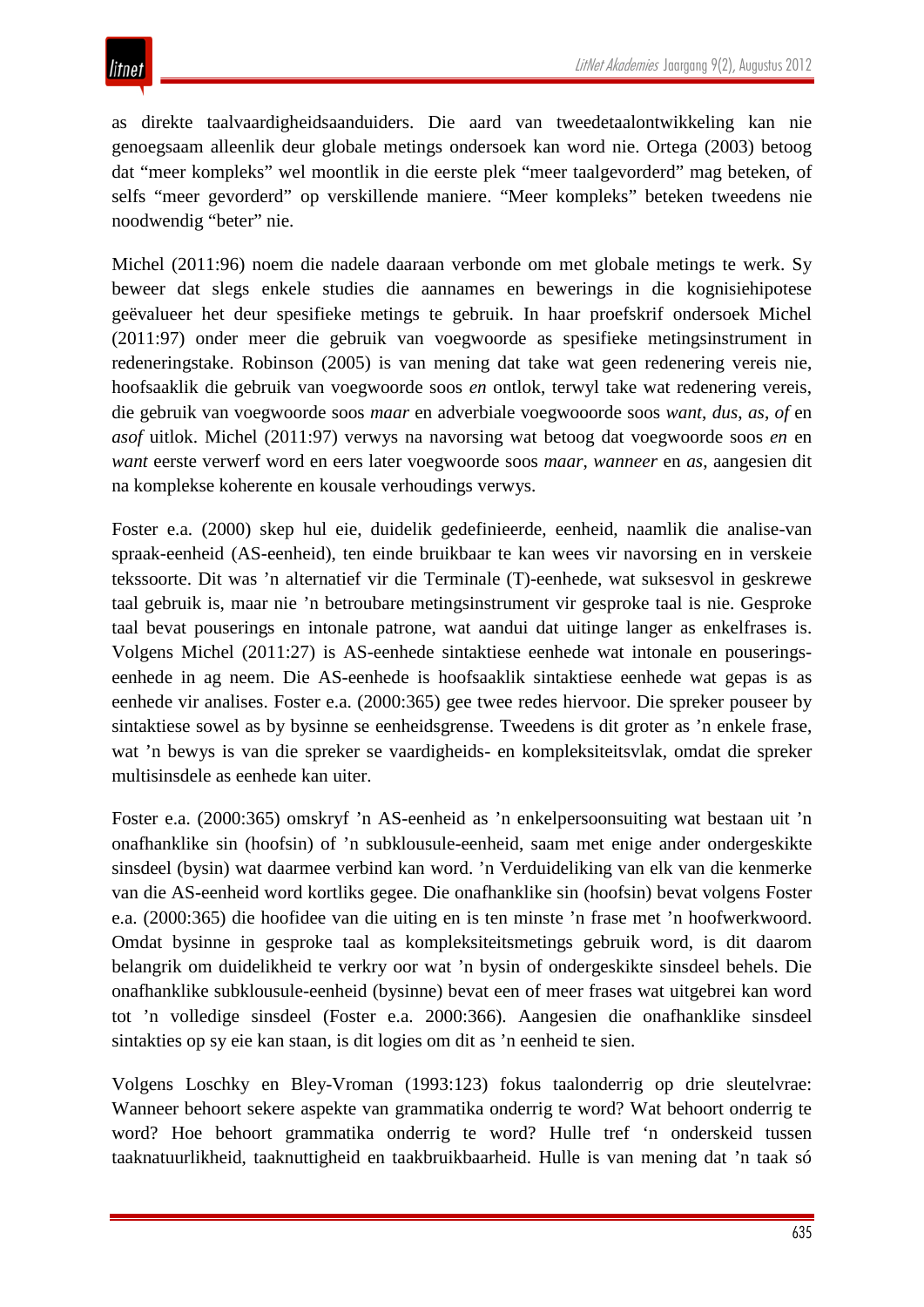ontwerp kan word dat die grammatikale struktuur natuurlik of nuttig of noodsaaklik mag voorkom (1993:140).

Taaknatuurlikheid beteken dat 'n grammatikale konstruksie natuurlik mag opkom tydens taakuitvoering, maar die taak kan daarsonder uitgevoer word (byvoorbeeld: terwyl die stappe in 'n eksperiment beskryf word, mag die verledetydsvorm natuurlik na vore kom). Die taak leen sigself natuurlik tot die herhaaldelike gebruik van die struktuur, maar die gebruik daarvan gedurende taakuitvoering is onopsigtelik.

Taaknuttigheid/taakbruikbaarheid beteken dat dit moontlik is om die taak sonder die struktuur te voltooi, maar mét die struktuur is dit makliker (byvoorbeeld: indien iets beoordeel word, sal dit makliker wees om adjektiewe te gebruik, teenoor die niegebruik daarvan). In byvoorbeeld "Soek die verskille"-take kan verskillende lokatiewe strukture of voorsetsels gebruik word, maar hulle kan ook voltooi word deur slegs "ja"/"nee"-sinstrukture te gebruik. Tog sal die gebruik van voorsetsels of lokatiewe strukture veroorsaak dat die taak makliker voltooi kan word en is hulle dus bruikbaarder en nuttiger om die taak te voltooi.

Die uitdaging vir taakontwerpers is volgens Loschky en Bley-Vroman (1993:137) om take te ontwerp waarin die nuttigheid van die teikenstrukture so duidelik is dat leerders natuurlik daaraan aandag sal skenk, want die taak kan effektiewer voltooi word indien die struktuur korrek gebruik word.

Taaknoodsaaklikheid beteken dat die taak nie suksesvol uitgevoer kan word nie tensy die struktuur gebruik word. Die struktuur is noodsaaklik vir die taak, nie net vir taakvoltooiing nie, maar as 'n belangrike onderdeel van die taak. Dit beteken dat die grammatika die essensie is waarop gefokus moet word. Sulke take is volgens Loschky en Bley-Vroman (1993:138) moeilik om te ontwerp.

Sintaktiese kompleksiteit is 'n ondersoek na hoe kompleks die taal in die taak is, asook wanneer die taak gedoen word.

In hierdie afdeling is verskillende aspekte rondom 'n multiperspektiefbenadering gegee deurdat na die volgende teoretiese aspekte gekyk is: behoefte-analises, taaktipologie, taakomstandighede en taakkompleksiteit en laastens sintaktiese kompleksiteit. Vervolgens word die praktiese toepassing daarvan aan die hand van 'n illustratiewe student-dosentteikentaak geïllustreer.

## **4. Praktiese toepassing van multiperspektiefbenadering**

## *4.1 Inleiding*

Die beginpunt vir die ontwerp van 'n Afrikaanse taakgebaseerde kursus met die oog op kampuskommunikasie was 'n behoefte-analise deur middel van vraelyste en onderhoude met studente in die Afrikaanse Taalverwerwingsklasse in die Fakulteit Lettere en Sosiale Wetenskappe aan die Universiteit Stellenbosch. Die vraelyste het op vyf hoofgebiede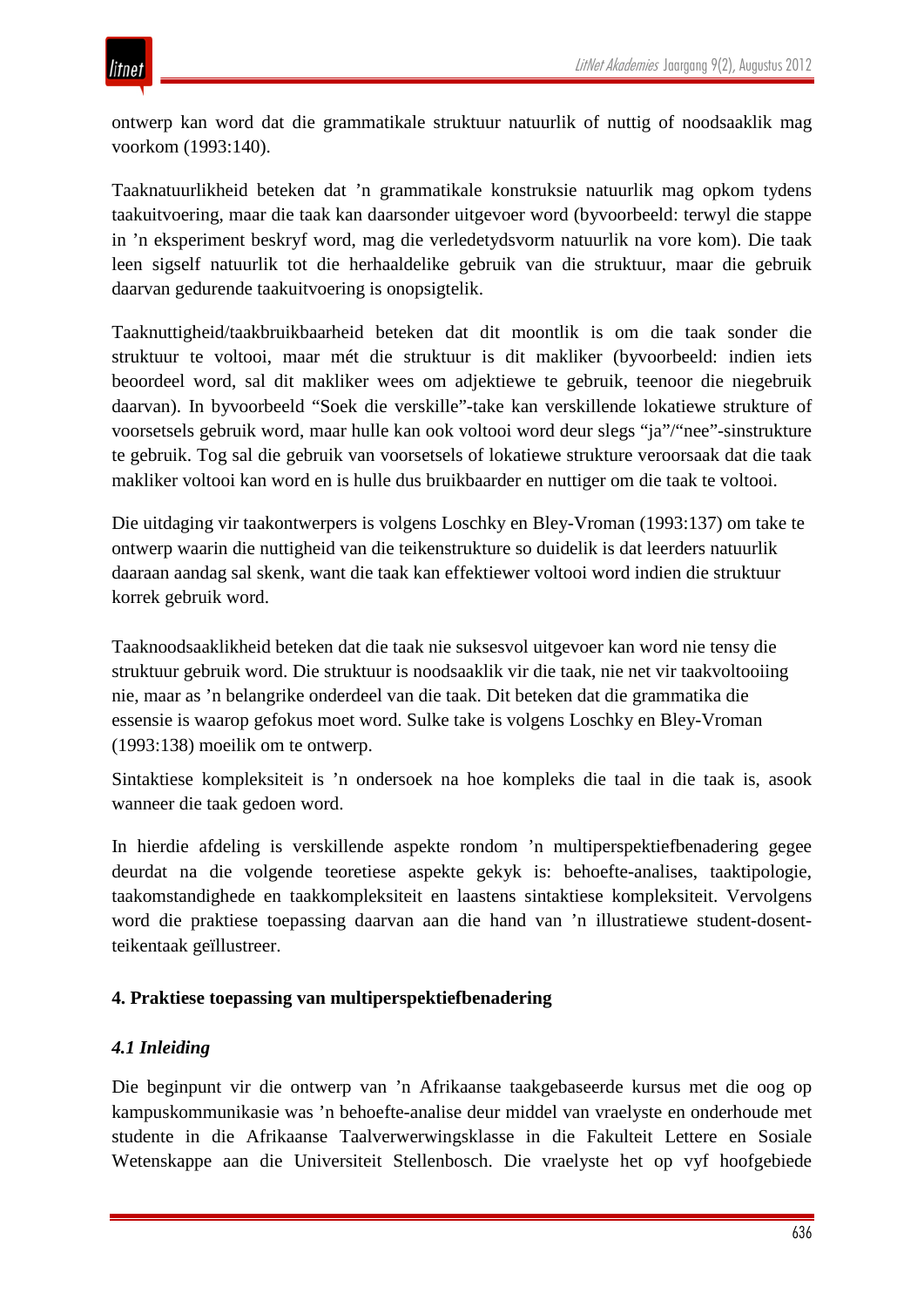gefokus, naamlik die student se agtergrond, die student se rede(s) waarom hy/sy Afrikaanse Taalverwerwing wil volg, die belangrikheid van spesifieke taalvaardighede in die persoonlike, akademiese en professionele domeine, 'n analise van die student se taalvermoëns volgens die Europese Referensiekader (ERK) (2001) se selfanalitiese tabel, en laastens 'n aanduiding van hoeveel aandag spesifieke taalvaardighede in die klas moet geniet. Die vraelyste is opgevolg deur semigestruktureerde onderhoude met studente. Domeindeskundiges se aanbevelings is ook in ag geneem, asook my eie diepte-ervaring van die uitdagings wat doeltreffende tweedetaalonderrig moet meebring om taalverwerwing en ontwikkeling optimaal in die hand te werk. Die studente het verder twee departementele toetse, 'n lees- en 'n luistertoets, geskryf om hulle taalvaardigheidsvlak te bepaal. Die taalplasingstoetse van die universiteit is ook gebruik by die bepaling van die studente se taalvaardigheid. Met ander woorde, Long (2005) se aanbeveling van triangulasie is gevolg. Die doel hiervan was onder meer om 'n vollediger beeld van die studente se behoeftes te verkry en om hulle te klassifiseer op Beginnervlak of Hoër Beginner- / Intermediêre vlak van Afrikaans, asook om te bepaal wat hul spesifieke behoeftes is vir die aanleer van Afrikaans met die oog daarop om dit in die huidige sillabus in te werk, met as uiteindelike doelwit 'n taakgebaseerde sillabus.

Die behoefte-analises het getoon dat studente wie se eerste taal nie Afrikaans is nie, 'n behoefte het aan die aanleer van kommunikasievaardighede in Afrikaans om sodoende aan 'n universiteit (dus die opvoedkundige terrein van die ERK) waar Afrikaans as kommunikasieen onderrigtaal gebruik word, te kan studeer.

Twee verdere terreine van taalgebruik is vir die doel van sillabusontwerp deur opvolganalises geïdentifiseer, naamlik sosiaal en akademies. Studente wil eerstens vir sosiale doeleindes op kampus kommunikeer en tweedens transaksioneel oor generiese akademiese aspekte – met ander woorde: generiese student-student-kommunikasie (generiese sosiaalinteraktiewe taalgebruik) en generiese student-dosent-kommunikasie (generiese akademiese taalvaardighede). Die behoefte-analise het voorts die identifisering van sentrale gesprekstemas en -onderwerpe wat nievaktegniese inhoude insluit, omvat. Dié identifisering word deur onder andere Robinson (2009a: 295) ondersteun, wat beweer dat taalonderrig so na as moontlik aan werklike taalgebruik moet wees.

Die breë omvang van generiese kommunikasie in die opvoedkundige domein van die universiteitskonteks is deur middel van behoefte-analises geïdentifiseer. Verder is die teikendomeine (sosiaal en akademies) en die teikentake van elke domein (die sosiaalinteraktiewe en die akademiese belange) beskryf. Die teikentake verteenwoordig die werklikewêreld-take wat studente binne spesifieke situasies moet kan gebruik. Uit die teikentake is die taalgebruiksituasies (byvoorbeeld hoe om oor die kies van verenigings met medestudente te praat of hoe om uitstel by 'n dosent te vra vir 'n toets) afgelei.

## *4.2 Voorbeeld van teikentaakontleding*

Die taakomskrywing, die kommunikatiewe doelwitte en die teikentaak word eerstens verskaf voordat die verskillende teoretiese perspektiewe oor kompleksiteit daarop toegepas word. Die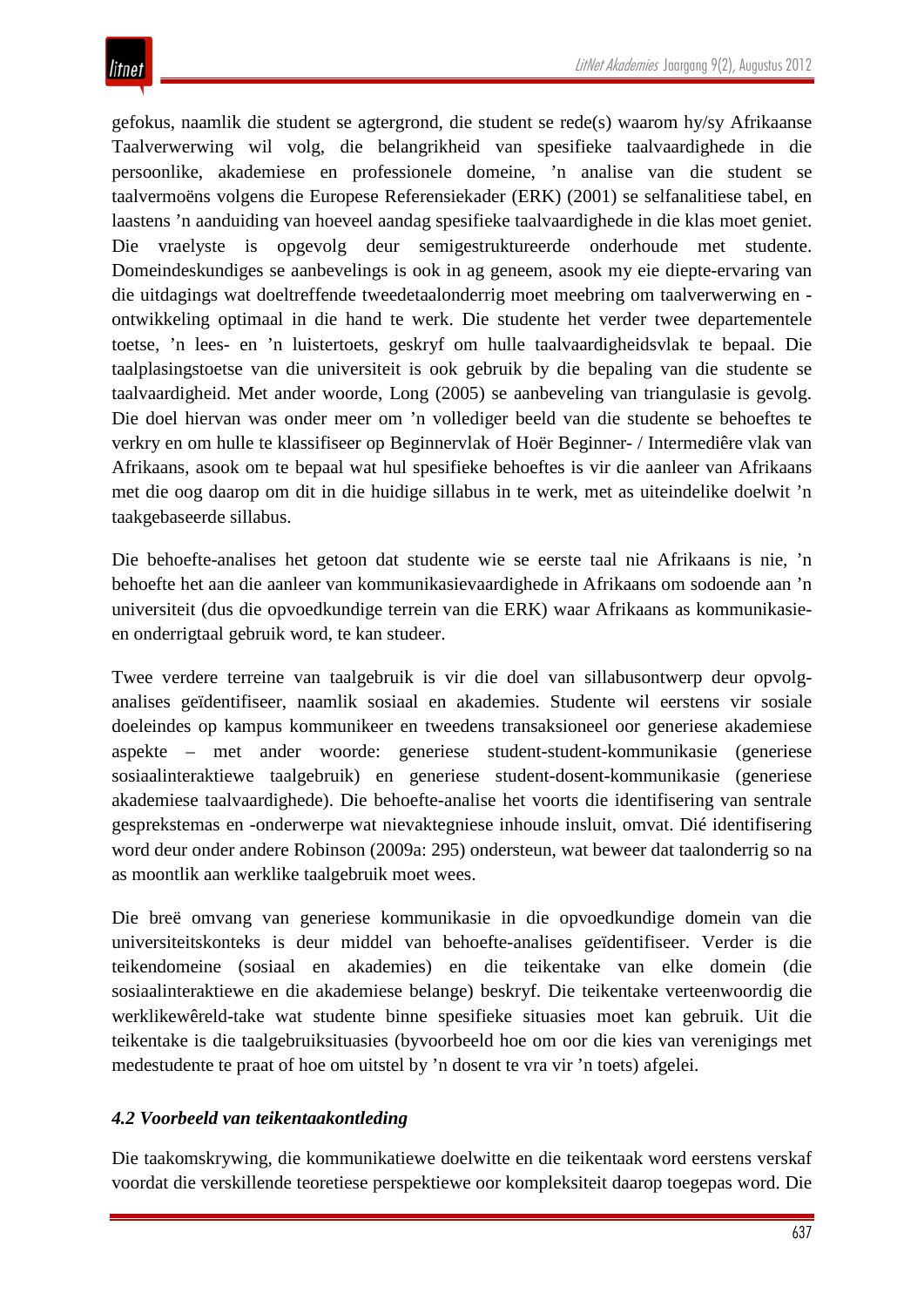taak se taalgebruiksituasies en taaltake word eerstens aan die hand van Van Avermaet en Gysen (2006:28) ontleed en daarna word die parameters van die tipe-take, asook die inligtingsprosesseringsvlakke verskaf. Daarna word die taak se parameters vir taakkompleksiteit na aanleiding van Duran en Ramaut (2006:51) beskryf, waarna dit as 'n grafiek voorgestel word. Die taak word dan volgens Pica e.a. (1993) se taaktipologie ontleed om te toon of dit vir die studente se intertaalontwikkeling sal help. Dit word gevolg deur die taakomstandighede van die taak te omskryf en dit daarna in terme van Robinson se generiese model te ontleed. Laastens word die taak linguisties aan die hand van Loschky en Bley-Vroman (1993), Foster e.a. (2000) en Michel (2011) beskryf.

### **Taakomskrywing:**

Jy is 'n student wat jou dosent gaan spreek omdat jy nie die toets kan skryf nie. Jy deel die dosent mee dat jy gekies is om Engeland toe te gaan om aan 'n musiekuitvoering deel te neem. Jou dosent verduidelik dat jy 'n brief van die Musiekdepartement moet bring om die situasie uiteen te sit. Sy sê jy moet dit voor die Donderdag bring, aangesien die departementele vergadering dan plaasvind. Jou saak sal op die vergadering bespreek word. Jy vra wanneer die uitsteltoets is en waaroor die toets sal handel. Die dosent beantwoord jou vrae. Jy vra of die departement jou situasie simpatiek sal hanteer. Die dosent stel jou gerus.

### **Kommunikatiewe doelwitte**

- om die dosent oor 'n moontlike probleemsituasie te spreek
- om die probleemsituasie te kan verduidelik
- om na die dosent se instruksies/aanbevelings te kan luister en te kan verstaan
- om op die dosent te instruksies/aanbevelings te kan reageer.

Student: (1) Goeie môre, Mevrou. (2) Kan ek u gou spreek? [Groet en vra vraag.] Dosent: (3) Môre, mnr. Botha (4) Natuurlik. (5) Kom binne en sit. (6) Hoe gaan dit met u? (7) En die studies? [Groet, nooi in en vra vrae.] Student: (8) Nee, dit gaan goed dankie. (9) Ek geniet my kursus, maar dit is moeilik. [Antwoord bevestigend en noem positiewe en negatiewe aspekte van kursus.] Dosent: (10) Waarmee kan ek help? [Vra vraag.] Student: (11) Ek is gekies om Junie-maand Engeland toe te gaan om aan 'n uitvoering deel te neem. [Verduidelik situasie.] Dosent: (12) Geluk! (13) Dit is wonderlik. (14) Watse uitvoering? [Reageer positief en vra verdere inligting.] Student: (15) Die College of Music bied 'n konsertuitvoering aan en ek is gekies om daar te gaan klavier speel. [Verduidelik agtergrond.]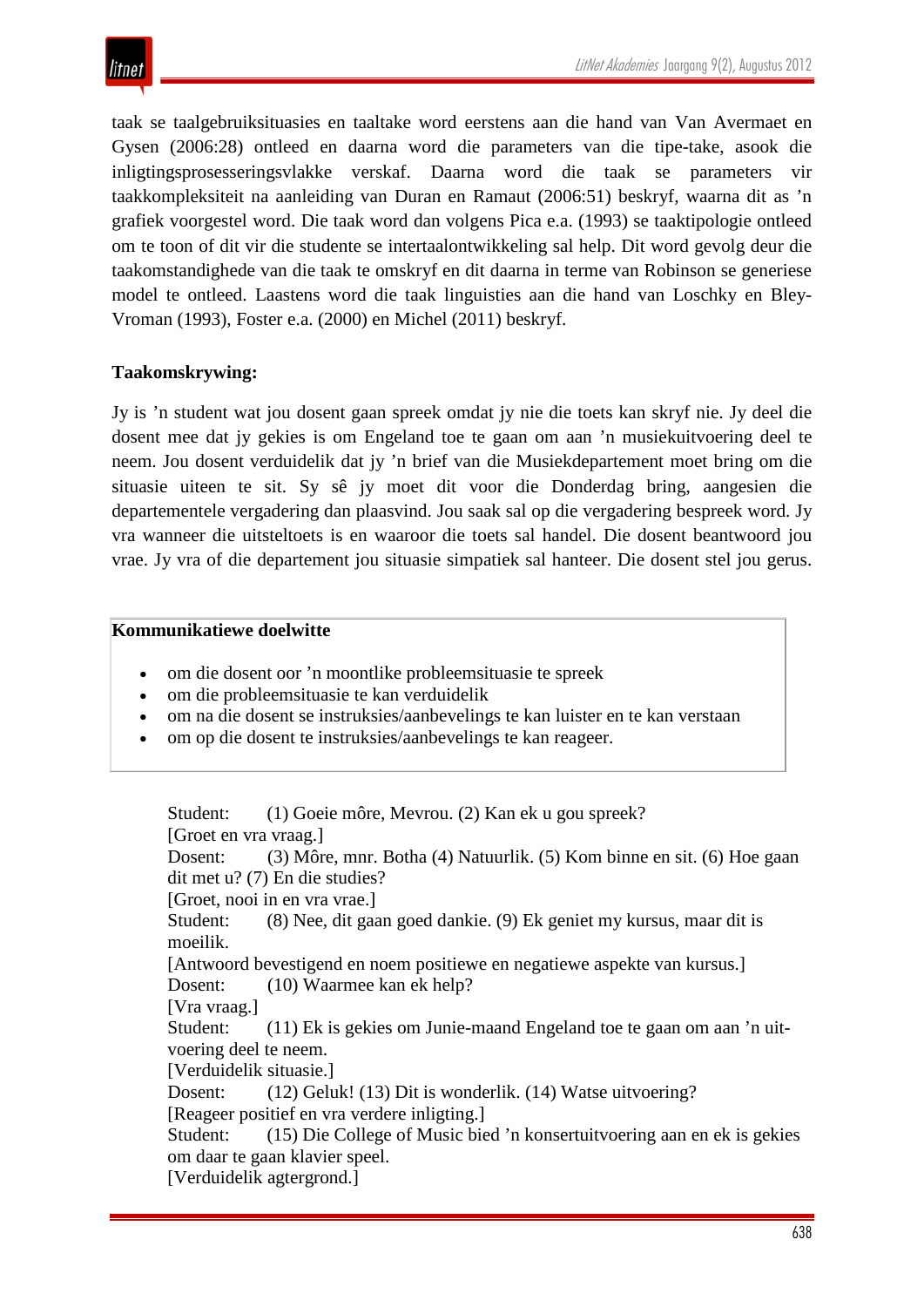

Dosent: (16) Sjoe, dit is 'n wonderlike eer en 'n groot prestasie. [Reageer positief.] Student: (17) Maar dit is ongelukkig in die tyd wanneer ons die toets moet skryf. (18) Ek weet nie wat om te doen nie en wil net hoor wat ek kan doen. [Skets probleem en vra wat om te doen.] Dosent: (19) U moet 'n brief van die Musiekdepartement bring waarin die situasie verduidelik word. (20) U vra dus toestemming om die uitsteltoets te skryf? (21) Ek sal dit tydens ons personeelvergadering stel. [Antwoord op navrae en verduidelik wat gedoen moet word.] Student: (22) Dink u daar sal probleme wees? [Vra vraag.] Dosent: (23) Nee, glad nie. (24) Dit is maar administratiewe sake wat gereël moet word. (25) Die departement behoort u situasie simpatiek te hanteer. (26) Dit is mos darem 'n eer om die geleentheid te kry en ek dink nie die departement sal in u pad staan nie. [Antwoord bevestigend en stel gerus en verduidelik van administratiewe aspekte.] Student: (27) Wanneer is die uitsteltoets? [Vra vraag oor datum.] Dosent: (28) In Julie iewers. (29) Laat ek net gou seker maak. (30) Ja, dit is 24 Julie. [Antwoord en gee datum.] Student: (31) Dankie. (32) So, ek moet net 'n brief bring? [Antwoord bevestigend en vra duidelikheid.] Dosent: (33) Ja, bring dit voor Donderdag, want ons vergader dan en dan kan ek dit sommer stel. (34) Ek sal u Vrydag voor die lesing inlig wat die besluit is, maar daar behoort nie probleme te wees nie. [Verduidelik en geen inligting en noem wanneer antwoord gegee sal word.] Student: (35) Baie dankie. (36) Ek bring die brief so gou as moontlik. (37) Skryf ons oor dieselfde werk? [Spreek dank uit, bevestig oor brief en vra vraag.] Dosent: (38) Oor presies dieselfde werk. [Antwoord.] Student: (39) Baie dankie en tot siens. [Spreek dank uit en groet.] Dosent: (40) Tot siens. [Groet.]

Uit die teikentaak is die volgende taalgebruiksituasies en taaltake volgens Van Avermaet en Gysen (2006:28) se raamwerk afgelei:

| <b>Taalgebruiksituasies</b> | Taaltake                                                                                                 |
|-----------------------------|----------------------------------------------------------------------------------------------------------|
| Praat met studente          | Gebruik gepaste groet- en aanspreekvorme<br>$\bullet$<br>Gebruik gepaste register<br>$\bullet$           |
| Praat met dosente           | Gebruik gepaste groet- en aanspreekvorme vir<br>dosente<br>Gebruik gepaste formele register<br>$\bullet$ |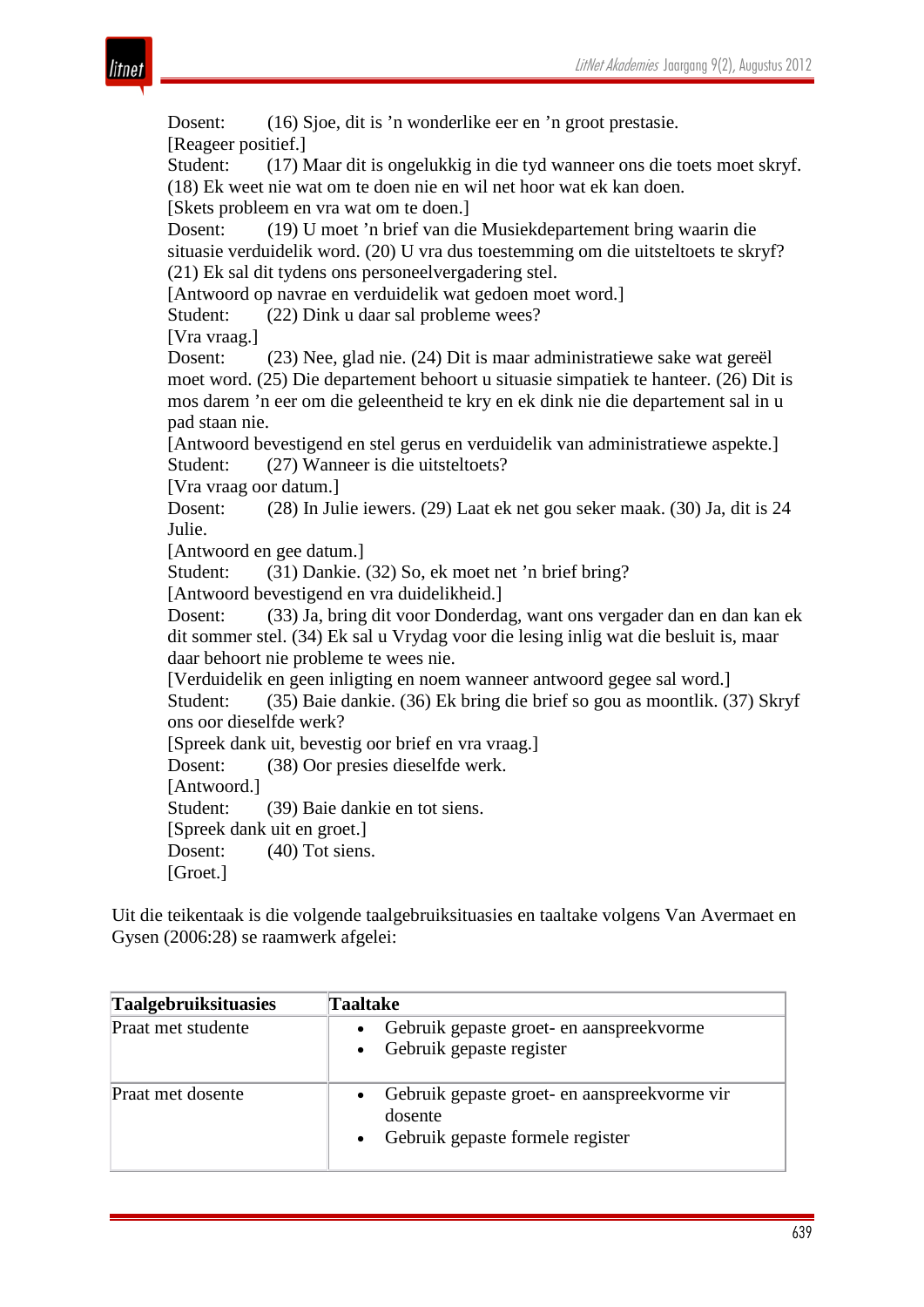

| Vra uitstel vir toets | Verbaliseer rede(s) vir uitstel vir toets<br>$\bullet$<br>Verduidelik en motiveer rede(s) vir uitstel<br>$\bullet$<br>Stel vrae oor uitstel vir toets<br>$\bullet$<br>Beantwoord vrae oor uitstel vir toets<br>$\bullet$ |
|-----------------------|--------------------------------------------------------------------------------------------------------------------------------------------------------------------------------------------------------------------------|
| Gee instruksies       | Verduidelik instruksies oor wat om te doen rakende<br>$\bullet$<br>toetsuitstel<br>Gee instruksies oor toetsuitstel<br>$\bullet$<br>• Begryp instruksies oor toetsuitstel                                                |

Die parameters vir die beskrywing van die tipe-taak lyk so, gebaseer op Van Avermaet en Gysen (2006:32) se navorsing:

| Vaardighede                                       | Praat- en luistervaardighede                                                                                                             |
|---------------------------------------------------|------------------------------------------------------------------------------------------------------------------------------------------|
| Teksgenre                                         | Dialoog                                                                                                                                  |
| Inligtingsprosesseringsvlak Herstruktureringsvlak |                                                                                                                                          |
| Gespreksgenote                                    | Bekende volwassenes                                                                                                                      |
| Onderwerp                                         | Akademiese aangeleenthede van universiteit: vra uitstel vir<br>toets                                                                     |
| Kontekstuele<br>ondersteuning                     | Hier en nou                                                                                                                              |
| Linguistiese kenmerke                             | Bekende woordeskat oor toetsuitstel; vraag-en-antwoord-<br>sinne; toekomendetyd-sinne; instruksies; verduidelikings;<br>tydsaanduidings. |

Die parameters vir die inligtingsprosesseringsvlak is aan die hand van Van Avermaet en Gysen (2006:37) se raamwerk soos volg geformuleer:

**Op 'n beskrywende vlak** kan die taalgebruiker die hoofidees en idees rakende inligting oor akademiese aangeleenthede, soos in departementele inligtingstukke, volg.

**Op 'n herstruktureringsvlak** kan die taalgebruiker relevante inligting en instruksies oor akademiese aangeleenthede, soos toetsgeleenthede, selekteer om dit sodoende te herrangskik en te herstruktureer sodat daar kommunikasie oor uitsteltoetse kan plaasvind.

Volgens Duran en Ramaut (2006:51) se raamwerk kan die parameters vir taakkompleksiteit soos volg voorgestel word:

| $\left\vert$ (a) Wêreld |                                                             |
|-------------------------|-------------------------------------------------------------|
| 1. Abstraksievlak       | Hoofsaaklik hier en nou, alhoewel daar-en-dan-sinne voorkom |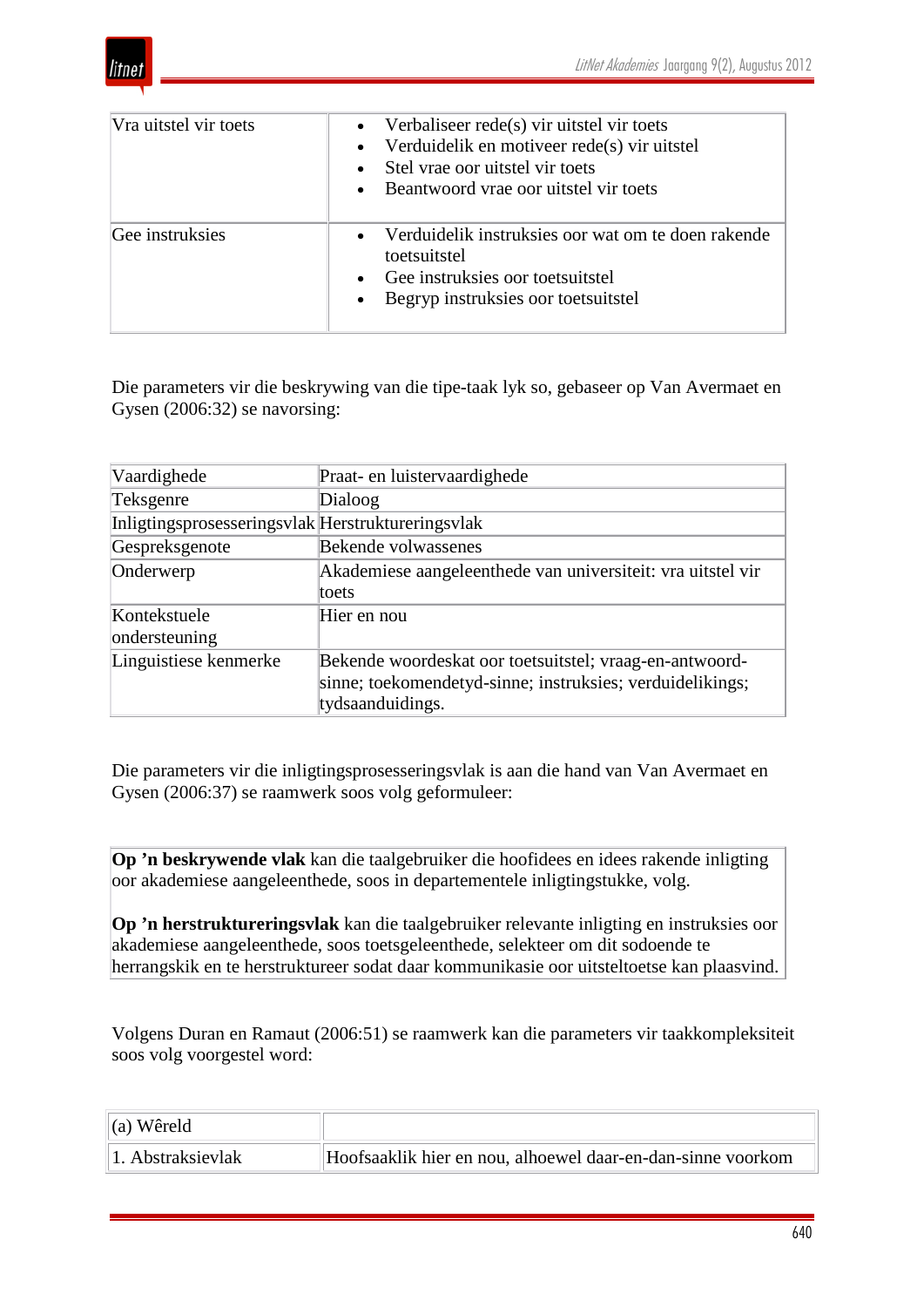| 2. Graad van visuele<br>ondersteuning | Geen visuele ondersteuning                                                             |
|---------------------------------------|----------------------------------------------------------------------------------------|
| 3. Linguistiese konteks               | Hoë inligtingsdigtheidsvlak en lae oorbodigheidsvlak                                   |
| $(b)$ Taak                            |                                                                                        |
| 4. Prosesseringsvlak                  | Herstrukturerend                                                                       |
| 5. Modaliteit                         | Verbale respons                                                                        |
| $(c)$ Teks                            |                                                                                        |
| 6. Woordeskat                         | Bekende woordeskat betreffende administratiewe<br>aangeleentheid, naamlik toetsuitstel |
| 7. Sintaksis                          | Kombinasie van eenvoudige en komplekse sinne                                           |
| 8. Struktuur                          | Duidelik en eksplisiet gestruktureer                                                   |
| $ 9.$ Lengte                          | Kort                                                                                   |

Bogenoemde parameters vir taakkompleksiteit lyk op 'n kompleksiteitsgrafiek so:



**Figuur 5.**

Hierdie taak is volgens bostaande kompleksiteitsgrafiek oorwegend kompleks, aangesien parameters (2), (3) en (5) op die meer komplekse vlak lê, terwyl parameters (1), (4) en (7) in die middel lê, met parameters (6), (8) en (9) op die eenvoudiger vlak. Die parameters wat op die eenvoudiger skaal lê, hou verband met die teks soos deur Duran en Ramut (2006:51) aangedui, terwyl dié wat op die meer komplekse vlak lê, spesifieke eise ten opsigte van die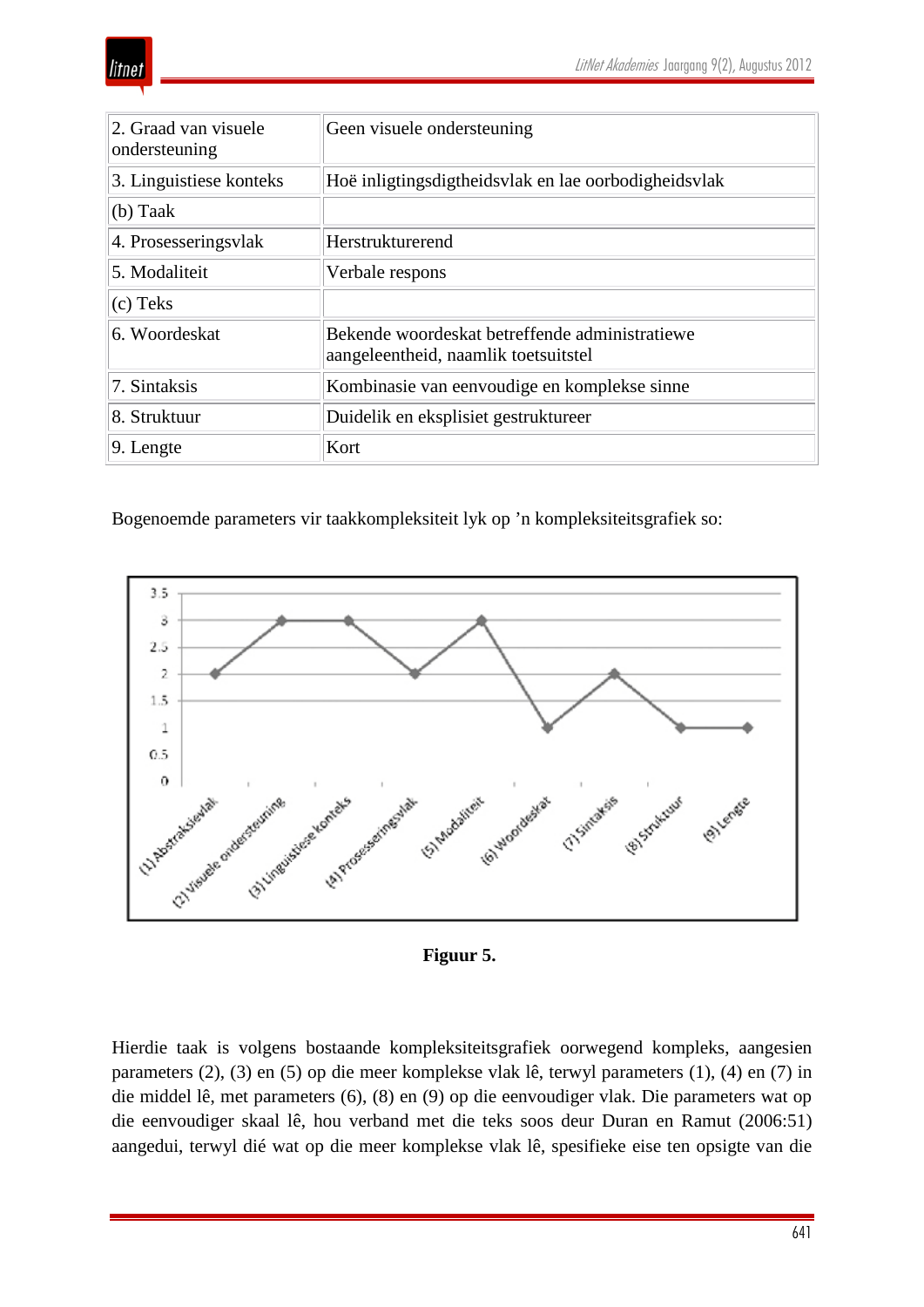

wêreld, soos visuele ondersteuning en linguistiese konteks, en die taak, soos modaliteit, aan die deelnemers stel.

Volgens Pica e.a. (1993) se klassifikasiesisteem is dit 'n kettingtaak:

| Taak                                        | houer | aanvraer    verskaf-  | fer                   | Inligting-  Inligting-  Inligting-  Inligting-<br>aanvraer-<br>verskaffer-<br>verhoud-<br>ing | Interaksie-  Doel-<br>vereistes | oriënta- opsie<br>sie | Uitkoms- |
|---------------------------------------------|-------|-----------------------|-----------------------|-----------------------------------------------------------------------------------------------|---------------------------------|-----------------------|----------|
| <b>Ketting-</b> $ X \text{ en } Y $<br>taak |       | $\ X \text{ en } Y\ $ | $\ X \text{ en } Y\ $ | $2$ -rigting<br>$(X \text{ tot } Y \text{ en})$<br>$Y \text{ tot } X$                         | $+$ benodig                     | konver-<br>gent       |          |

Hierdie taak is gerig op 'n enkeldoelwit, naamlik 'n konvergente doel-oriëntasie en dus uitkoms-opsie 1. Die dosent (X) en student (Y) moet by dieselfde doel-oriëntasie uitkom, naamlik wat die prosedure is wat gevolg word wanneer die student nie die toets kan skryf nie. Die student moet die inligting verstaan. In hierdie kettingtaak beskik die deelnemers oor dele van die totale inligting wat benodig en uitgeruil moet word om saam te werk om die taak te voltooi; dus X en Y. Die inligtingsvloei is tweerigting van dosent X na student Y en van student Y na dosent X. Interaksie is absoluut nodig en word vereis, want die taak kan nie voltooi word met die beskikbare inligting wat aan die deelnemers beskikbaar is nie. Die student moet dus die inligting aan die dosent gee en verduidelik waarom hy nie die toets kon skryf nie en die dosent moet verduidelik wat die student moet doen om uitstel daarvoor te kry. Dié tipe taak bied die meeste geleenthede vir deelnemers om hulle verstaanbaar te maak deur inligting te soek en antwoorde te verskaf. Tweerigtinginteraksie moet plaasvind. Die kettingtaak genereer die meeste geleenthede vir deelnemers om te werk na begrip en terugvoering en om die student se intertaalontwikkeling te bevorder – met ander woorde suksesvolle tweedetaalverwerwing.

Aan die hand van Robinson (2007a:15–6) is die taakomstandighede soos volg: Op die deelnemingsveranderlike vlak vind hier tweerigtingkommunikasie plaas, aangesien daar twee deelnemers aan die dialoog is. Die uiteinde van die taak is 'n geslote antwoord met 'n konvergente oplossing: die student moet die inligting wat die dosent oordra, verstaan. Deelname deur beide die dosent en die student moet plaasvind en daarom is onderhandeling nodig, sodat die taak suksesvol afgehandel kan word. Opsommend lyk die interaksionele eise so: [- eenrigtingkommunikasie], [+ min deelnemers], [- oop antwoord], [+ konvergente oplossing], [+ deelname nodig] en [+ onderhandeling nodig].

Op die deelnemersveranderlike vlak het die dialoogdeelnemers nie dieselfde vaardigheidsvlak ten opsigte van Afrikaans nie. Hulle is nie van dieselfde geslag nie: daar is een manstudent en een damesdosent wat aan die dialoog deelneem. Vir die doeleindes van die taak het die dialoogdeelnemers gedeelde kulturele kennis. Hulle is bekend aan mekaar en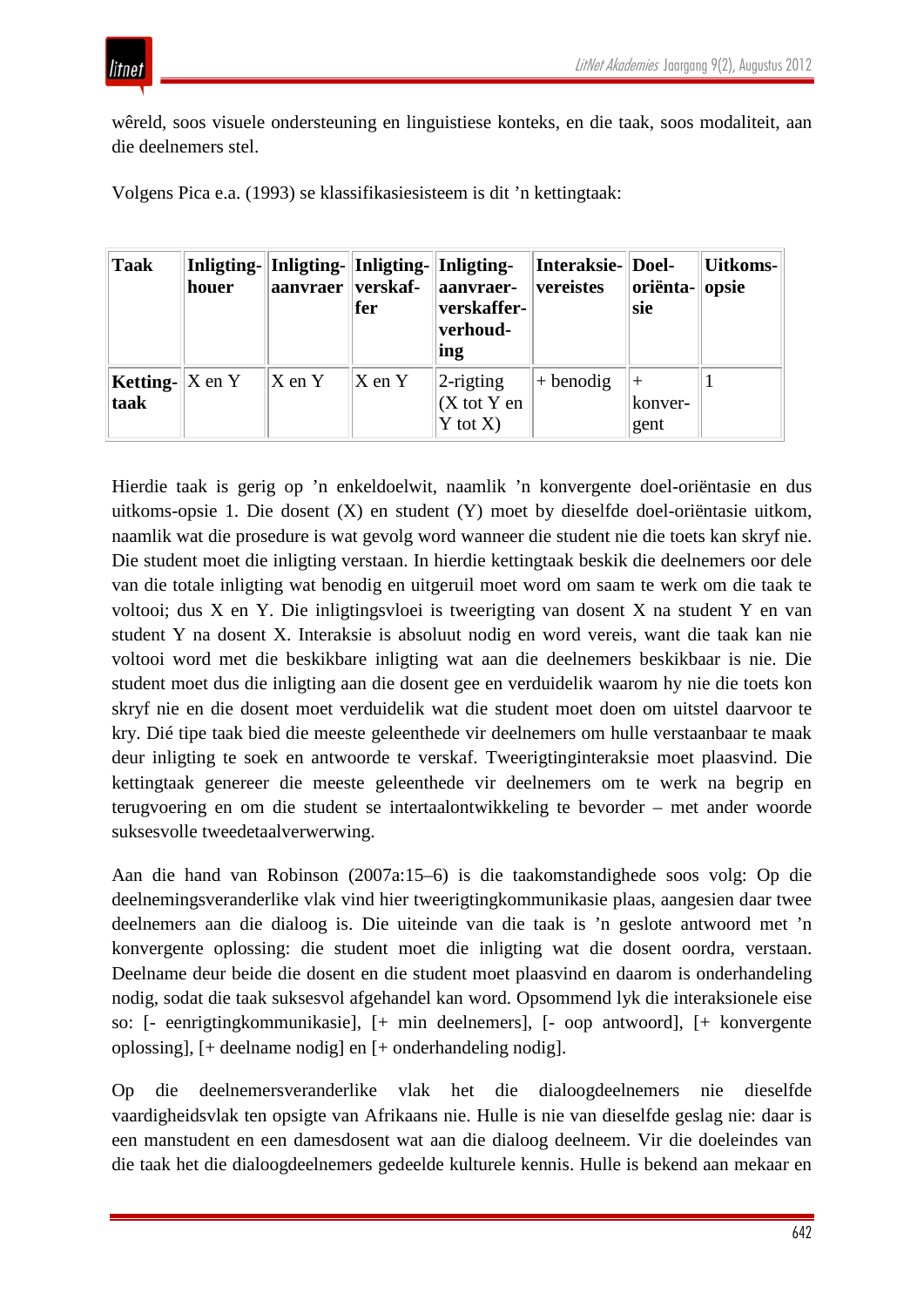

neem in die taak nie gelyke rolle en status aan nie. Hulle het nie gedeelde inhoudskennis nie, want die student kom vind by die dosent uit wat hy moet doen om die uitsteltoets te kan skryf. Opsommend lyk die interaktante eise so: [- dieselfde vaardigheid], [- dieselfde geslag], [+ gedeelde kulturele kennis], [+ bekendheid], [- gedeelde inhoudskennis] en [- gelyke rolle en status].

Die taakomstandighede lyk dus so:

| <b>Taak</b> | Deelnemingsveranderlike vlak<br>Interaksionele eise                                                                                              | Deelnemersveranderlike vlak<br>Interaktante eise                                                                                                     |
|-------------|--------------------------------------------------------------------------------------------------------------------------------------------------|------------------------------------------------------------------------------------------------------------------------------------------------------|
|             | - eenrigtingkommunikasie<br>$+$ min deelnemers<br>- oop antwoord<br>$ +$ konvergente oplossing<br>$+$ deelname nodig<br>$+$ onderhandeling nodig | - dieselfde vaardigheid<br>- dieselfde geslag<br>+ gedeelde kulturele kennis<br>+ bekendheid<br>- gedeelde inhoudskennis<br>- gelyke rolle en status |

Die taakomstandighede toon dat die taak wel hoë interaksionele eise aan die dialoogdeelnemers stel, want daar moet by 'n geslote antwoord en konvergente oplossing uitgekom word. Die interaktante eise kan ook bepaalde uitdagings aan die dialoogdeelnemers stel.

Na aanleiding van Robinson se generiese model (2005:8) vir kognitiewe kompleksiteit toon die taak die volgende kognitiewe kompleksiteitskenmerke:

Die brongerigte kenmerke toon dat dit 'n lae vlak van ontwikkelingskompleksiteit het:

## *[+ min elemente]:*

Die taak handel wel oor 'n verskeidenheid elemente, naamlik die skryf van 'n toets, 'n musiekuitvoering in Engeland en 'n brief wat die student voor 'n spesifieke tyd moet bring. 'n Departementele vergadering, asook inligting rakende 'n uitsteltoets, word genoem. Al hierdie aspekte hou egter nou verband met mekaar. Verwysings na tyd en plek kom voor. Temporale verwysings word gemaak in: sin 11 ("Junie-maand"), sin 17 ("in die tyd wanneer ons die toets moet skryf"), sin 28 ("In Julie iewers") en sin 33 ("bring dit voor Donderdag"). Daarteenoor word een ruimtelike verwysing gebruik, nl. in sin 11 ("Engeland toe te gaan"). Hierdie temporale en ruimtelike verwysings word gebruik om tussen soortgelyke elemente te onderskei en is belangrik vir die suksesvolle uitvoering van die taak. Dit is verder taaknatuurlik dat die konstruksies in die dialoog gebruik sal word, omdat dit hier gaan om temporale en lokatiewe verwysings (Loschky en Bley-Vroman 1993:136). Die elemente stel nie hoë eise aan die studente nie; daarom die klassifikasie van [+ min elemente].

*[+ min redenering]:*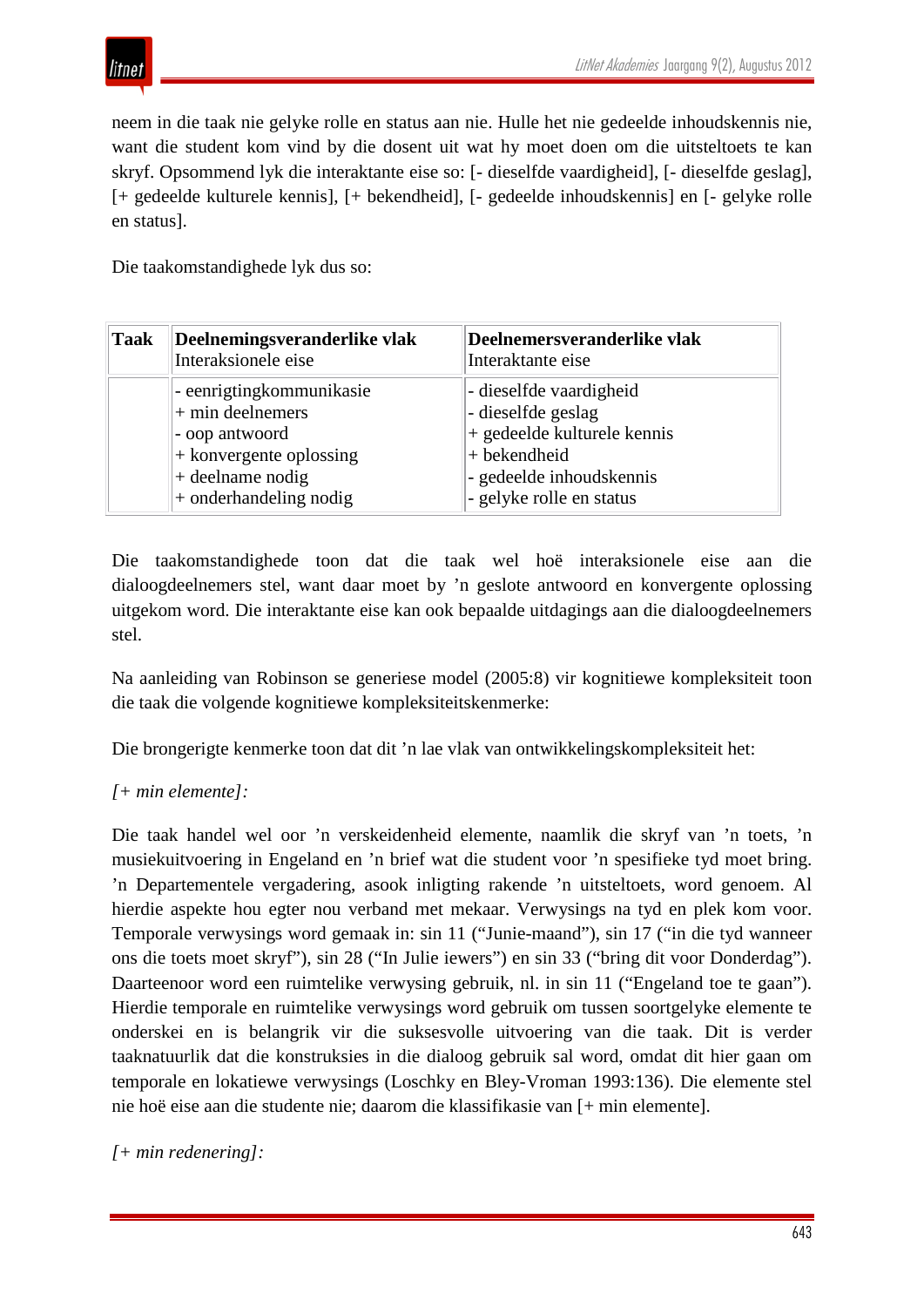Daar is 'n mate van redenering wat in die taak plaasvind, al word hoofsaaklik net inligting oorgedra. Die student moet reëlings tref en aanpassings maak op grond van die antwoorde van die dosent. Die taak vereis dus nie net die oordra van inligting nie, maar ook 'n bietjie redenering, want die student moet verduidelik hoekom hy nie die toets kan skryf nie. Voorbeelde van kousale en intensionele redenering kom voor in: sin 18 ("Ek *weet* nie wat om te doen nie"), sin 22 ("*Dink* u daar sal probleme wees?"), sin 25 ("Die departement *behoort* u situasie simpatiek te hanteer"), sin 32 ("*So*, ek moet net 'n brief bring?") en sin 33 ("*want* ons vergader dan"). Die aard en omvang van die redenering wat vereis word om die taak te kan uitvoer, dra egter nie by tot die komplekse aard van die taak nie en maak dat dit geklassifiseer word as [+ min redenering].

## *[+ daar en dan]:*

Die taak handel oor aspekte wat in die toekoms gaan plaasvind, daarom is dit noodsaaklik dat die spesifieke grammatikale konstruksie van toekomende tyd gebruik word. Die musiektoer, asook die uitsteltoets, is beide aspekte wat in die toekoms, naamlik Junie- en Juliemaand, gaan plaasvind. Die taak vereis wel van die deelnemers om te praat oor sake wat in 'n gedeelde konteks plaasvind. Die taak vind meestal in die teenwoordige tyd plaas (dit sal natuurlik in die dialoog gebruik word), met enkele verwysings na die toekomende tyd (sinne 21, 22, 26 en 34). Verwysings na ander lokaliteite en tye kom in die dialoog voor, daarom die klassifikasie van [+ daar en dan].

Die taak toon wat die hulpbronverspreidende kenmerke betref 'n lae vlak van performatiewe kompleksiteit:

## *[+ beplanning]:*

Die taak vereis wel 'n mate van beplanning, want die student moet beplan wat hy aan die dosent gaan sê en hoe hy gaan reageer op die antwoorde van die dosent. Vir die doeleindes van hierdie studie sal die taakdeelnemers beplanningstyd gegee word ten einde hulleself voor te berei vir die taakuitvoering.

## *[+ parate kennis]:*

Die taak as simulasie van 'n taalonderrigsituasie vereis dat die student enige parate kennis waaroor hy mag beskik, moet gebruik, want hy praat oor 'n onbekende onderwerp: hy kom vind juis uit wat hy moet doen. Hy gebruik die parate kennis wat hy het om na die departement te kom en met die spesifieke dosent te praat. Hy verstaan verder die breë konteks waarin die dialoog plaasvind. Die taakinstruksies sal ook sekere inligting oordra wat as parate kennis beskou kan word wat die dialoogdeelnemers kan help in hul beplanning en uitvoering van die taak. Die parate kennis wat aan die deelnemers verskaf word, saam met die parate kennis waaroor hulle beskik, word gesien as faktore wat nie sal bydra tot verhoogde kognitiewe kompleksiteit nie. Daarom die klassifikasie van [+ parate kennis].

## *[- enkeltaak]:*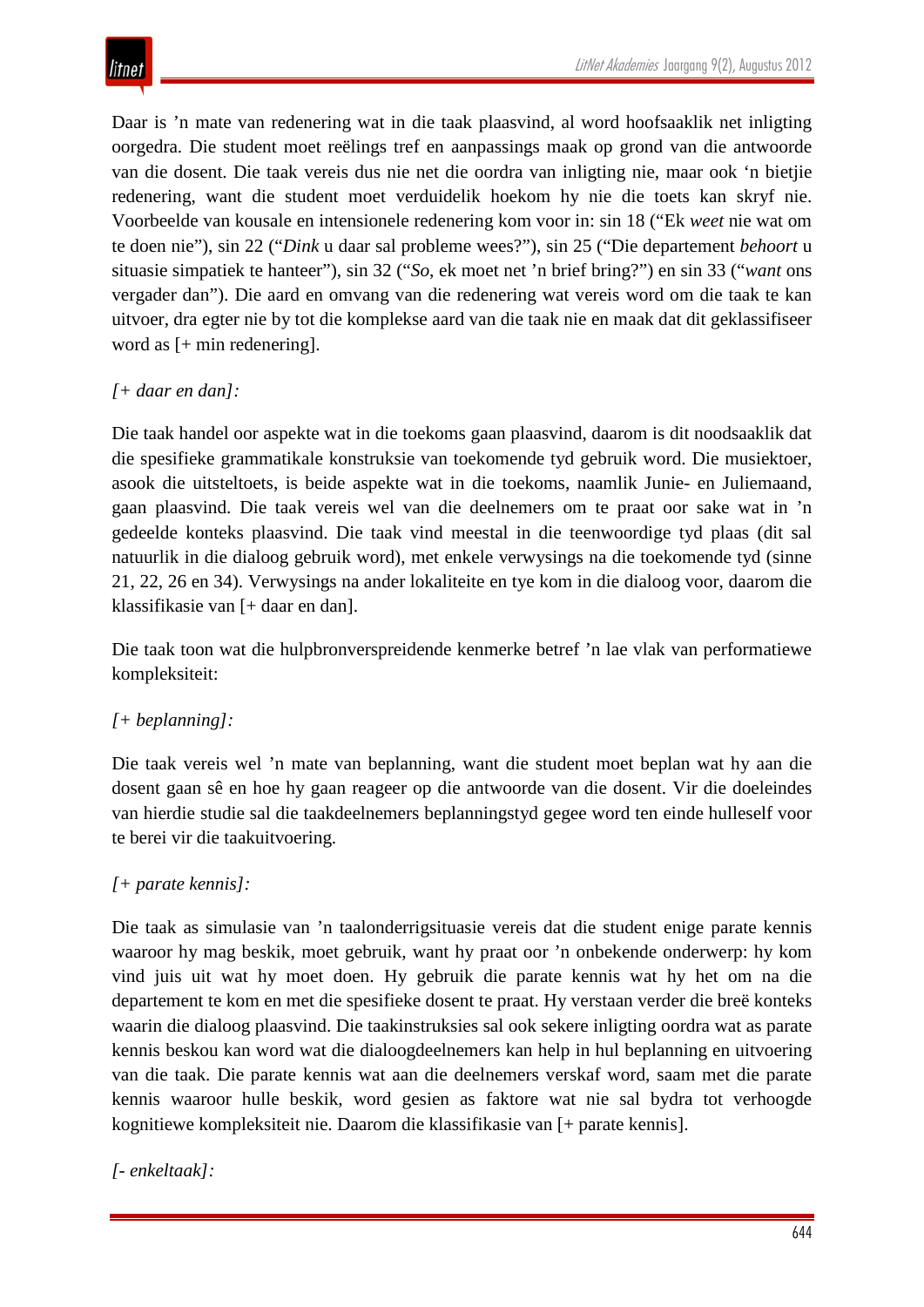Die dialoog vereis 'n meervoudige uitvoer van take en is dus meer as 'n dubbeltaak. Die student moet praat, luister en dink aan hoe hy gaan reageer op die antwoorde en die inligting van die dosent. Intensiewe luister en praat is nodig, daarom die klassifikasie van [ enkeltaak].

Die betrokke elemente plaas hierdie taak in kwadrant 1 van Robinson (2005:8) se model. Dit stel met ander woorde lae performatiewe en ontwikkelingseise aan die deelnemers. Die taakkenmerke [+ daar en dan] en [- enkeltaak] kom nie in hierdie kwadrant voor nie, wat toon dat meervoudige take in 'n ander tyd uitgevoer moet word, wat die taak effens komplekser maak ten opsigte van beide die hulpbrongerigte en die hulpbronverspreidende kenmerke. Dit stel dus eise aan die aandagsbronne van die deelnemers.

Opsommend vertoon die taak die volgende kenmerke:

| <b>Taak</b> | Hulpbrongerigte kenmerke<br>(hoë<br>ontwikkelingskompleksiteit)       | Hulpbronverspreidende<br>kenmerke<br>(lae performatiewe)<br>kompleksiteit) | Kwadrant |
|-------------|-----------------------------------------------------------------------|----------------------------------------------------------------------------|----------|
|             | $+$ min elemente<br>$+$ min redenering<br>+ daar en dan <sup>12</sup> | $+$ beplanningstyd<br>+ parate kennis<br>- enkeltaak                       |          |

Alhoewel die taak oorwegend sinne in die teenwoordige tyd bevat, is die fokus egter op sake wat in die toekoms gaan plaasvind: "Ek sal dit tydens ons personeelvergadering stel" (sin 21); "Dink u daar sal probleme wees?" (sin 22); en "Ek sal u Vrydag voor die lesing inlig" (sin 34). Daarom is dit noodsaaklik, volgens Loschky en Bley-Vroman (1993:138), dat dié grammatikale struktuur gebruik word.

Alhoewel hierdie taak hoofsaaklik uit enkelvoudige sinne bestaan (wat dit minder kompleks maak), kom 'n aantal komplekse sinstrukture wel voor. Die enkelvoudige sinne bestaan meesal uit stelsinne, waarin die dosent aan die student verduidelik wat om te doen om die uitsteltoets te kan skryf. Die taak neem verder die vorm van vraag en antwoord aan. Daarom kom stelsinne en vraagsinne afwisselend voor, soos byvoorbeeld aan die begin van die taak, waar die dosent uitvra oor die student se studies en hy dan daarop antwoord. Die student stel hoofsaaklik in die res van die dialoog die vrae en die dosent gee die instruksies.

Die taak bevat verder komplekse sinne. Volgens Foster e.a. (2000) se analise van spraakeenhede is onafhanklike bysinne aanduidings van kompleksiteit. In hierdie taak kom neweskikkende sinne voor, waar twee of meer hoofsinne verbind word om die oordra van inligting aanmekaar te ryg. Die skakelende neweskikker *en* word baie gebruik, byvoorbeeld in: "bied 'n konsertuitvoering aan en ek is gekies" (sin 15), "Ek weet nie wat om te doen nie en wil net hoor wat ek kan doen" (sin 18), "om die geleentheid te kry en ek dink nie die departement" (sin 26) en "want ons vergader dan en dan kan ek dit sommer stel" (sin 33). In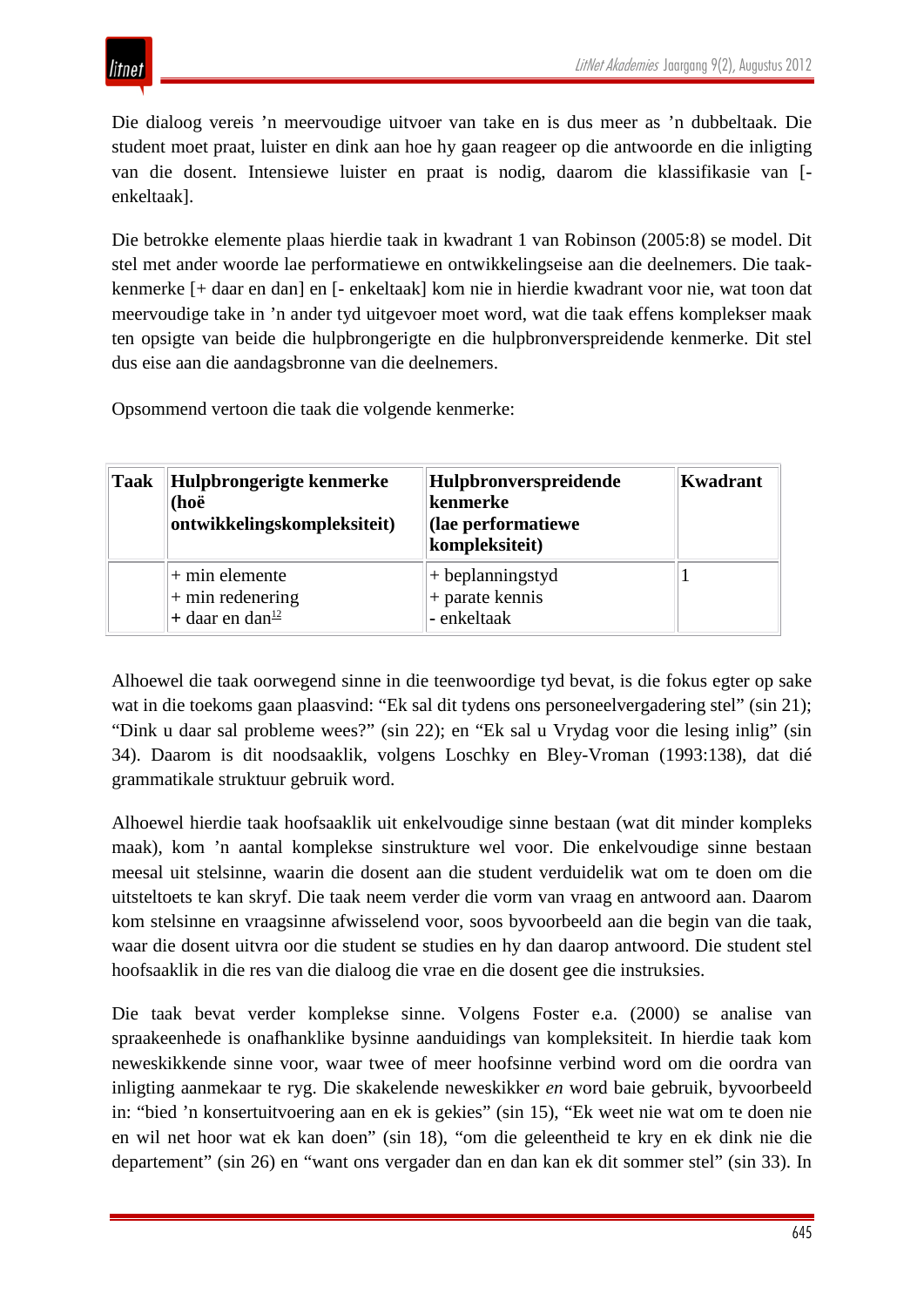sin 18 kom naas die infinitief ook 'n voorwerpsin voor ná die skakelende neweskikkende sin: "Ek weet nie wat om te doen nie en wil net hoor wat ek kan doen". In sin 9 kom die teenstellende neweskikkende voegwoord *maar* voor: "Ek geniet my kursus, maar dit is moeilik". Ander sinne waarin dieselfde sinstruktuur voorkom, is: "Maar dit is ongelukkig in die tyd" (sin 17) en "maar daar behoort nie probleme te wees nie" (sin 34). Sin 15 bevat verder die infinitiefkonstruksie van rede: "om daar te gaan klavier speel".

Verder gebruik die deelnemers ook afhanklike bysinne, wat dan 'n onderskikkende funksie verrig. Volgens Michel (2011:102) se ondersoek is bysinne aanduidings van kompleksiteit, veral in sinsdele waarin redenering voorkom. In hierdie bysinne word bykomende inligting of byvoegings, soos rede of doel, gegee. Etlike onderskikkende konstruksies word gebruik. Sin 17 bevat 'n bywoordelike voegwoord van tyd: "wanneer ons die toets moet skryf", wat 'n tydsaanduiding gee. In sin 24 kom 'n byvoeglike bysin voor: "wat gereël moet word", wat meer inligting oor die "administratiewe sake" gee. Sin 33 bevat 'n bywoordelike bysin van rede: "want ons vergader dan", wat onmiddellik gevolg word deur die skakelende neweskikker: "en dan kan ek dit sommer stel". In sin 34 kom 'n byvoeglike bysin voor: "wat die besluit is", wat gevolg word deur die teenstellende neweskikkende sin: "maar daar behoort nie probleme te wees nie". Die *behoort*-konstruksie, wat 'n infinitiefkonstruksie tot gevolg het, kom ook in etlike sinne voor: "Die departement behoort u situasie simpatiek te hanteer" (sin 25) en "maar daar behoort nie probleme te wees nie" (sin 34). In sin 11 kom twee infinitiefsinne voor: die eerste een is 'n aanduiding van plek en ruimte: "om Juniemaand Engeland toe te gaan" en die tweede gedeelte dui rede aan: "om aan 'n uitvoering deel te neem".

Bogenoemde grammatikale strukture is voorbeelde van taaknoodsaaklikheid, omdat dit belangrik is om die taak daarmee te voltooi (Loschky en Bley-Vroman 1993: 138). Die taakontwerper sal dus die taak so moet ontwerp dat die strukture só duidelik is dat die studente aandag daaraan sal skenk.

Wanneer na die sintaktiese kompleksiteit gekyk word, is daar 'n korrelasie met die dele in die taak waarin redenering plaasvind, soos bewys in die volgende voorbeelde: "Ek weet nie wat om te doen nie en wil net hoor wat ek kan doen" (sin 18); "Dink u daar sal probleme wees?" (sin 22); en "Ja, bring dit voor Donderdag, want ons vergader dan" (sin 33). Hierdie sinne bevat almal logiese subordinate as deel van kousale en intensionele redenering. Michel (2011:102) voer aan dat die gebruik van voegwoorde, soos hier bo bespreek, verband hou met die mate van redenering in 'n taak.

Uit voorgaande ontleding kan afgelei word dat hierdie taak dus oorwegend sintakties kompleks is.

## *4.3 Gevolgtrekking*

Wanneer na die gesamentlike bevindings van die multiperspektiefbenadering gekyk word, is hierdie teikentaak oorwegend kompleks; volgens Van Avermaet en Gysen (2006:37) moet die taak op die herstruktureringsvlak geprosesseer word. Die kompleksiteitsgrafiek, opgestel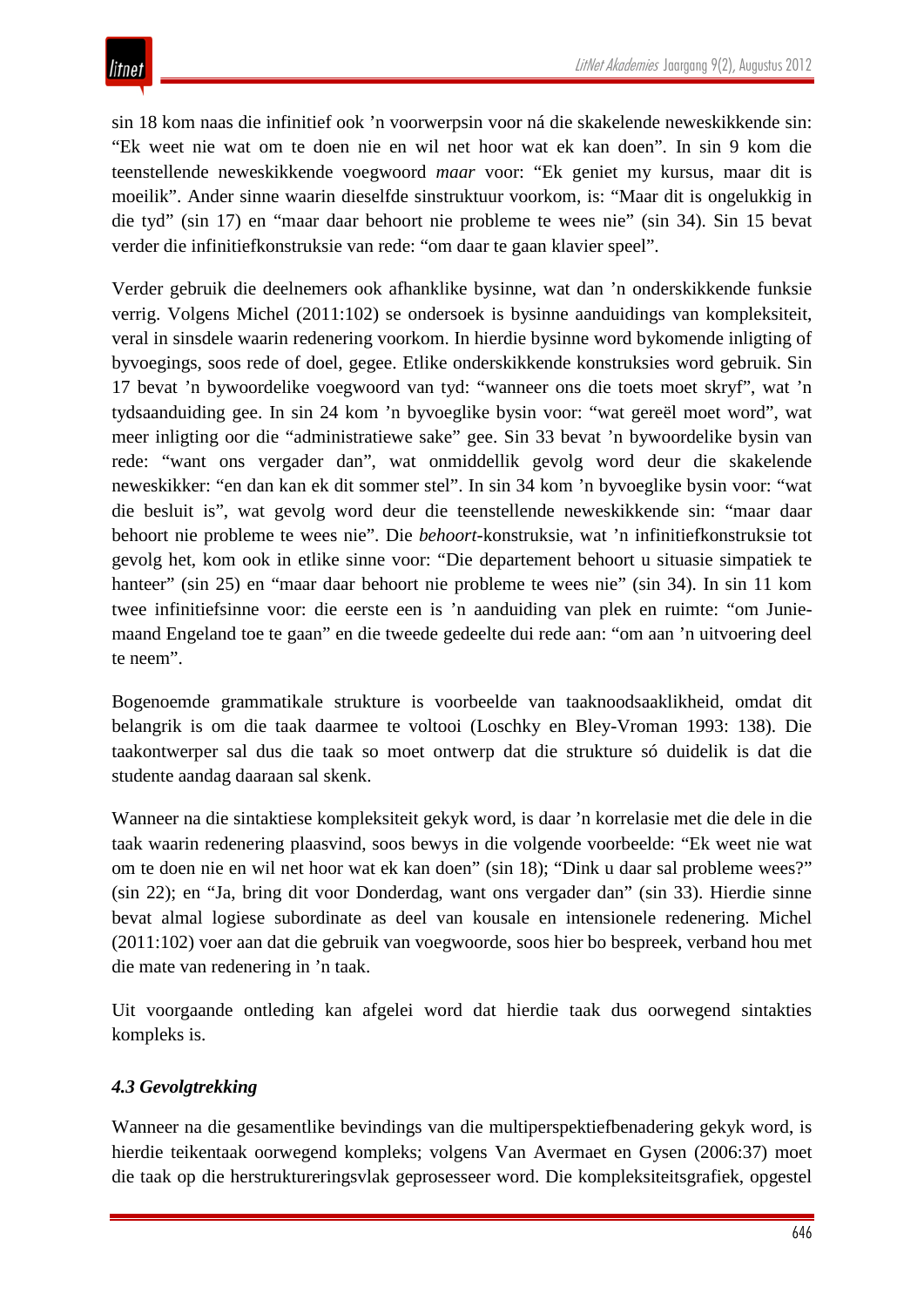na aanleiding van Duran en Ramaut (2006:51) se parameters, toon dat dit na die meer komplekse kant neig. Nadat Pica e.a. (1993) se taaktipologie gebruik is, is die taak geklassifiseer as 'n kettingtaak, wat die meeste geleenthede bied vir intertaalontwikkeling, terwyl die taakomstandighede na aanleiding van Robinson (2007a:15–6) wel interaktiewe eise stel. Volgens Robinson (2005:8) se kognitiwiteitsanalise is dit nie so kompleks nie, want dit is 'n kwadrant 1-taak, maar die sintaktiese analise aan die hand van Foster e.a. (2000) se AS-eenhede, Michel (2011) en Loschky en Bley-Vroman (1993) wys dat die taak oorwegend kompleks is.

Die multiperspektiefbenadering toon die tipiese taalgebruiksituasies wat tussen studente en dosente op kampus plaasvind, soos byvoorbeeld hoe om met dosente te praat, hoe om vergelykings te kan maak, hoe om afsprake te maak en hoe om te motiveer en redes te gee. In bostaande illustrasie is die tipiese taalgebruiksituasie onder meer om te vra vir toetsuitstel en die gee van instruksies – tipiese situasies waarmee studente en dosente gereeld op kampus te doen kry. Die aantoon van die tipiese taalgebruiksituasies en taaltake beteken dat studente hierdie tipe-take in hulle onmiddellike kampusomgewing kan gebruik. Dit is dus relevant vir studente en voldoen aan die behoefte-analise van generiese akademiesinteraktiewe taal.

Daar kan verder gekyk word in watter mate die verskillende teoretiese benaderings mekaar ondersteun of weerspreek. In bostaande illustrasie ondersteun die teoretiese benaderings hoofsaaklik mekaar. Verdere navorsing oor ooreenkomste en verskille kan nog onderneem word, soos die ooreenkomste wat die taaktipologie en taakomstandighede betref.

Omdat bogenoemde voorbeeld oorwegend as kompleks aangedui word, kan die afleiding gemaak word dat dit hoofsaaklik later as ander kwadrant 1-take in die sillabus geplaas sal word. Die taak kan voorts gemanipuleer word om dit eenvoudiger of komplekser te maak ten einde 'n ordening daarvan in die klaskamer oor etlike weke te verseker.

## **5. Ten slotte**

Uit die aanwending van die multiperspektiefbenadering kan verskillende take ontleed word ten einde te help om die volgorde van take in 'n sillabus te bepaal. Dit is dus nuttig by die ontwerp van 'n taakgebaseerde sillabus.

Uit die artikel is dit duidelik dat die taakgebaseerde benadering die belangrikheid van behoefte-analises as beginpunt vir die gradering en ordening van take beklemtoon. Die behoefte-analises het hoofsaaklik Van Avermaet en Gysen (2006) se navorsing oor tipe-take gebruik gemaak omdat hulle van mening is dat take wat eenders is, saamgegroepeer moet word in 'n sillabus. Voorts toon die behoefte-analises watter take noodsaaklik is in spesifieke situasies en die kwalitatiewe taalbeheersingsvlak, soos herstrukturering of evaluering, wat bereik moet word in die uitvoering van die take. Duran en Ramaut (2006) se kompleksiteitskaal is gebruik om te toon hoe take van minder kompleks na meer kompleks gegradeer en georden kan word. Die gebruik van Pica e.a. (1993) se taaktipologie toon die verskillende moontlikhede vir taalaanleer, met die kettingtake wat die meeste geleenthede tot interaksie en dus tweedetaalleer bied. Hierdie klassifikasie van take het ten doel om 'n bydrae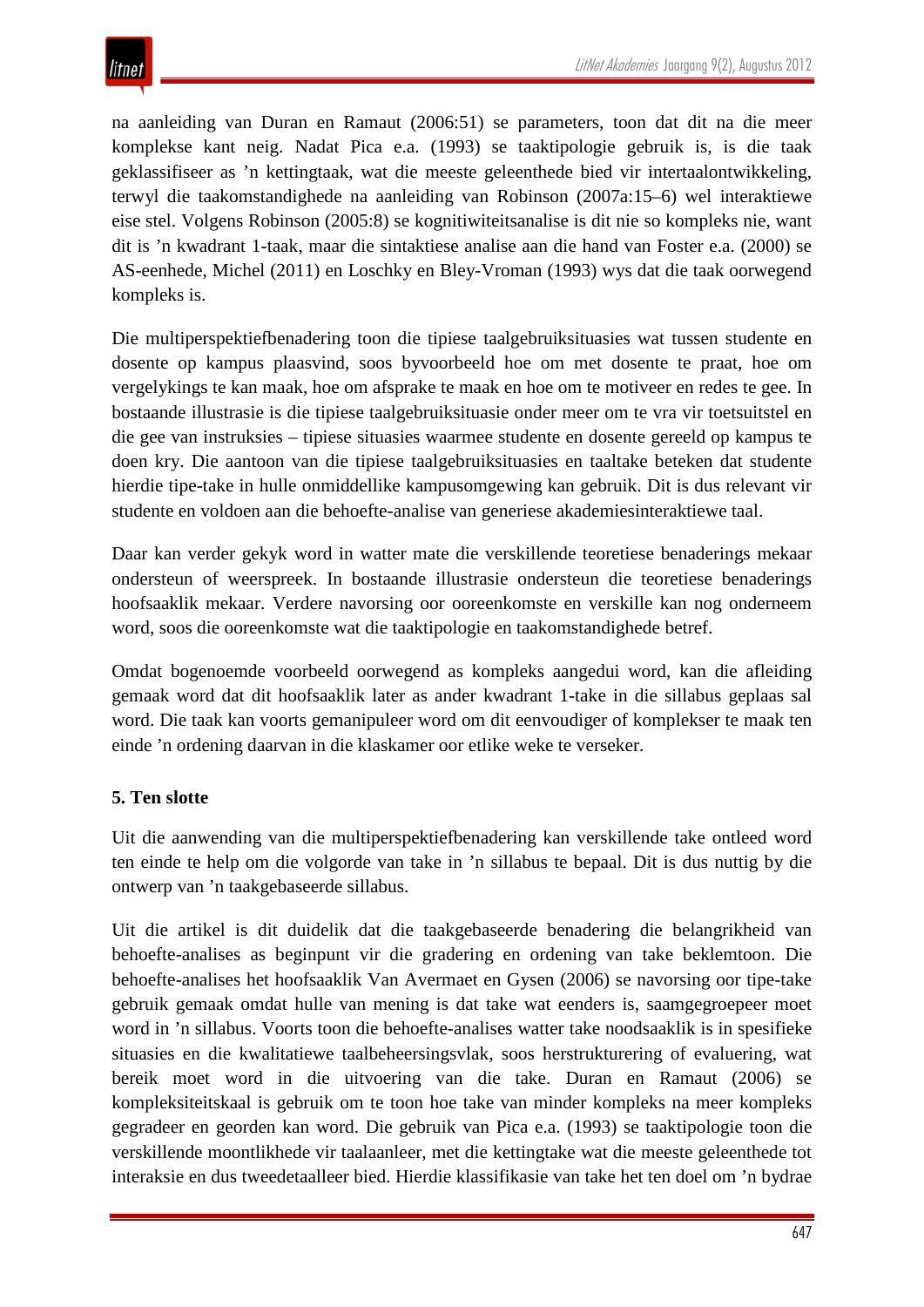te lewer tot die gradering en ordening van take. Daar is voorts 'n vergelyking getref met Robinson se taalomstandighede in die praktiese toepassing daarvan in afdeling 4.2. Daar kan uit die bespreking van die kognisiehipotese van Robinson (2005; 2007a) afgelei word dat dit 'n bruikbare taksonomiese stelsel vir taakklassifikasie is. Robinson is van mening dat take op grond van kognitiewe kompleksiteit georden moet word. Hy betoog verder vir 'n rasionaal vir die gradering en ordening van take op grond van kognitiewe kompleksiteitskenmerke, wat gemanipuleer kan word om 'n spesifieke uitkoms te bereik. Daar is laastens na sintaktiese kompleksiteit gekyk. Die navorsing van Foster e.a. (2000) is onder meer gebruik om te argumenteer vir 'n rasionaal vir die sintaktiese ontledings van take ten einde te help in die gradering en ordening van take. Uit die sintaktiese ontledings kan fokus op vorm of grammatikale onderrig ontwikkel word.

Die doel van die artikel was om te toon hoe verskillende benaderings tot taakkompleksiteit binne die taakgebaseerde sillabus in samehang en aanvullend tot mekaar gebruik kan word in die ontwerp van 'n taakgebaseerde sillabus. Die praktiese toepassing het ten doel om te toon hoe ek dit in die praktyk toegepas het in die ontwerp van 'n sillabus vir universiteitstudente.

Die multiperspektiefbenadering is in die breë navorsingsondersoek op tien student-studentteikentake en tien student-dosent-teikentake toegepas ten einde 'n taakgebaseerde sillabus vir universiteitstudente te ontwerp (Adendorff 2012). Die doelwitte van daardie studie sluit in die daarstel van 'n verantwoordbare model vir taakgebaseerde onderrig, 'n taksonomie van take vir die aanleer van Afrikaans aan 'n universiteit, 'n ordening van daardie take, en 'n uiteensetting van dié take se vaardighede en inhoud.

Die multiperspektiefbenadering is in die breë navorsingsagenda gevolg ten einde bogenoemde vier doelwitte te kan bereik, omdat daar betoog is vir 'n konsolidasie van verskillende benaderings oor taakkompleksiteit. Die navorsing wat vir daardie studie onderneem is, argumenteer aan die hand van verskillende benaderings dat die ontledings van die komponente van taakkompleksiteit binne die taakgebaseerde sillabus in samehang en aanvullend tot mekaar, eerder as in isolasie, gebruik moet word in sillabusontwerp. Die doel was om die verskillende interaksiemodelle te gebruik om ondersoek te doen na die wyse waarop pedagogiese taakkenmerke in 'n sillabus georden kan word om die optimale leer en onderrig van Afrikaans as tweede taal binne 'n universiteitsopset te verseker.

## **Bibliografie**

Adendorff, E. 2010. 'n Behoefte-analise as eerste fase in die ontwerp van 'n taakgebaseerde sillabus vir Afrikaans-tweedetaalonderrig op universiteit. *LitNet Akademies*, 7(2):220–40. [http://www.oulitnet.co.za/akademies\\_geestes/pdf/LA\\_7\\_2\\_adendorff.pdf.](http://www.oulitnet.co.za/akademies_geestes/pdf/LA_7_2_adendorff.pdf.)

Adendorff, E.M. 2012. Kompleksiteit in taakgebaseerde onderrig en leer van Afrikaans as tweede taal binne universiteitskonteks. Ongepubliseerde PhD-proefskrif. Stellenbosch: Universiteit van Stellenbosch.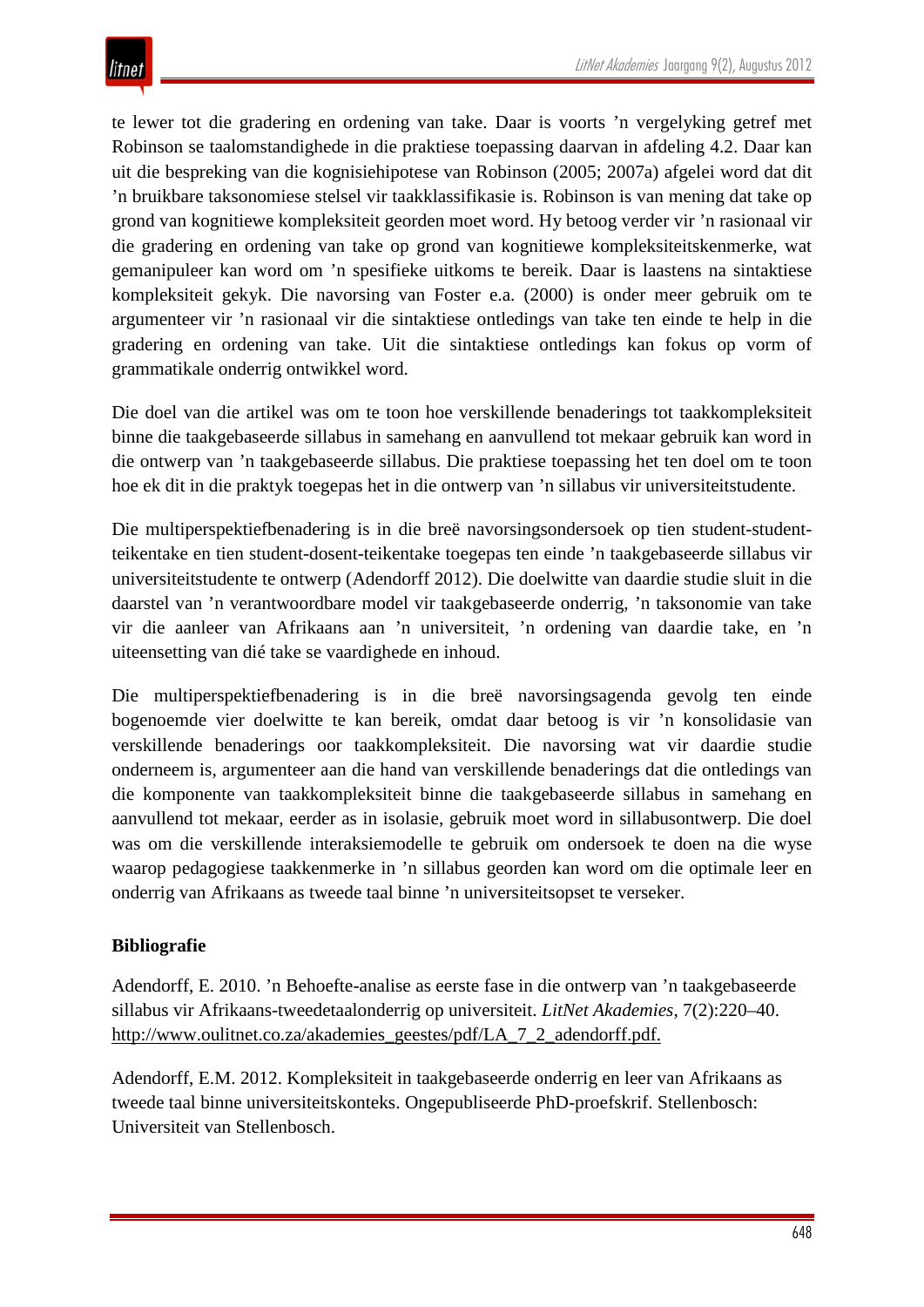Brown, J.D. 2009. Foreign and second language needs analysis. In Long en Doughty (reds.) 2009.

Council for Cultural Co-operation Education Committee Modern Languages Division, Strasbourg*.* 2001. *Common European framework of reference for languages: Learning, teaching, assessment.* Cambridge: Cambridge University Press.

Crookes, G. en S.M. Gass (reds.). 1993. *Tasks in a pedagogical context*. Clevedon: Multilingual Matters.

Duran, G. en G. Ramaut. 2006. Tasks for absolute beginners and beyond: Developing and sequencing tasks at basic proficiency levels. In Van den Branden (red.) 2006.

Ellis, R. 2003. *Task-based language learning and teaching*. Oxford: Oxford University Press.

Foster, P., P. Tonkyn en G. Wigglesworth. 2002. Measuring spoken language: A unit for all reason. *Applied Linguistics*, 21(3):354–75.

Garcia Mayo, M.P. 2000. *English for specific purposes: Discourse analysis and course design*. Bilbao: Servico Editorial, Universidad del Païs Vasco/Euskal.

Garcia Mayo, M.P. (red.). 2007. *Investigating tasks in formal language learning*. Clevedon: Multilingual Matters.

Gilabert, R. 2008. Manipulating task complexity: implications for task and syllabus design, production and acquisition. Toespraak gelewer op 18 April by ANELA in Leiden. <https://www.surfgroepen.nl/sites/expertisecentrum-mvt/SharedDocuments/AbstractsAnela> (10 Junie 2008 geraadpleeg).

Housen, A. en F. Kuiken. 2009. Complexity, accuracy and fluency in second language acquisiton. *Applied Linguistics*, 30(4):461–73.

Kuiken. F. en I. Vedder. 2004. De relatie tussen cognitieve taakcomplexiteit en linguïstische performance bij het schrijven in T1 en T2. *Toegepaste Taalwetenschap in Artikelen*, 72:23– 32.

Larsen-Freeman, D. 2009. Adjusting expectations: the study of complexity, accuracy, and fluency in second language acquisition. *Applied Linguistics*, 30(4):579–89.

Long, M.H. 2005. *Second language needs analysis*. Cambridge: Cambridge University Press.

Long, M.H. en G. Crookes. 1993. Units of analysis in syllabus design: The case for task. In Crookes en Gass (reds.) 1993.

—. 2009. Three approaches to task-based syllabus design. In Van den Branden, Bygate en Norris (reds.) 2009.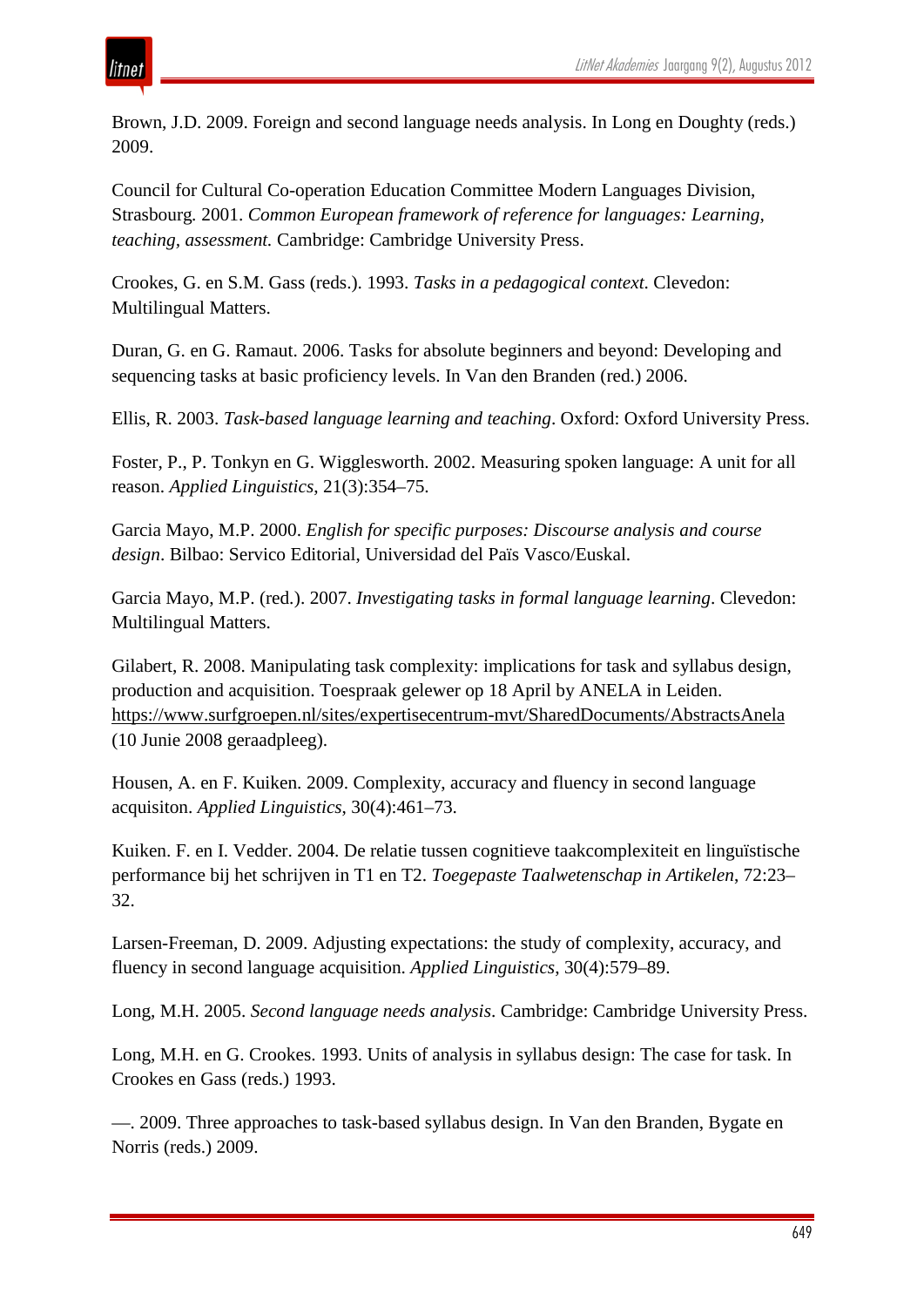Long, M.H. en C.J. Doughty (reds.). 2009. *The handbook of language teaching*. Chichester: Wiley-Blackwell

Loschky, L. en R. Bley-Vroman. 1993. Grammar and task-based methodology. In Crookes en Gass (reds.) 1993.

Michel, M.C. 2011. *Cognitive and interactive aspects of task-based performance in Dutch as a second language*. Oisterwijk: Uitgeverij BOXPress.

Norris, J.M. en L. Ortega. 2009. Measurement for understanding: An organic approach to investigating complexity, accuracy, and fluency in instructed SLA. *Applied Linguistics*, 30(4):555–78.

Nunan, D. 2010. *Task-based language teaching*. Londen: Cambridge University Press.

Ortega, L. 2003. Syntactic complexity measures and their relationship to L2 proficiency: A research synthesis of college-level L2 writing. *Applied Linguistics*, 24(4):492–518.

Pica, T., R. Kanagy en J. Falodun. 1993. Choosing and using communication tasks for second language instruction. In Crookes en Gass (reds.) 1993.

Pütz, M. en L. Sicola (reds.). 2010. *Cognitive processing and second language acquisition: Inside the learner's mind*. Amsterdam en Philadelphia: John Benjamins Publishing Company.

Robinson, P. 1998. State of the art: SLA theory and second language syllabus design. *The Language Teacher Online*, 22(4). (12 Maart 2009 geraadpleeg).

Robinson, P. (red.). 2001a. *Cognition and second language instruction*. Cambridge: Cambridge University Press.

—. 2001b. Individual differences, cognitive abilities, aptitude complexes and learning conditions in second language learning. *Second Language Research*, 17(4):368–92.

—. 2001c. Task complexity, cognitive resources, and syllabus design: A triadic framework for examining task influences on SLA. In Robinson (red.) 2001a.

—. 2001d. Task complexity, task difficulty, and task production: Exploring interactions in a componential framework. *Applied Linguistics*, 22(1):27–57.

—. 2003. The cognition hypothesis, task design, and adult task-based language learning. *Second Language Studies*, 21(2):45–105.

—. 2005. Cognitive complexity and task sequencing: Studies in a componential framework for second language task design. *International Review of Applied Linguistics in Language teaching*, 43(1):1–32.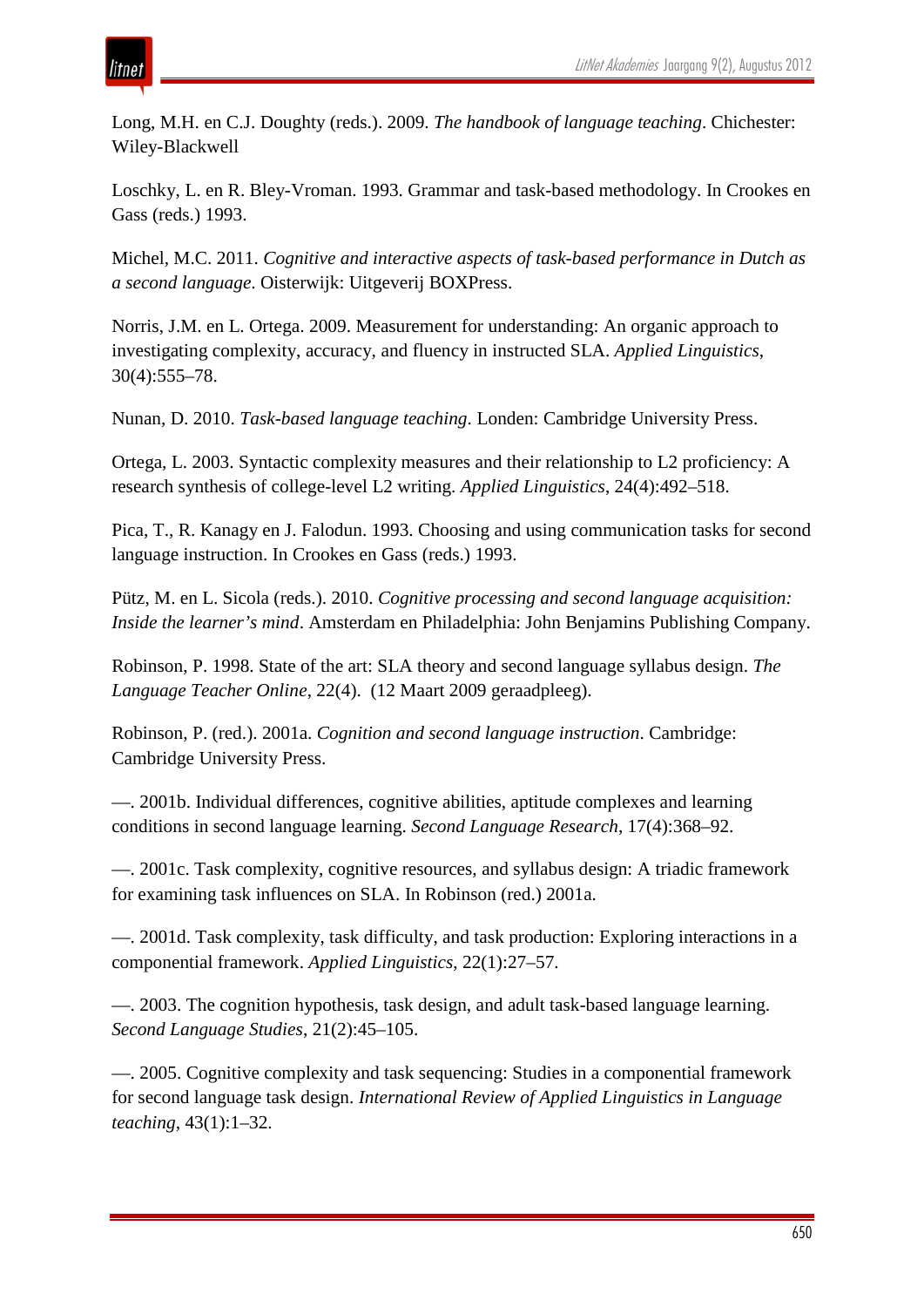

—. 2007a. Criteria for classifying and sequencing pedagogic tasks. In Garcia Mayo (red.) 2007.

—. 2007b. Task complexity, theory of mind, and intentional reasoning: Effects on L2 speech production, interaction, uptake and perceptions of task difficulty. *International Review of Applied Linguistics in Language Teaching* (*IRAL*),45(3):193–213.

—. 2009a. Syllabus design. In Long en Doughty (reds.) 2009.

—. 2009b. Task demands, speech production, interaction and second language learning: Cognitive task analysis for instructional design theory. Referaat gelewer op 8 Februarie by die 11de Temple Universiteit se Toegepaste Linguistiek Colloquium. [www.tuj.ac.jp/newsite/main/tesol/events/20090208b.html](http://www.tuj.ac.jp/newsite/main/tesol/events/20090208b.html) (24 Junie 2009 geraadpleeg).

—. 2010. Situating and distributing cognition accross task demands: The SSARC model of pedagogic task sequencing. In Pütz en Sicola (reds.) 2010.

Robinson, P. en R. Gilabert. 2007. Task complexity, the cognition hypothesis and second language learning and performance. *International Review of Applied Linguistics in Language Teaching* (*IRAL*),45(3):161–76.

Samuda, V. en M. Bygate. 2008. *Tasks in second language learning*. Basingstoke: Palgrave Macmillan.

Van Avermaet, P. en S. Gysen. 2006. From needs to tasks. Language learning needs in a taskbased approach. In Van den Branden (red.) 2006.

Van den Branden, K. (red.). 2006. *Task-based language education: From theory to practice*. Cambridge: Cambridge University Press.

Van den Branden, K., M. Bygate en J.M. Norris (reds.). 2009. *Task-based language teaching. A reader*. Amsterdam en Philadelphia: John Benjamins Publishing Company.

Willis, D. en J. Willis. 2007. *Doing task-based teaching*. Oxford: Oxford University Press.

### **Eindnotas**

 $1$  Dit is 'n teorie tot oor taalleer én taalonderrig wat rondom take georganiseer is en nie volgens taalstrukture nie.

<sup>2</sup> AS-eenhede is hoofsaaklike eenhede wat gepas is as eenhede vir analises. Dit is 'n enkelpersoonsuiting wat bestaan uit 'n onafhanklike klousule (hoofsin) saam met enige ander subordinaat-klousule (bysin) wat daarmee verbind kan word.

<sup>3</sup> Teikentake is take wat in die werklike wêreld voorkom, soos byvoorbeeld om 'n vliegkaartjie te bespreek.